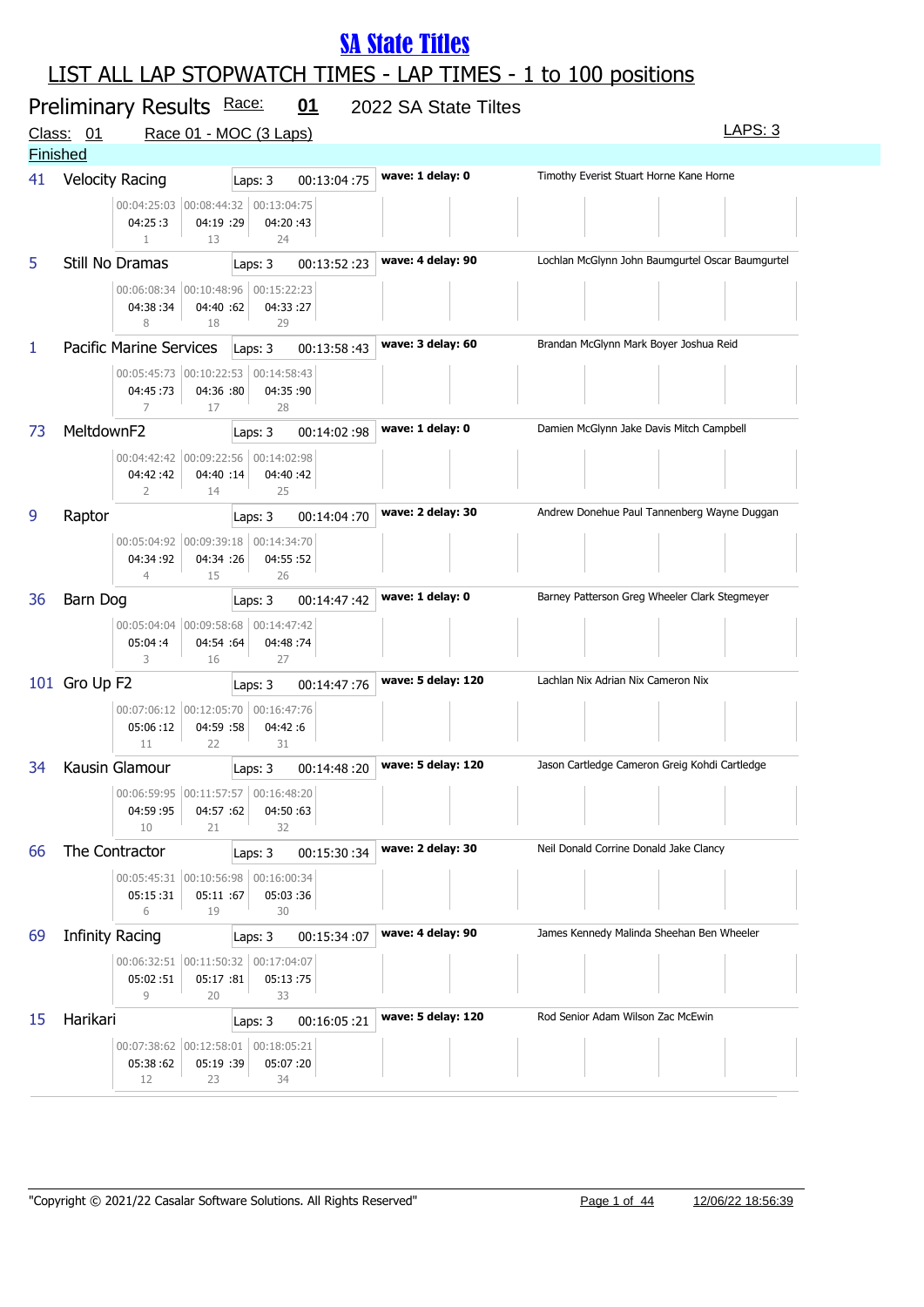#### LIST ALL LAP STOPWATCH TIMES - LAP TIMES - 1 to 100 positions **SA State Titles**

|        | Preliminary Results Race:   | 01                     | 2022 SA State Tiltes |                                           |
|--------|-----------------------------|------------------------|----------------------|-------------------------------------------|
| Class: | 01                          | Race 01 - MOC (3 Laps) |                      | LAPS: 3                                   |
|        | Did Not Finish              |                        |                      |                                           |
| 30     | Showbiz                     | 00:04:35:07<br>Laps: 1 | wave: 3 delay: 60    | Brad Witherden Mark Hills Mitchell Gogoll |
|        | 00:05:35:07<br>04:35:7<br>5 |                        |                      |                                           |
|        | Harrasment                  | Laps:                  | wave: delay:<br>÷    | Ross Harris Lance Muus Brayden Harris     |
|        |                             |                        |                      |                                           |
|        | Did not Start               |                        |                      |                                           |
|        | <b>Black Jack</b>           | Laps:                  | wave: delay:<br>÷    | Cameron Monaghan Colin Matton Liam Forde  |
|        |                             |                        |                      |                                           |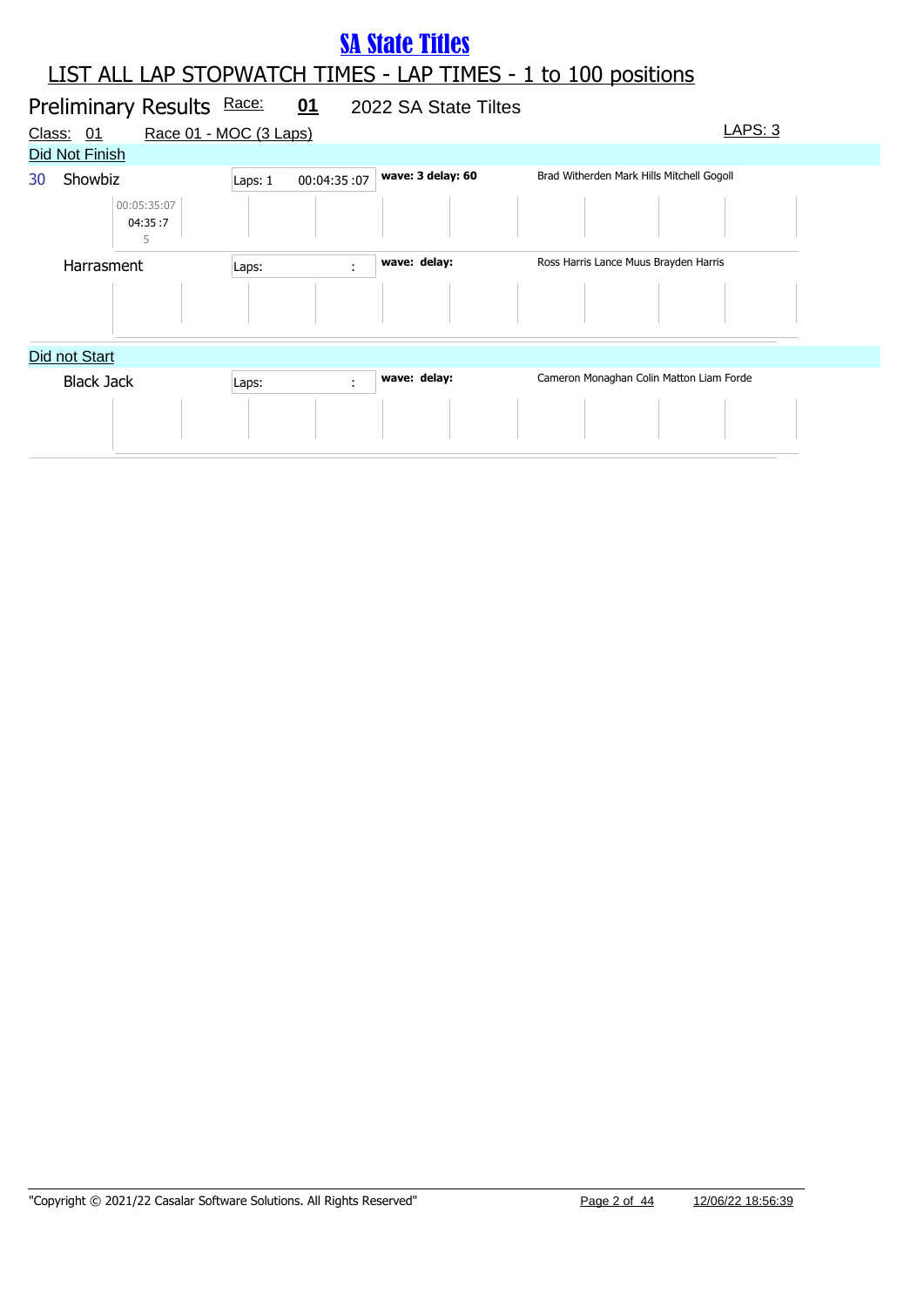|                 | Preliminary Results Race:  |                                                                                     | 02          | 2022 SA State Tiltes |                                                  |  |
|-----------------|----------------------------|-------------------------------------------------------------------------------------|-------------|----------------------|--------------------------------------------------|--|
|                 | Class: 02                  | Race 02 - Social Men (3 Laps)                                                       |             |                      | LAPS: 3                                          |  |
| <b>Finished</b> |                            |                                                                                     |             |                      |                                                  |  |
| 15              | Primevil<br>04:36:82<br>3  | Laps: 3<br>00:05:06:82 00:09:50:71 00:14:32:84<br>04:43 :89<br>04:42:13<br>22<br>13 | 00:14:02:84 | wave: 2 delay: 30    | Ian Payne Cameron Nicholls Mitchell Gogoll       |  |
| 2               | Thor                       | Laps: 3                                                                             | 00:14:09:50 | wave: 3 delay: 60    | Zachary Welch Joel Crowther Tyson Heathcote      |  |
|                 | 04:37:15<br>$\overline{4}$ | 00:05:37:15 00:10:17:86 00:15:09:50<br>04:40 :71<br>04:51:64<br>14<br>24            |             |                      |                                                  |  |
| 5.              | Still No Dramas            | Laps: 3                                                                             | 00:14:12:59 | wave: 1 delay: 0     | Lochlan McGlynn Oscar Baumgurtel Zac McEwin      |  |
|                 | 04:37:39                   | 00:04:37:39 00:09:19:81 00:14:12:59<br>04:42 :42<br>04:52:78<br>21<br>11            |             |                      |                                                  |  |
|                 | 106 Harrasment             | Laps: 3                                                                             | 00:14:54:87 | wave: 1 delay: 0     | Ross Harris Lance Muus Brayden Harris            |  |
|                 | 04:52:84<br>$\overline{2}$ | 00:04:52:84 00:09:47:29 00:14:54:87<br>04:54 :45<br>05:07:58<br>12<br>23            |             |                      |                                                  |  |
| 41              | <b>Velocity Racing</b>     | Laps: 3                                                                             | 00:15:04:20 | wave: 3 delay: 60    | Timothy Everist Malinda Sheehan Bailey Henderson |  |
|                 | 04:53:12<br>5              | 00:05:53:12 00:10:49:12 00:16:04:20<br>04:56<br>05:15:8<br>15<br>25                 |             |                      |                                                  |  |
| 7               | <b>Hells Arsenal</b>       | Laps: 3                                                                             | 00:15:49:42 | wave: 3 delay: 60    | Mark Boyer Adam Wilson Jake Clancy               |  |
|                 | 05:27:40<br>$\overline{7}$ | 00:06:27:40 00:11:37:09<br>00:16:49:42<br>05:09 :69<br>05:12:33<br>16<br>26         |             |                      |                                                  |  |
| 1               | Pacific Marine Services    | Laps: 3                                                                             | 00:17:04:37 | wave: 4 delay: 90    | Damien McGlynn Maddison Boyer Brandan McGlynn    |  |
|                 | 05:34:26<br>$\overline{9}$ | 00:07:04:26 00:12:43:70 00:18:34:37<br>05:39 :44<br>05:50:67<br>19<br>30            |             |                      |                                                  |  |
| 58              | Sixteen 48 Racing          | Laps: 3                                                                             | 00:17:17:12 | wave: 2 delay: 30    | Shane Russell Adam Tuddenham Michael James       |  |
|                 | 06:00:59<br>8              | 00:06:30:59 00:12:13:00<br>00:17:47:12<br>05:42 :41<br>05:34:12<br>27<br>17         |             |                      | <b>Contract</b>                                  |  |
| 66              | The Contractor             | Laps: 3                                                                             | 00:17:53:86 | wave: 2 delay: 30    | Neil Donald Anthony Giddens Jordan Wilson        |  |
|                 | 05:44:51<br>6              | 00:06:14:51 00:12:21:64<br>00:18:23:86<br>06:07 :13<br>06:02:22<br>18<br>28         |             |                      |                                                  |  |
| 32              | Synthetic                  | Laps: 3                                                                             | 00:18:33:37 | wave: 1 delay: 0     | Stuart Evans Wayne Duggan Joshua Reid            |  |
|                 | 08:07:68<br>10             | 00:08:07:68 00:13:14:93 00:18:33:37<br>05:07 :25<br>05:18:44<br>20<br>29            |             |                      |                                                  |  |
|                 | Scratched                  |                                                                                     |             |                      |                                                  |  |
|                 | The Croc                   | Laps:                                                                               | ÷           | wave: delay:         | Ben Evans Craig Nicholls Neil Batey              |  |
|                 |                            |                                                                                     |             |                      |                                                  |  |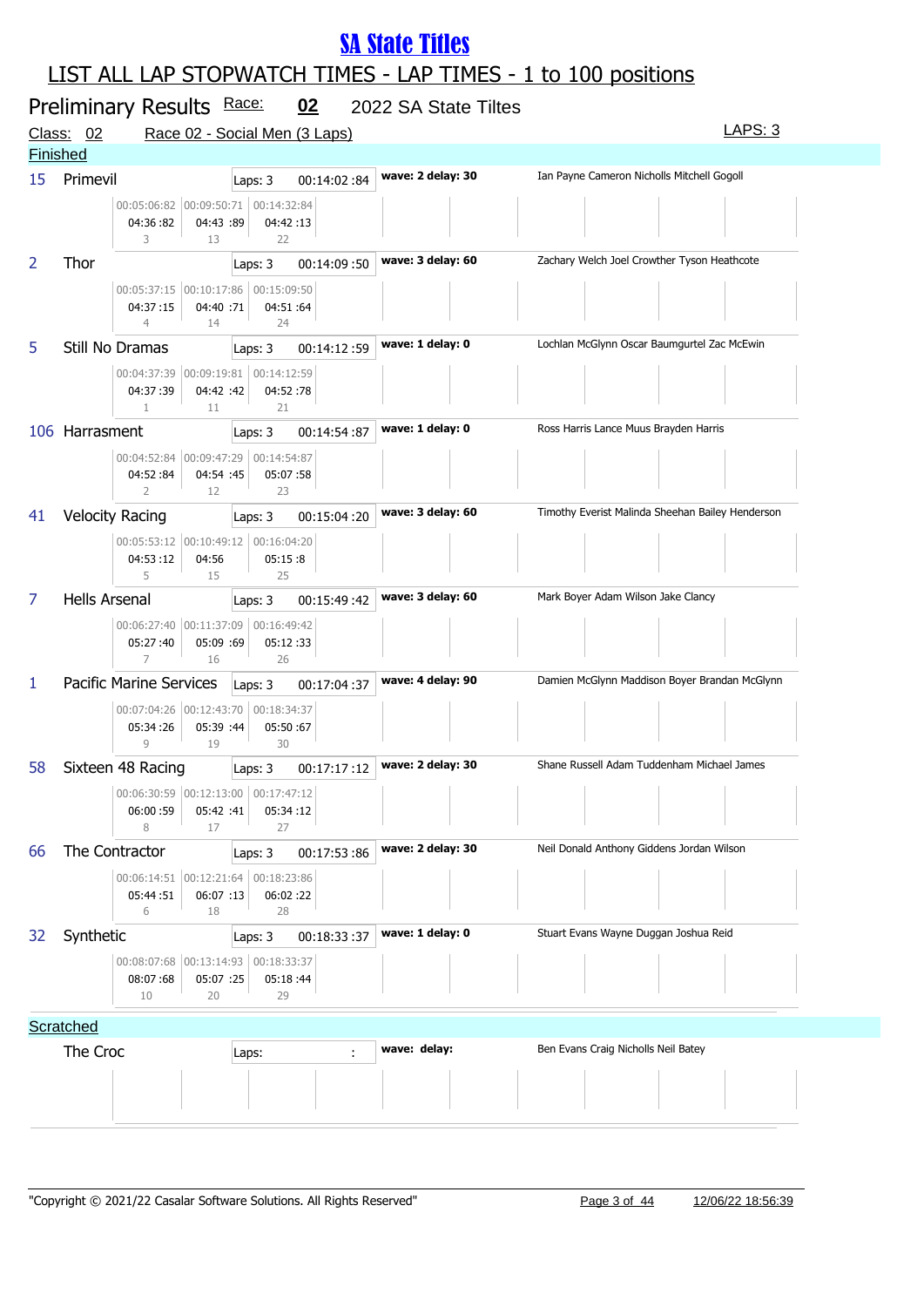### LIST ALL LAP STOPWATCH TIMES - LAP TIMES - 1 to 100 positions

#### Preliminary Results Race: 03 2022 SA State Tiltes Class: 03a Race 03a - Under 6 Litre (3 Laps) Class: 03a LAPS: 3 **Finished** 32 Synthetic **Laps: 3 00:12:29 :39 wave: 1 delay: 0** Stuart Evans Rod Senior Zac McEwin 04:16 :56 00:04:16:56 00:08:25:36 00:12:29:39 04:08 :80 04:04 :80 :3 1 7 13 48 Buckshot **wave: 1 delay: 0** Jeffrey Gogoll Greg Wheeler Mitchell Gogoll Laps: 3 00:13:07 :61 04:21 :65 00:04:21:65 00:08:43:12 00:13:07:61 04:21:47 04:24 :47 :49 2 8 14 20 Mister T **Laps: 3** 00:14:38 :56 **wave: 1 delay: 0** Trinton Smith Paul Tannenberg Clark Stegmeyer 05:03 :17 00:05:03:17 00:09:53:87 00:14:38:56 04:50 04:44 :70 :69 3 10 15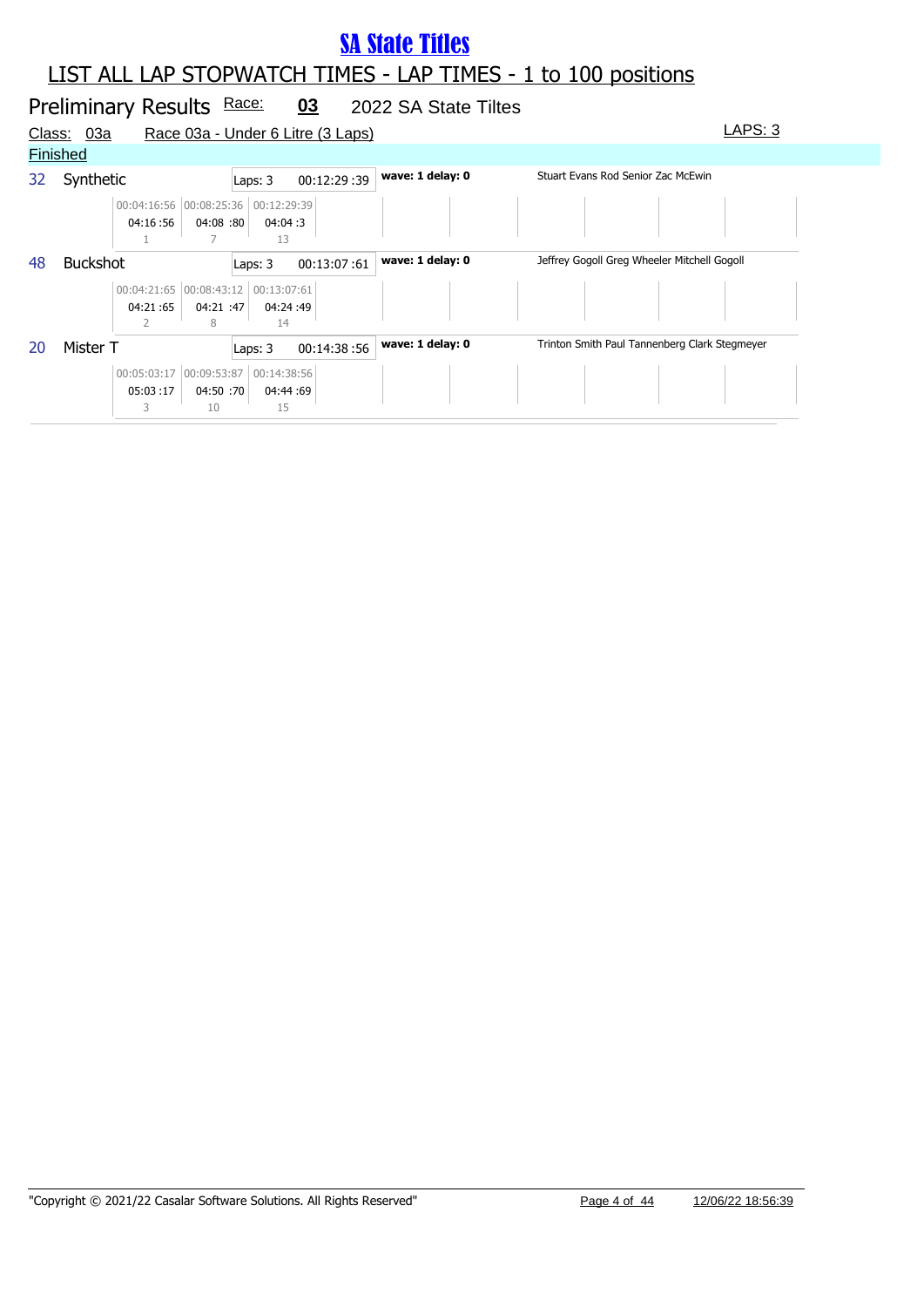|    |                        | Preliminary Results Race:                            |                 |                | 03                            | 2022 SA State Tiltes |                                                |  |
|----|------------------------|------------------------------------------------------|-----------------|----------------|-------------------------------|----------------------|------------------------------------------------|--|
|    | Class: 03b             |                                                      |                 |                | Race 03b - U30 Women (3 Laps) |                      | <u>LAPS: 3</u>                                 |  |
|    | <b>Finished</b>        |                                                      |                 |                |                               |                      |                                                |  |
| 73 | MeltdownF2             |                                                      |                 | Laps: 3        | 00:14:18:34                   | wave: 2 delay: 30    | Damien McGlynn To Be Advised Grace Savona      |  |
|    |                        | 00:05:22:17 00:10:03:81 00:14:48:34<br>04:52:17<br>4 | 04:41 :64<br>11 | 04:44:53<br>16 |                               |                      |                                                |  |
| 22 | Hell Yeah              |                                                      |                 | Laps: 3        | 00:14:35:21                   | wave: 3 delay: 60    | Brett Jenkins Craig Nicholls Sophie Thomson    |  |
|    |                        | 00:06:04:26 00:10:54:14 00:15:35:21<br>05:04:26<br>6 | 04:49 :88<br>12 | 04:41:7<br>17  |                               |                      |                                                |  |
| 69 | <b>Infinity Racing</b> |                                                      |                 | Laps: 2        | 00:15:14:00                   | wave: 3 delay: 60    | James Kennedy Malinda Sheehan Maddison Kennedy |  |
|    |                        | 00:09:45:43 00:16:14:00<br>08:45:43<br>9             | 06:28 :57<br>18 |                |                               |                      |                                                |  |
|    | Did Not Finish         |                                                      |                 |                |                               |                      |                                                |  |
| 21 | PegLeg                 |                                                      |                 | Laps: 1        | 00:04:53:68                   | wave: 2 delay: 30    | Kevin Grech Jason Cartledge Courtney Grech     |  |
|    |                        | 00:05:23:68<br>04:53:68<br>5                         |                 |                |                               |                      |                                                |  |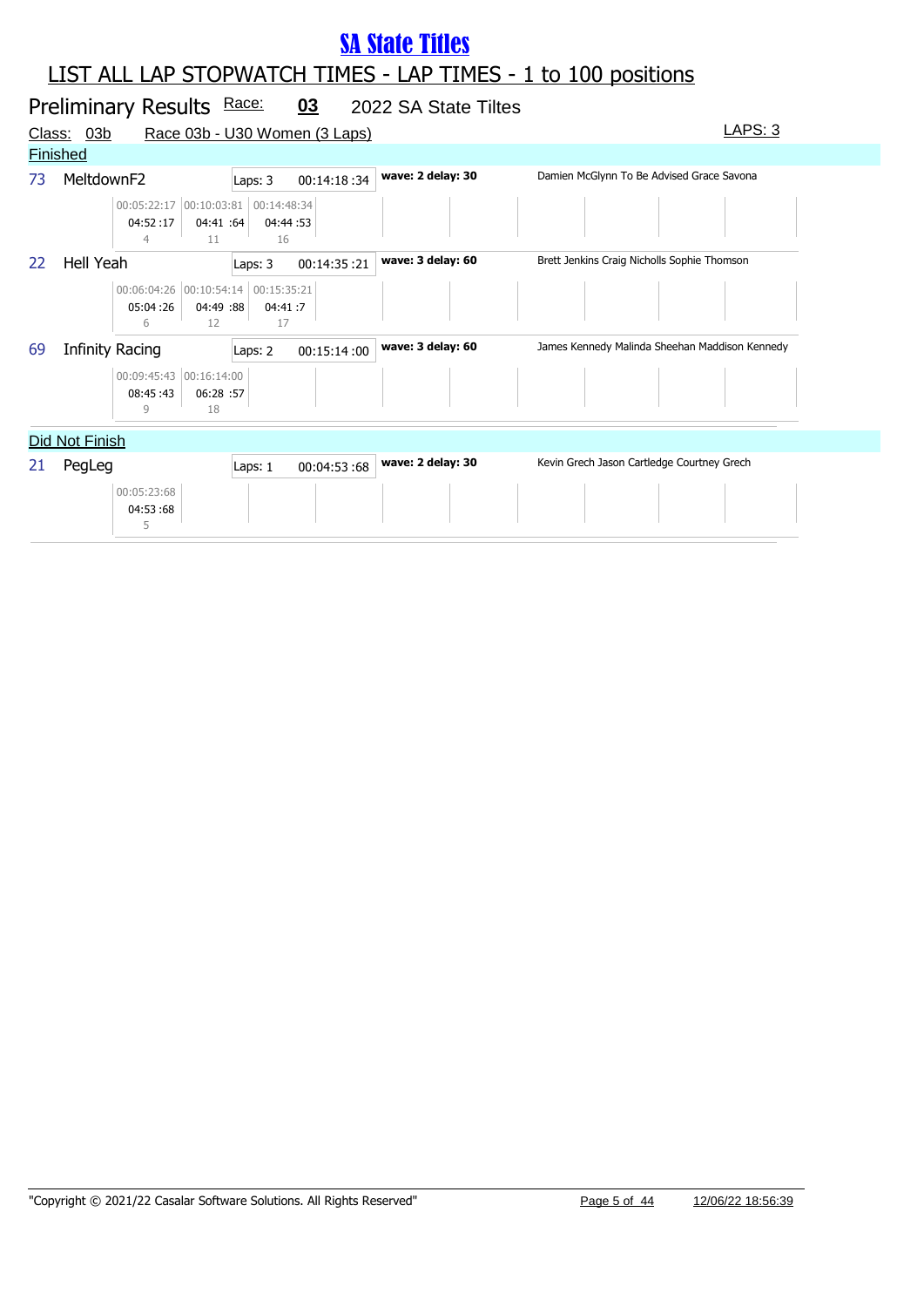|    |                     | Preliminary Results Race:                       |          |                          | 04                                      | 2022 SA State Tiltes |                                                          |
|----|---------------------|-------------------------------------------------|----------|--------------------------|-----------------------------------------|----------------------|----------------------------------------------------------|
|    | Class: 04           |                                                 |          |                          | Race 04 - Under 16 Boys Expert (3 Laps) |                      | LAPS: 3                                                  |
|    | <b>Finished</b>     |                                                 |          |                          |                                         |                      |                                                          |
| 33 |                     | Kausin Revenge                                  |          | Laps: 3                  | 00:14:02:48                             | wave: 1 delay: 0     | Jason Cartledge Lachlan Nix Kohdi Cartledge              |
|    |                     | 00:04:38:07 00:09:21:25 00:14:02:48<br>04:38:7  | 04:43:18 | 04:41 :23                |                                         |                      |                                                          |
|    | <b>Disqualified</b> |                                                 |          |                          |                                         |                      |                                                          |
| 30 | Showbiz             |                                                 |          | Laps: 3                  | 00:14:20:70                             | wave: 1 delay: 0     | Brad Witherden Mark Hills Max McCallum                   |
|    |                     | 00:04:49:64 00:09:34:37 00:14:20:70<br>04:49:64 |          | 04:44 :73 04:46 :33<br>6 |                                         |                      | NOTE: Exceed speed more than 0.3 Rule: 8.12 c (b) Secs:0 |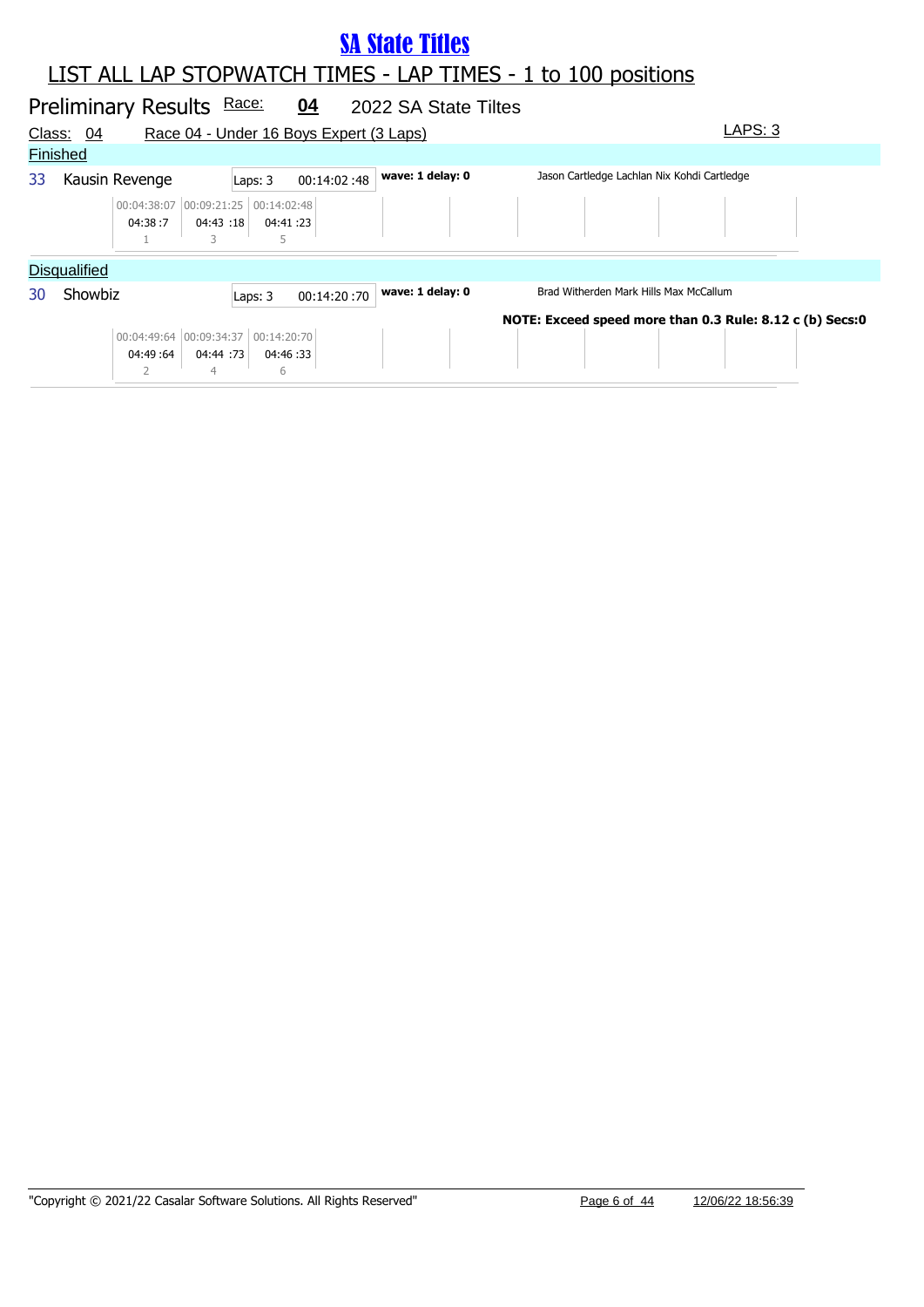|    | Preliminary Results Race:  |                                                                          | 05          | 2022 SA State Tiltes                                                                                            |                                                                   |
|----|----------------------------|--------------------------------------------------------------------------|-------------|-----------------------------------------------------------------------------------------------------------------|-------------------------------------------------------------------|
|    | Class: 05                  | Race 05 - Formula 2 (3 Laps)                                             |             |                                                                                                                 | <b>LAPS: 3</b>                                                    |
|    | <b>Finished</b>            |                                                                          |             |                                                                                                                 |                                                                   |
| 30 | Showbiz                    | Laps: 3                                                                  | 00:13:13:34 | wave: 1 delay: 0                                                                                                | Brad Witherden Mark Hills Mitchell Gogoll                         |
|    | 04:27:89<br>$\mathbf{1}$   | 00:04:27:89 00:08:49:31 00:13:13:34<br>04:21 :42<br>04:24:3<br>12<br>23  |             |                                                                                                                 |                                                                   |
| 41 | <b>Velocity Racing</b>     | Laps: 3                                                                  | 00:13:16:93 | wave: 3 delay: 60                                                                                               | Timothy Everist Shane Henderson Kane Horne                        |
|    | 04:28:56<br>5              | 00:05:28:56 00:09:53:51 00:14:16:93<br>04:24 :95<br>04:23:42<br>16<br>25 |             |                                                                                                                 |                                                                   |
| 9  | Raptor                     | Laps: 3                                                                  | 00:13:30:51 | wave: 4 delay: 90                                                                                               | Andrew Donehue Paul Tannenberg Clark Stegmeyer                    |
|    | 04:31:68<br>$\overline{7}$ | 00:06:01:68 00:10:30:62 00:15:00:51<br>04:28 :94<br>04:29:89<br>17<br>27 |             |                                                                                                                 |                                                                   |
| 73 | MeltdownF2                 | Laps: 3                                                                  | 00:13:57:68 | wave: 4 delay: 90                                                                                               | Damien McGlynn John Baumgurtel Zac McEwin                         |
|    | 04:41:26<br>8              | 00:06:11:26 00:10:51:95 00:15:27:68<br>04:40 :69<br>04:35:73<br>28<br>19 |             |                                                                                                                 |                                                                   |
|    | 101 Gro Up F2              | Laps: 3                                                                  | 00:13:58:78 | wave: 2 delay: 30                                                                                               | Lachlan Nix Adrian Nix Cameron Nix                                |
|    | 04:40:12<br>$\overline{4}$ | 00:05:10:12 00:09:46:46 00:14:28:78<br>04:36 :34<br>04:42:32<br>15<br>26 |             |                                                                                                                 |                                                                   |
| 36 | Barn Dog                   | Laps: 3                                                                  | 00:14:05:56 | wave: 1 delay: 0                                                                                                | Barney Patterson John Baumgurtel Oscar Baumgurtel                 |
|    | 04:44:48<br>$\overline{2}$ | 00:04:44:48 00:09:24:64 00:14:05:56<br>04:40 :16<br>04:40:92<br>24<br>13 |             |                                                                                                                 |                                                                   |
| 66 | The Contractor             | Laps: 3                                                                  | 00:14:57:31 | wave: 4 delay: 90                                                                                               | Neil Donald Corrine Donald Bryce Horne                            |
|    | 05:08:21<br>$\overline{9}$ | 00:06:38:21 00:11:36:60 00:16:27:31<br>04:58 :39<br>04:50:71<br>20<br>31 |             |                                                                                                                 |                                                                   |
| 69 | Infinity Racing            | Laps: 3                                                                  | 00:15:20:54 | wave: 2 delay: 30                                                                                               | James Kennedy Malinda Sheehan Colin Matton                        |
|    | 05:12:46<br>6              | 00:05:42:46 00:10:46:42 00:15:50:54 <br>05:03 :96<br>18<br>29            | 05:04:12    | the contract of the contract of the contract of the contract of the contract of the contract of the contract of | the contract of the contract of the<br>the company of the company |
| 34 | Kausin Glamour             | Laps: 3                                                                  | 00:15:25:23 | wave: 3 delay: 60                                                                                               | Jason Cartledge Cameron Greig Kohdi Cartledge                     |
|    | 05:58:35<br>10             | 00:06:58:35 00:11:41:46 00:16:25:23<br>04:43 :11<br>30<br>21             | 04:43:77    |                                                                                                                 |                                                                   |
| 53 | Sixteen 48                 | Laps: 3                                                                  | 00:17:31:75 | wave: 3 delay: 60                                                                                               | Adam Tuddenham Shane Russell Michael James                        |
|    | 06:16:12<br>11             | 00:07:16:12 00:13:02:40 00:18:31:75<br>05:46 :28<br>05:29:35<br>32<br>22 |             |                                                                                                                 |                                                                   |
|    | Did Not Finish             |                                                                          |             |                                                                                                                 |                                                                   |
| 1  | Pacific Marine Services    | Laps: 2                                                                  | 00:09:02:98 | wave: 2 delay: 30                                                                                               | Brandan McGlynn Mark Boyer Connor Ballingall                      |
|    | 04:30:18<br>3              | 00:05:00:18 00:09:32:98<br>04:32 :80<br>14                               |             |                                                                                                                 |                                                                   |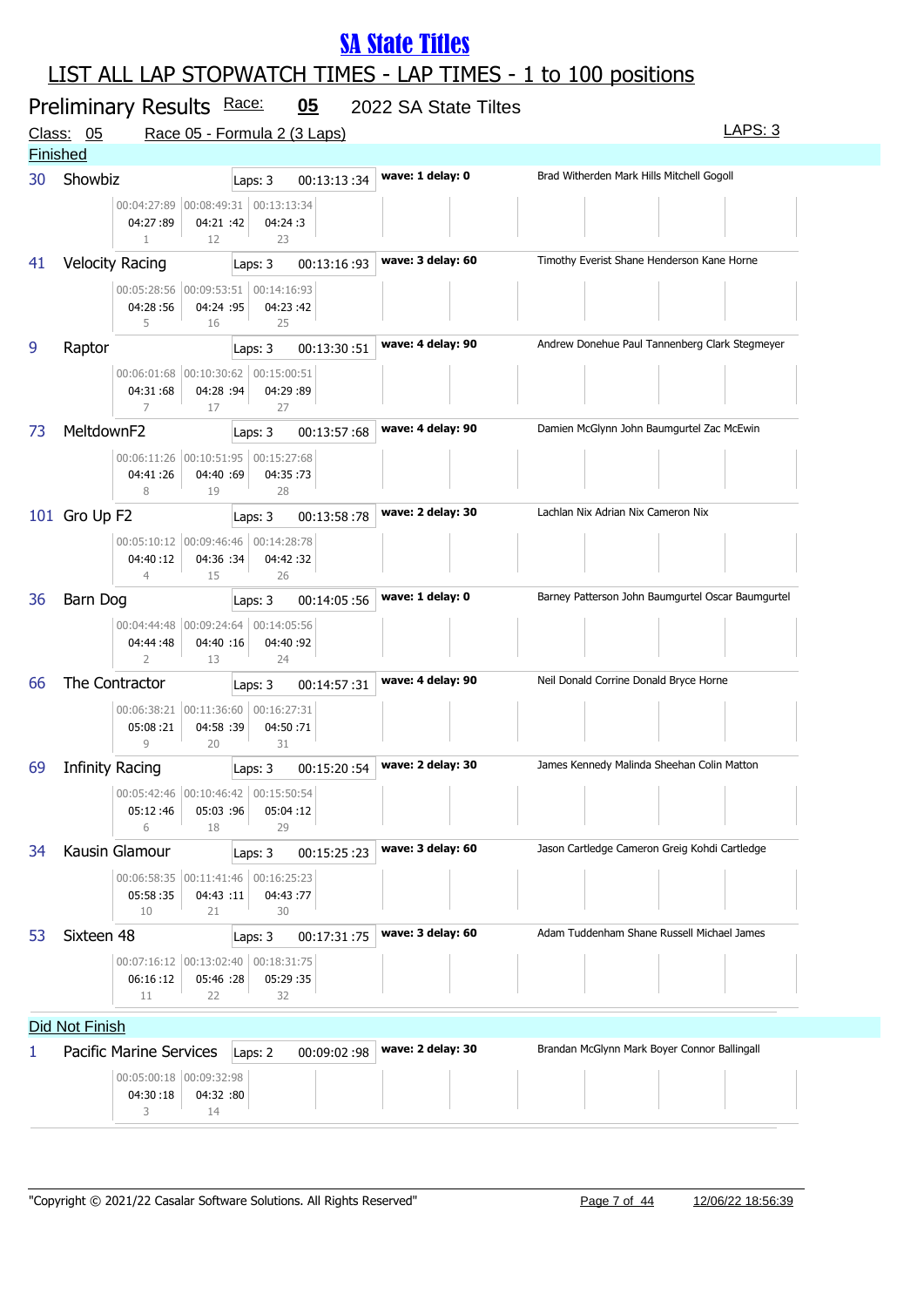|       | 05                        |                              |              |                      |         |                                          |
|-------|---------------------------|------------------------------|--------------|----------------------|---------|------------------------------------------|
|       |                           |                              |              |                      | LAPS: 3 |                                          |
|       |                           |                              |              |                      |         |                                          |
| Laps: |                           |                              |              |                      |         |                                          |
|       |                           |                              |              |                      |         |                                          |
|       | Preliminary Results Race: | Race 05 - Formula 2 (3 Laps) | wave: delay: | 2022 SA State Tiltes |         | Cameron Monaghan Colin Matton Liam Forde |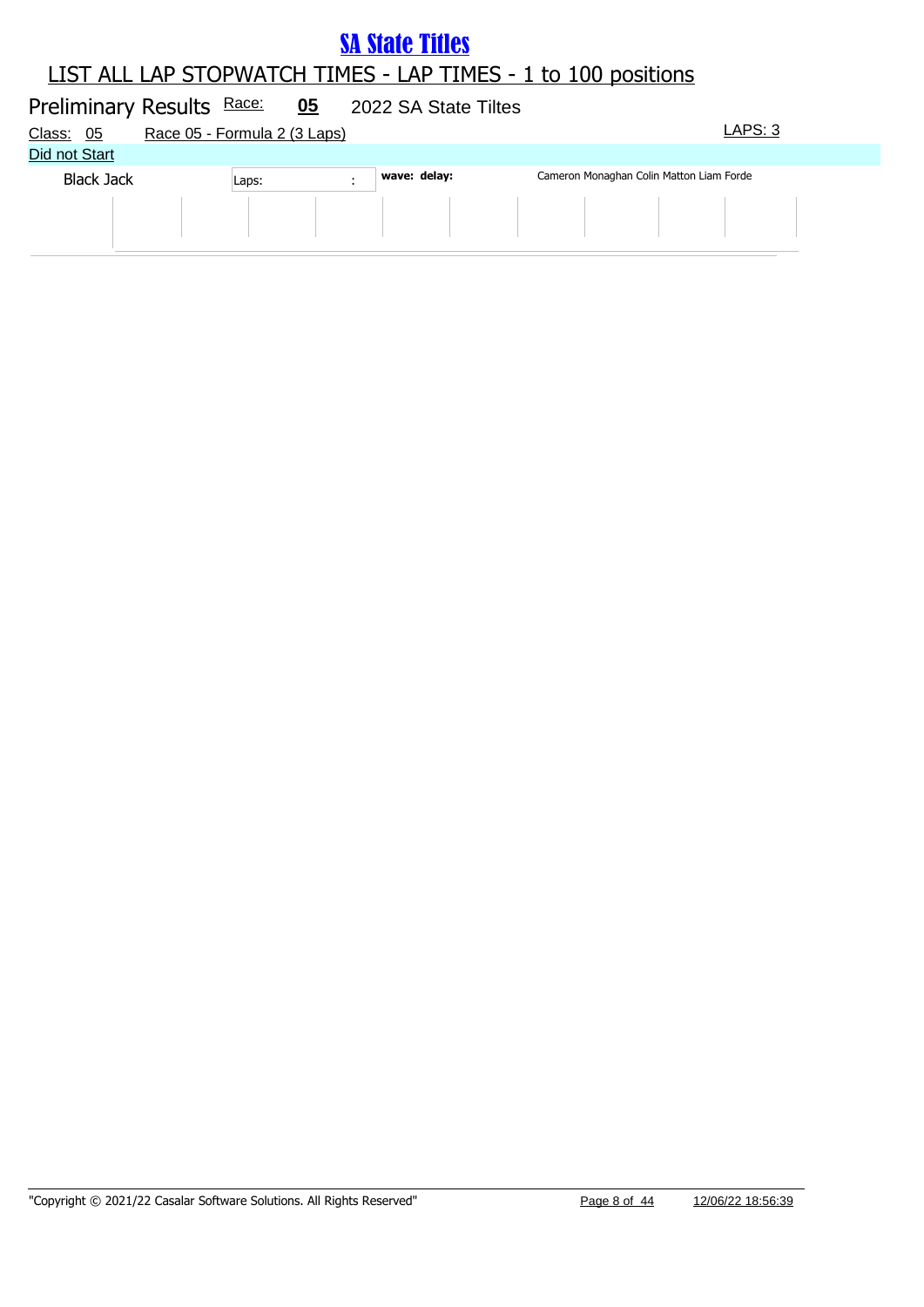#### LIST ALL LAP STOPWATCH TIMES - LAP TIMES - 1 to 100 positions

#### Preliminary Results Race: 06 2022 SA State Tiltes Class: 06a Race 06a - Veteran Women (2 Laps) LAPS: 2 **Finished** 15 Harikari **Laps: 2** 00:10:42 :12 **wave: 1 delay: 0** Damien McGlynn Jake Clancy Kristy Nicholls 05:20 :11 00:05:20:11 00:10:42:12 05:22 :1 1 5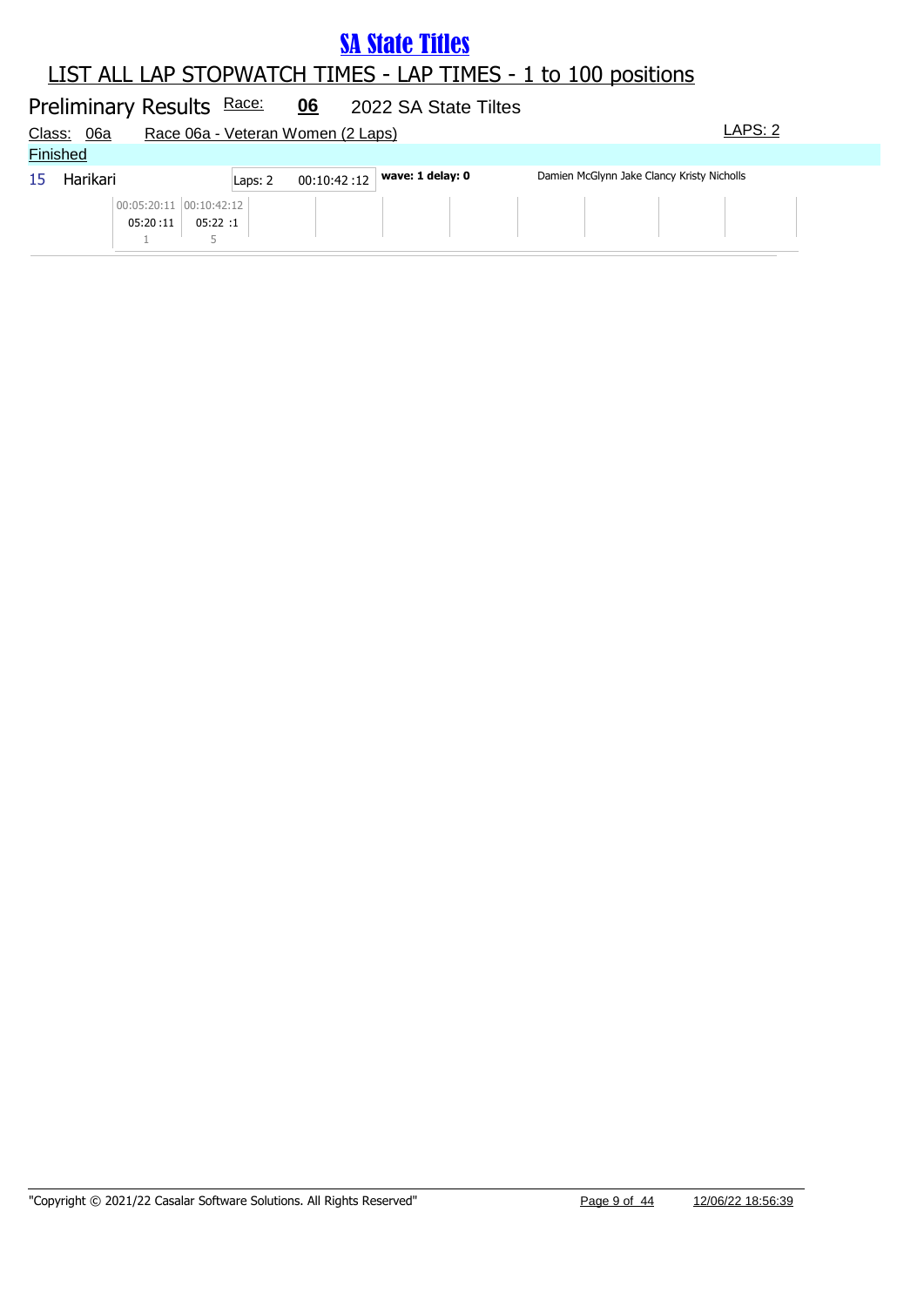#### LIST ALL LAP STOPWATCH TIMES - LAP TIMES - 1 to 100 positions

#### Preliminary Results Race: 06 2022 SA State Tiltes Class: 06b Race 06b - Under 14 Social (2 Laps) Class: 06b LAPS: 1 **Finished** 69 Infinity Racing **wave: 1 delay: 0** James Kennedy Malinda Sheehan Indiana Kennedy Laps: 2 00:14:30 :09 07:22 :7 00:07:22:07 00:14:30:09 07:08 :2 2 7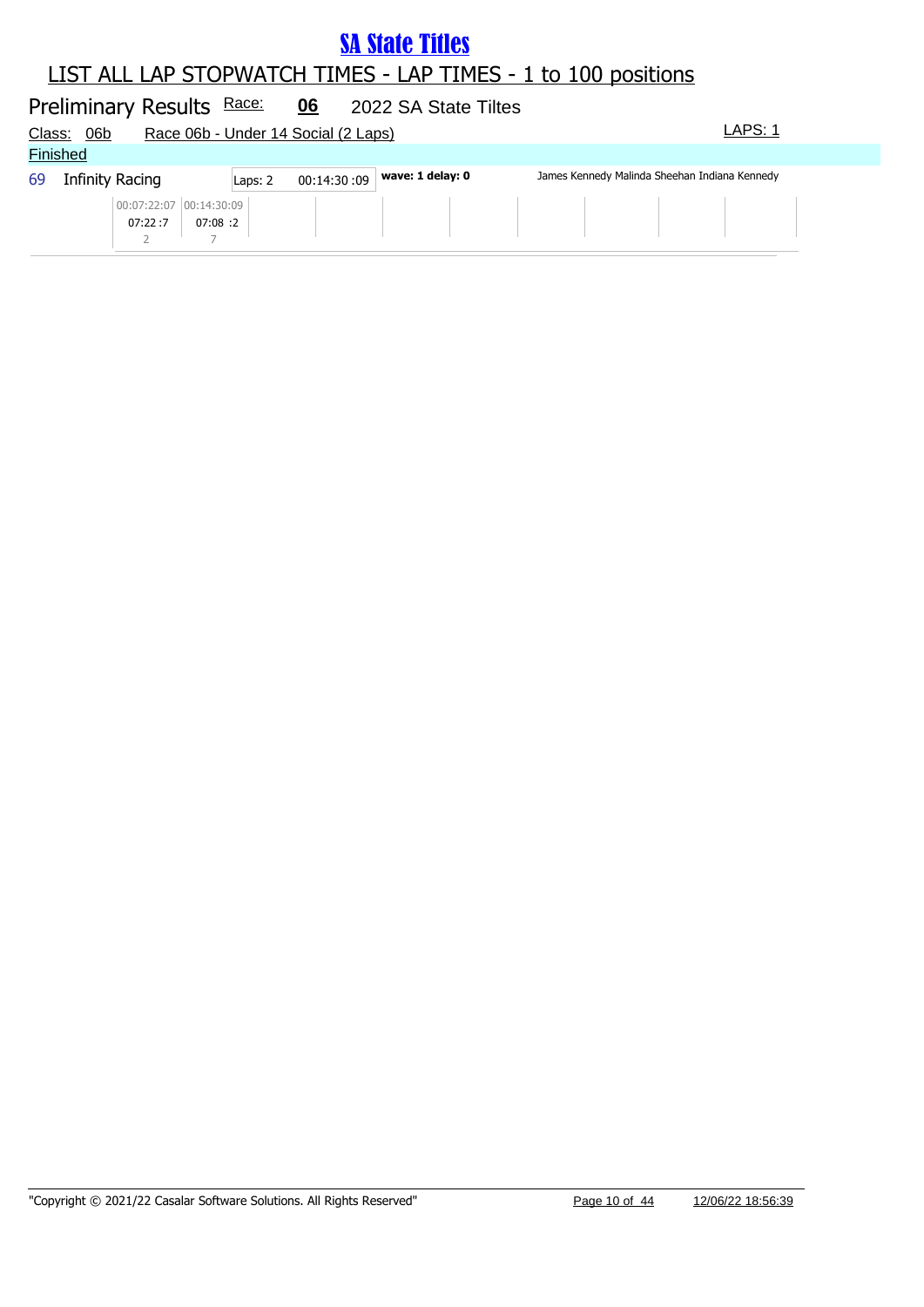#### LIST ALL LAP STOPWATCH TIMES - LAP TIMES - 1 to 100 positions **SA State Titles**

#### Preliminary Results Race: 06 2022 SA State Tiltes Class: 06c Race 06c - Under 12 Social (2 Laps) Class: 06c LAPS: 1 **Finished** 73 MeltdownF2 Laps: 2 00:17:12 :01 wave: 2 delay: 30 Brandan McGlynn Maddison Boyer Billy Elliott 09:40 :45 00:10:10:45 00:17:42:01 07:31 :56 4 8 **Scratched** Sixteen 48 **Laps: wave: delay:** Adam Tuddenham Shane Russell Chase Tuddenham Laps: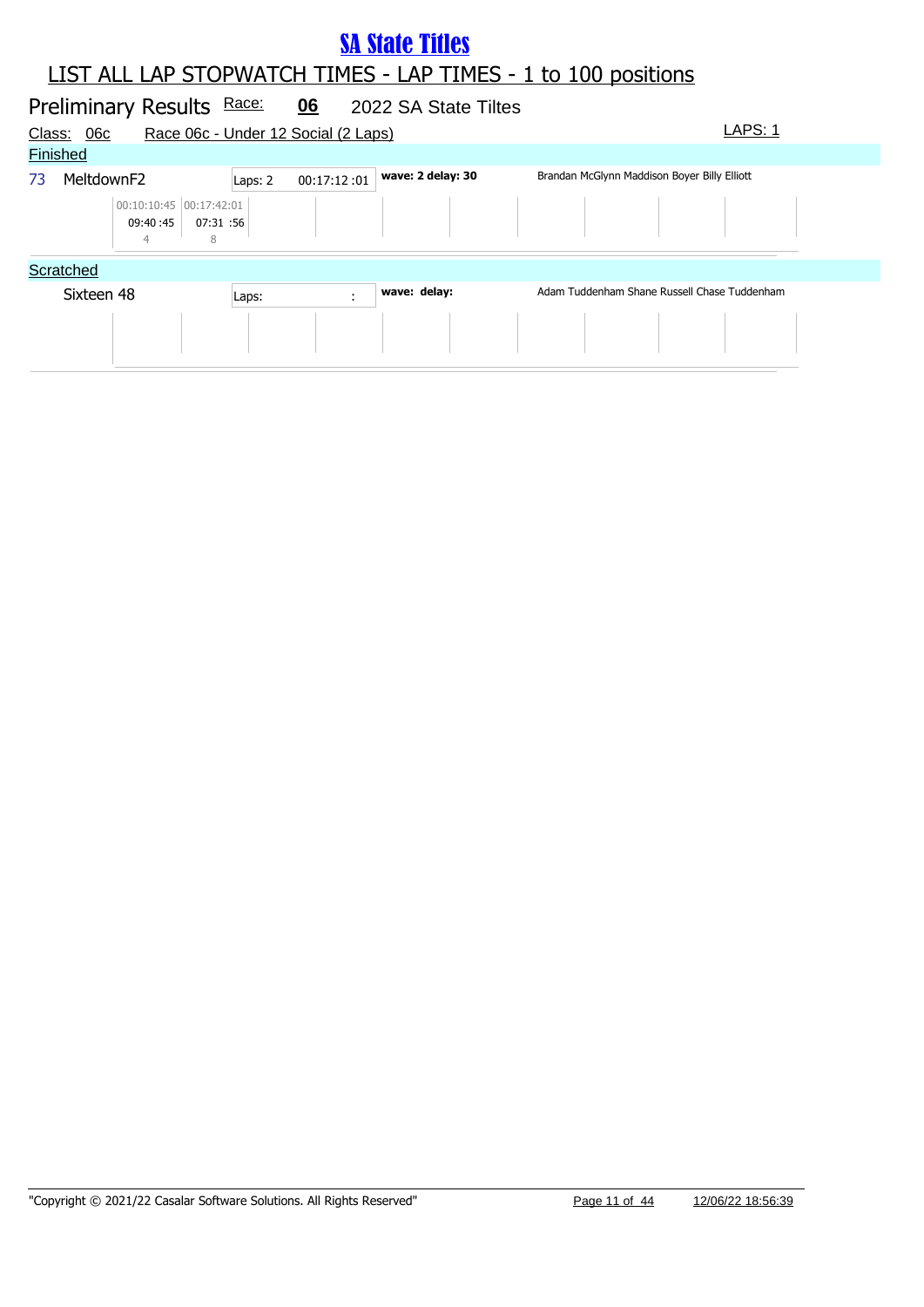|        | Preliminary Results Race: |                         |         | 06                               | 2022 SA State Tiltes |                                          |         |
|--------|---------------------------|-------------------------|---------|----------------------------------|----------------------|------------------------------------------|---------|
| Class: | <u>06d</u>                |                         |         | Race 06d - Under 10 Boys (1 Lap) |                      |                                          | LAPS: 1 |
|        | <b>Finished</b>           |                         |         |                                  |                      |                                          |         |
| 16     | Sapphire                  |                         | Laps: 1 | 00:08:23:78                      | wave: 2 delay: 30    | Tim Pickford Brian Griffin Jedd Pickford |         |
|        |                           | 00:08:53:78<br>08:23:78 |         |                                  |                      |                                          |         |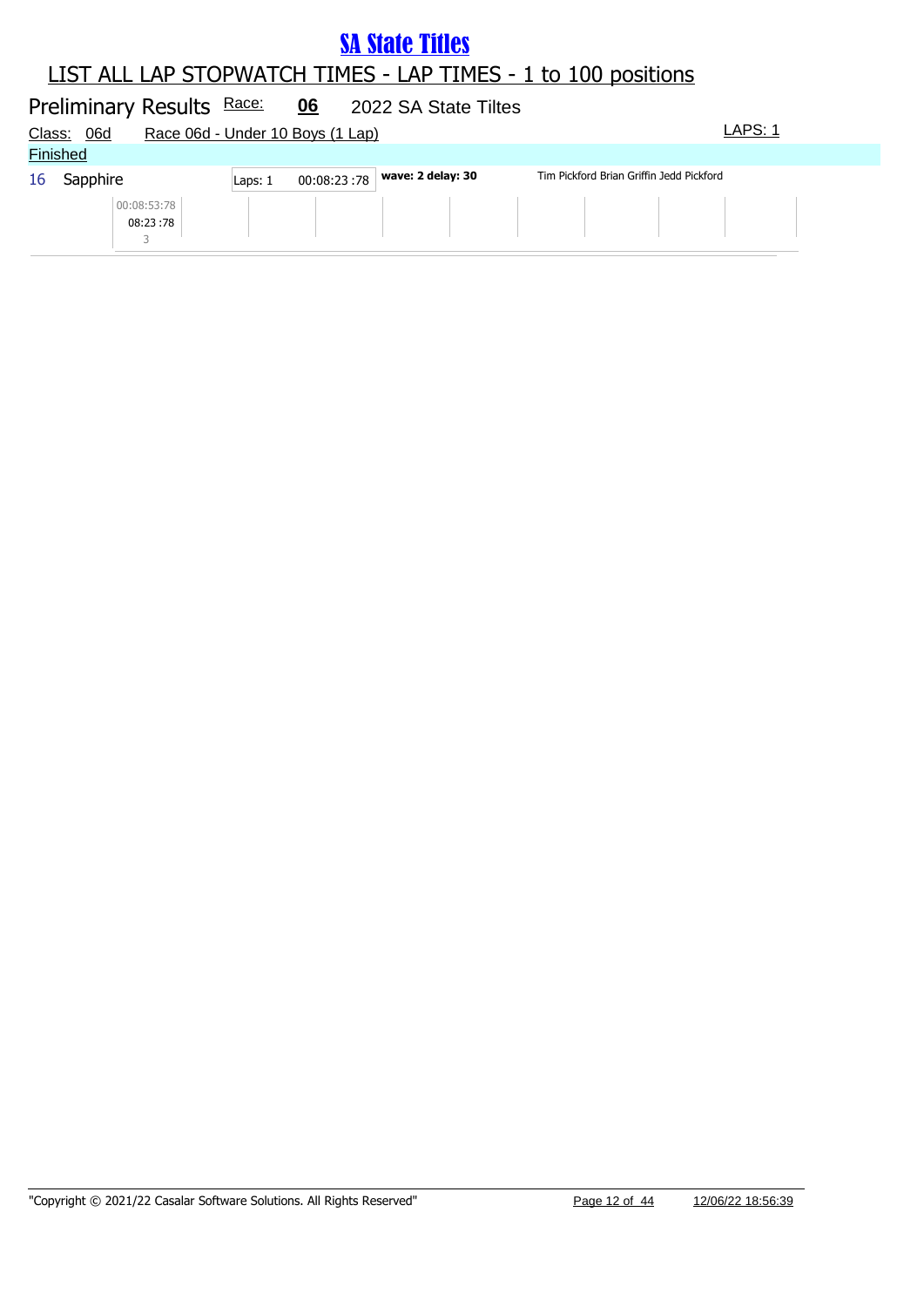|        | Preliminary Results Race: |                          |         | 06                                | 2022 SA State Tiltes |                                             |         |  |
|--------|---------------------------|--------------------------|---------|-----------------------------------|----------------------|---------------------------------------------|---------|--|
| Class: | 06e                       |                          |         | Race 06e - Under 10 Girls (1 Lap) |                      |                                             | LAPS: 2 |  |
|        | <b>Finished</b>           |                          |         |                                   |                      |                                             |         |  |
| 30     | Showbiz                   |                          | Laps: 1 | 00:10:32:79                       | wave: 2 delay: 30    | Brad Witherden Corrine Donald Elli McCallum |         |  |
|        |                           | 00:11:02:79<br>10:32 :79 |         |                                   |                      |                                             |         |  |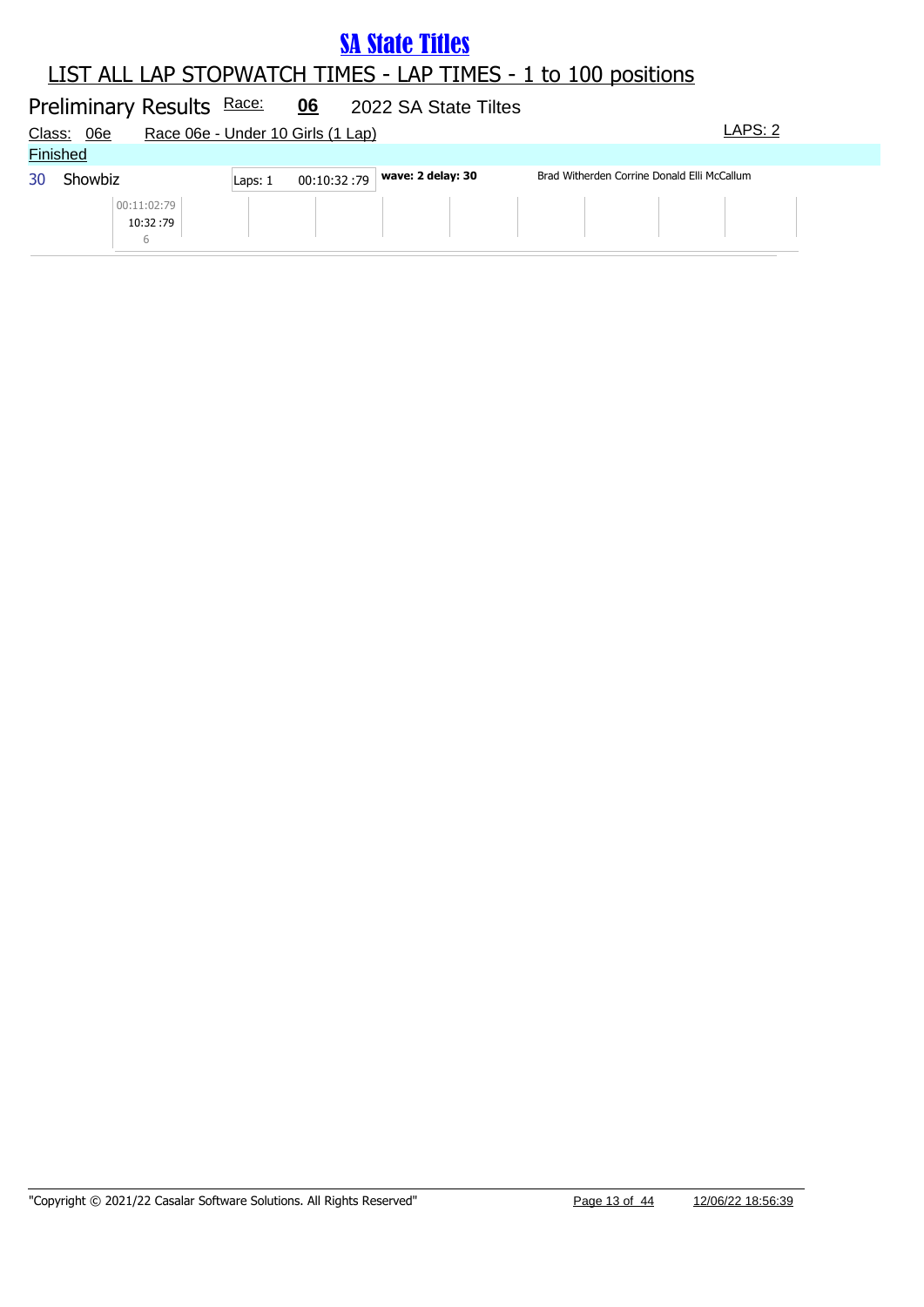#### LIST ALL LAP STOPWATCH TIMES - LAP TIMES - 1 to 100 positions

#### Preliminary Results Race: 07 2022 SA State Tiltes Class: 07a Race 07a - 19-24 Women (3 Laps) LAPS: 3 **Finished** 16 Sapphire **Laps: 3** 00:13:39:18 **wave: 1 delay: 0** Tim Pickford Brian Griffin Grace Savona 04:27 :4 00:04:27:04 00:08:56:34 00:13:39:18 04:29 :30 04:42 :30 :84 1 7 13 22 Hell Yeah **Laps: 3** 00:14:09 :28 **wave: 1 delay: 0** Brett Jenkins Craig Nicholls Sophie Thomson 04:30 :45 00:04:30:45 00:09:20:31 00:14:09:28 04:49 :86 04:48 :86 :97 2 8 14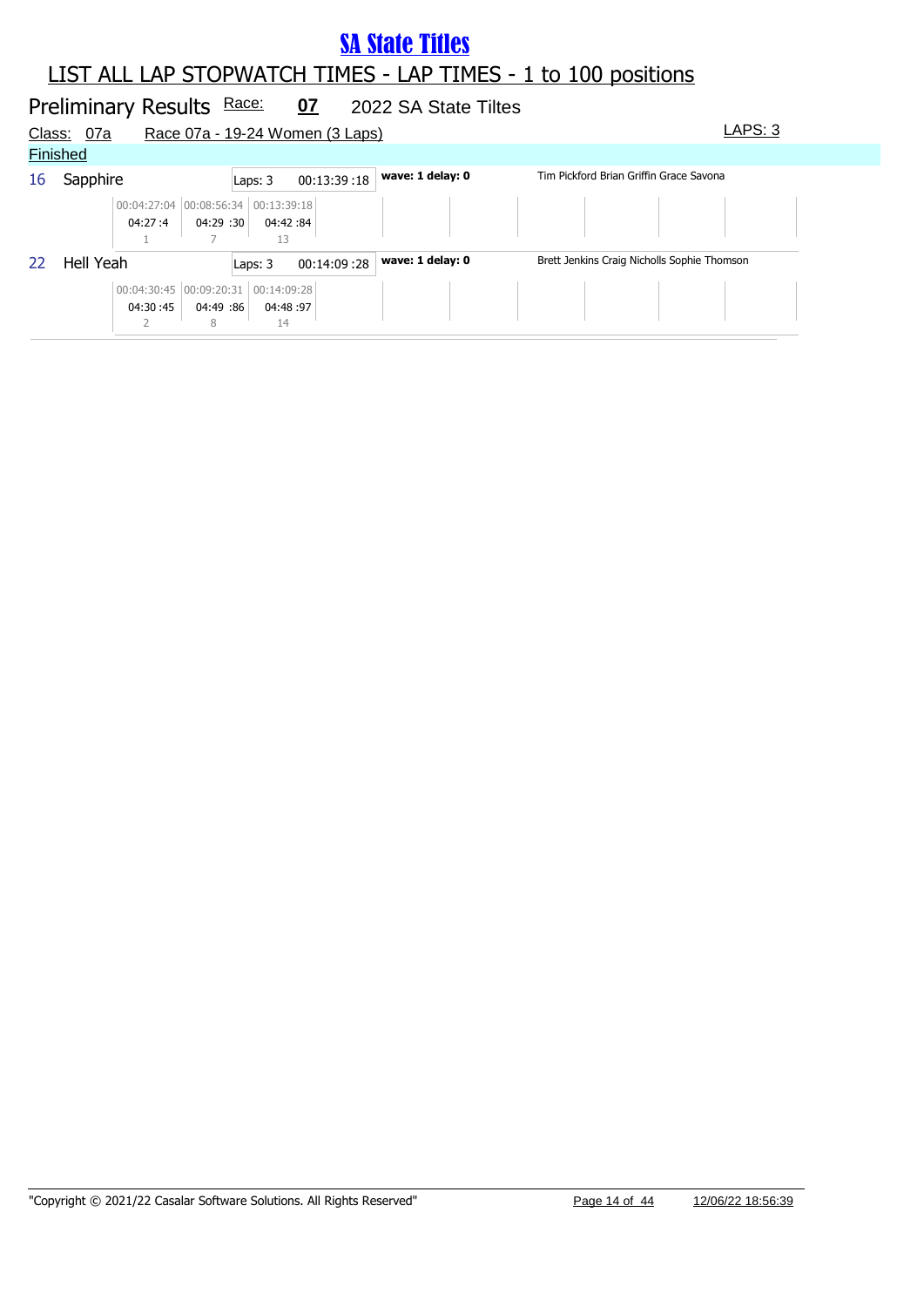|                 |                 | Preliminary Results Race:                |                 |                                | <u>07</u>                            | 2022 SA State Tiltes |                                                    |
|-----------------|-----------------|------------------------------------------|-----------------|--------------------------------|--------------------------------------|----------------------|----------------------------------------------------|
| <u>Class:</u>   | 07b             |                                          |                 |                                | Race 07b - U18 Girls Expert (3 Laps) |                      | LAPS: 3                                            |
| <b>Finished</b> |                 |                                          |                 |                                |                                      |                      |                                                    |
| 33              |                 | Kausin Revenge                           |                 | Laps: 3                        | 00:14:37:75                          | wave: 3 delay: 60    | Jason Cartledge Shane Henderson Leilani Cartledge  |
|                 |                 | 00:05:55:89 00:10:48:37<br>04:55:89<br>3 | 04:52 :48<br>9  | 00:15:37:75<br>04:49:38<br>15  |                                      |                      |                                                    |
| 36              | Barn Dog        |                                          |                 | Laps: 3                        | 00:17:28:78                          | wave: 3 delay: 60    | Barney Patterson Gerard Op De Coul Demi Op De Coul |
|                 |                 | 00:07:09:18 00:12:59:25<br>06:09:18<br>6 | 05:50:7<br>11   | 00:18:28:78<br>05:29:53<br>16  |                                      |                      |                                                    |
| 34              |                 | Kausin Glamour                           |                 | Laps: 3                        | 00:18:15:14                          | wave: 2 delay: 30    | Anthony Giddens Adam Wilson Gemma Fox              |
|                 |                 | 00:06:40:31 00:12:49:20<br>06:10:31<br>4 | 06:08:89<br>10  | 00:18:45:14<br>05:55 :94<br>17 |                                      |                      |                                                    |
| 69              | Infinity Racing |                                          |                 | Laps: 3                        | 00:18:24:84                          | wave: 2 delay: 30    | James Kennedy Malinda Sheehan Maddison Kennedy     |
|                 |                 | 00:07:06:64 00:13:03:09<br>06:36:64<br>5 | 05:56 :45<br>12 | 00:18:54:84<br>05:51:75<br>18  |                                      |                      |                                                    |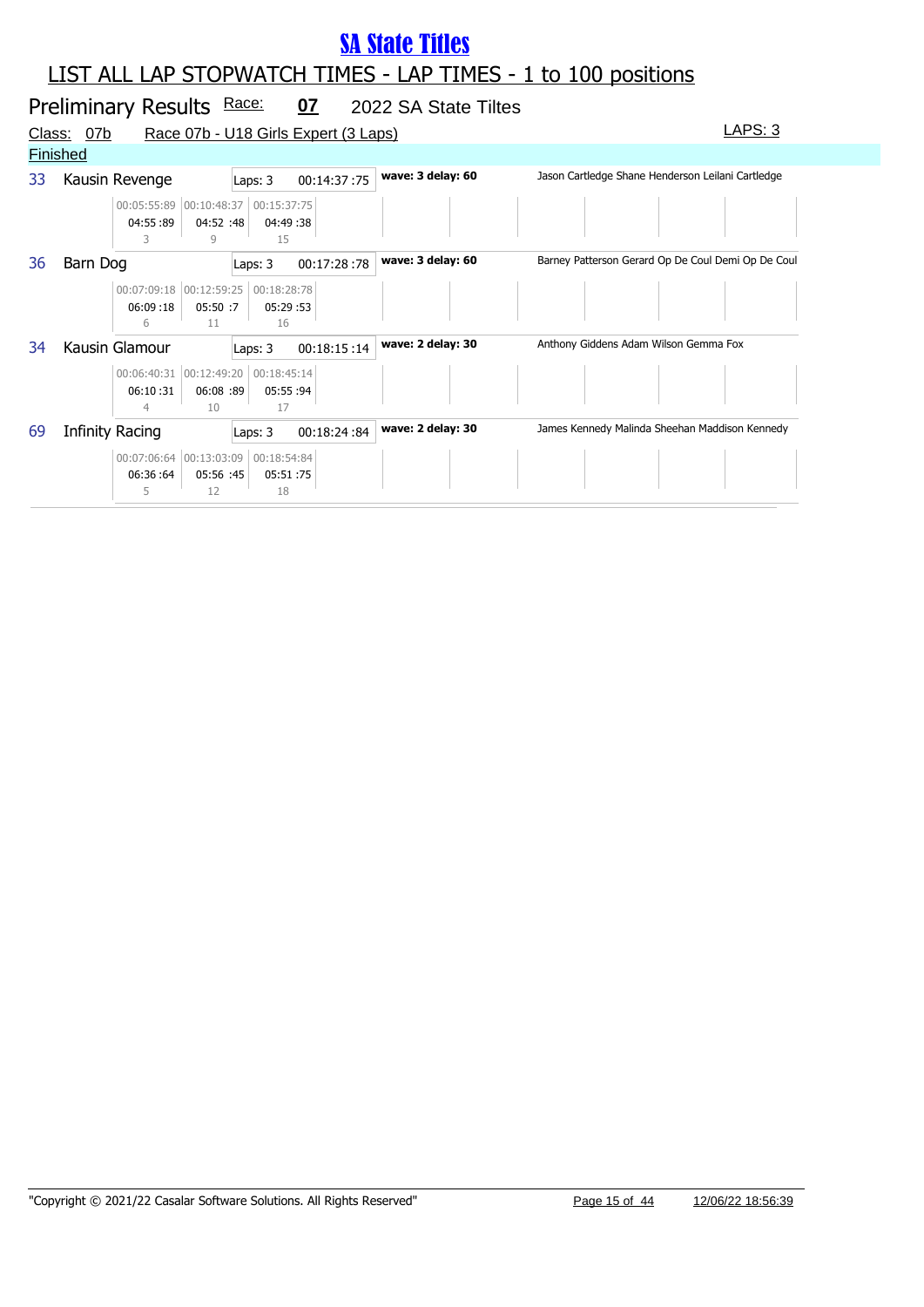#### LIST ALL LAP STOPWATCH TIMES - LAP TIMES - 1 to 100 positions **SA State Titles**

|                 |                            |                                                      |         | 08                                                  |                                                                                                                                  |                      |                                                                                                                                                                                 |
|-----------------|----------------------------|------------------------------------------------------|---------|-----------------------------------------------------|----------------------------------------------------------------------------------------------------------------------------------|----------------------|---------------------------------------------------------------------------------------------------------------------------------------------------------------------------------|
| Class:<br>08    |                            |                                                      |         |                                                     |                                                                                                                                  |                      | LAPS: 3                                                                                                                                                                         |
| <b>Finished</b> |                            |                                                      |         |                                                     |                                                                                                                                  |                      |                                                                                                                                                                                 |
|                 |                            |                                                      | Laps: 3 | 00:12:57:23                                         | wave: 1 delay: 0                                                                                                                 |                      |                                                                                                                                                                                 |
|                 | 04:27:81<br>$\mathbf{1}$   | 3                                                    | 5       |                                                     |                                                                                                                                  |                      |                                                                                                                                                                                 |
|                 |                            |                                                      | Laps: 3 | 00:13:12:01                                         | wave: 1 delay: 0                                                                                                                 |                      |                                                                                                                                                                                 |
|                 | 04:38:12<br>$\overline{2}$ | 4                                                    | 6       |                                                     |                                                                                                                                  |                      |                                                                                                                                                                                 |
| Scratched       |                            |                                                      |         |                                                     |                                                                                                                                  |                      |                                                                                                                                                                                 |
|                 |                            |                                                      | Laps:   | ÷                                                   | wave: delay:                                                                                                                     |                      |                                                                                                                                                                                 |
|                 |                            |                                                      | Laps:   | ÷                                                   | wave: delay:                                                                                                                     |                      |                                                                                                                                                                                 |
|                 |                            | <b>Buckshot</b><br>Mister T<br>Synthetic<br>The Croc |         | Preliminary Results Race:<br>04:09 :51<br>04:17 :98 | Race 08 - 8 Litre (3 Laps)<br>00:04:27:81 00:08:37:32 00:12:57:23<br>04:19:91<br>00:04:38:12 00:08:56:10 00:13:12:01<br>04:15:91 | 2022 SA State Tiltes | Jeffrey Gogoll Malinda Sheehan Mitchell Gogoll<br>Trinton Smith Paul Tannenberg Clark Stegmeyer<br>Stuart Evans Wayne Duggan Joshua Reid<br>Ben Evans Craig Nicholls Neil Batey |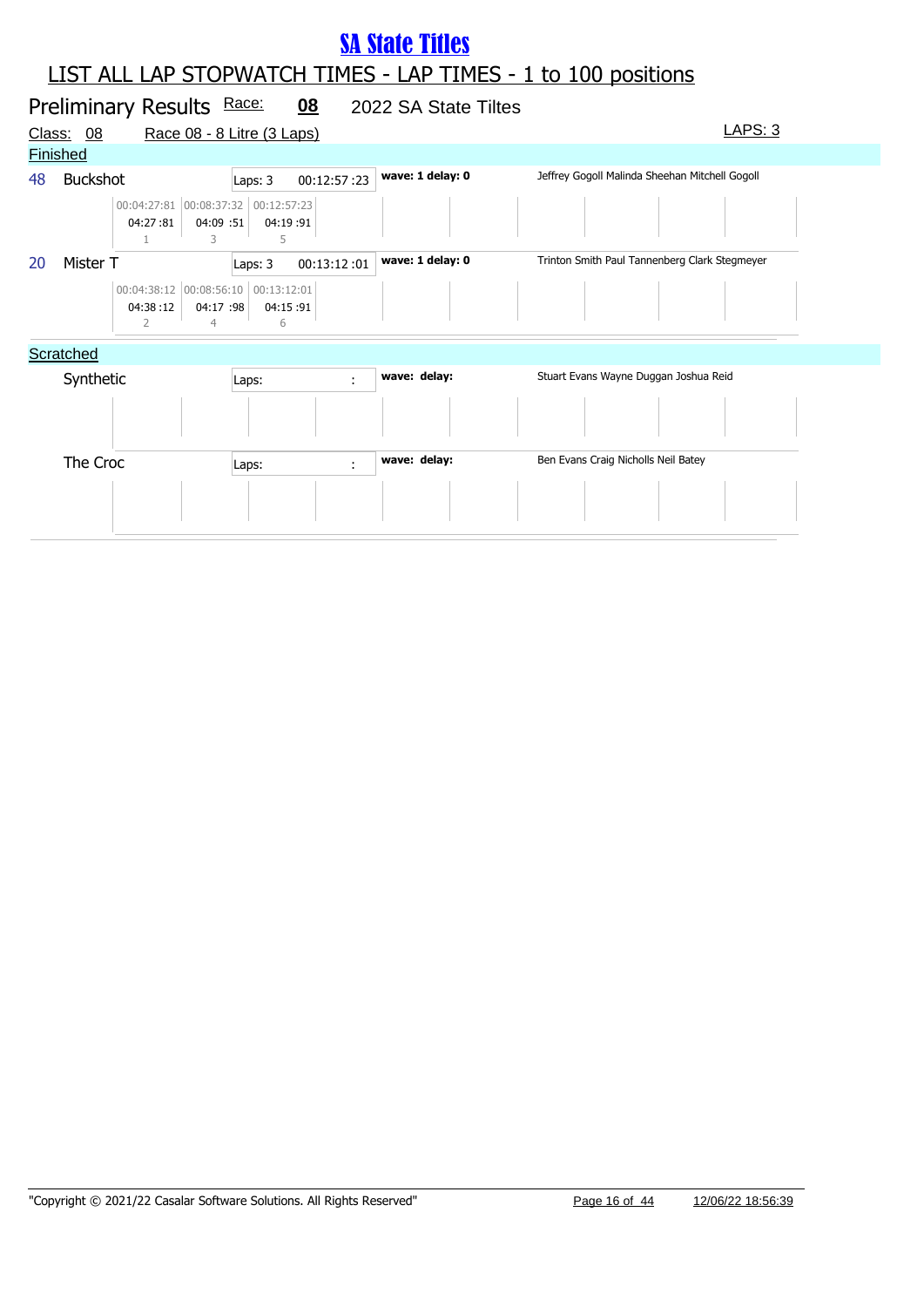|     |                     | Preliminary Results Race:                |                 |                               | 09                               | 2022 SA State Tiltes |                                                                                   |
|-----|---------------------|------------------------------------------|-----------------|-------------------------------|----------------------------------|----------------------|-----------------------------------------------------------------------------------|
|     | Class: 09a          |                                          |                 |                               | Race 09a - 70mph Social (3 Laps) |                      | LAPS: 3                                                                           |
|     | <b>Finished</b>     |                                          |                 |                               |                                  |                      |                                                                                   |
| 15  | Harikari            |                                          |                 | Laps: 3                       | 00:16:36:79                      | wave: 1 delay: 0     | Rod Senior Adam Wilson Jordan Wilson                                              |
|     |                     | 00:05:25:85 00:10:53:45<br>05:25:85      | 05:27 :60<br>7  | 00:16:36:79<br>05:43:34<br>13 |                                  |                      |                                                                                   |
| 161 | Doindough           |                                          |                 | Laps: 3                       | 00:16:44:78                      | wave: 1 delay: 0     | Paul Collard Pauline Butler Kevin Butler                                          |
|     |                     | 00:05:39:21 00:11:07:89<br>05:39:21<br>2 | 05:28 :68<br>8  | 00:16:44:78<br>05:36:89<br>14 |                                  |                      |                                                                                   |
| 53  | Sixteen 48          |                                          |                 | Laps: 3                       | 00:19:03:54                      | wave: 2 delay: 0     | Shane Russell Neil Donald Michael James                                           |
|     |                     | 00:06:51:34 00:13:11:90<br>06:21:34<br>3 | 06:20:56<br>9   | 00:19:33:54<br>06:21:64<br>16 |                                  |                      |                                                                                   |
|     | <b>Disqualified</b> |                                          |                 |                               |                                  |                      |                                                                                   |
| 2   | Thor                |                                          |                 | Laps: 3                       | 00:19:24:09                      | wave: 1 delay: 0     | Zachary Welch Jayden Cichowski Trent Fennell                                      |
|     |                     |                                          |                 |                               |                                  |                      | NOTE: Overspeed by more than 0.3 / Wide turn Rule: 8.12 B (b) / 13.13 (a) Secs:30 |
|     |                     | 00:07:33:26 00:13:19:10                  |                 | 00:18:54:09                   |                                  |                      |                                                                                   |
|     |                     | 07:33:26<br>5                            | 05:45 :84<br>10 | 05:34:99<br>15                |                                  |                      |                                                                                   |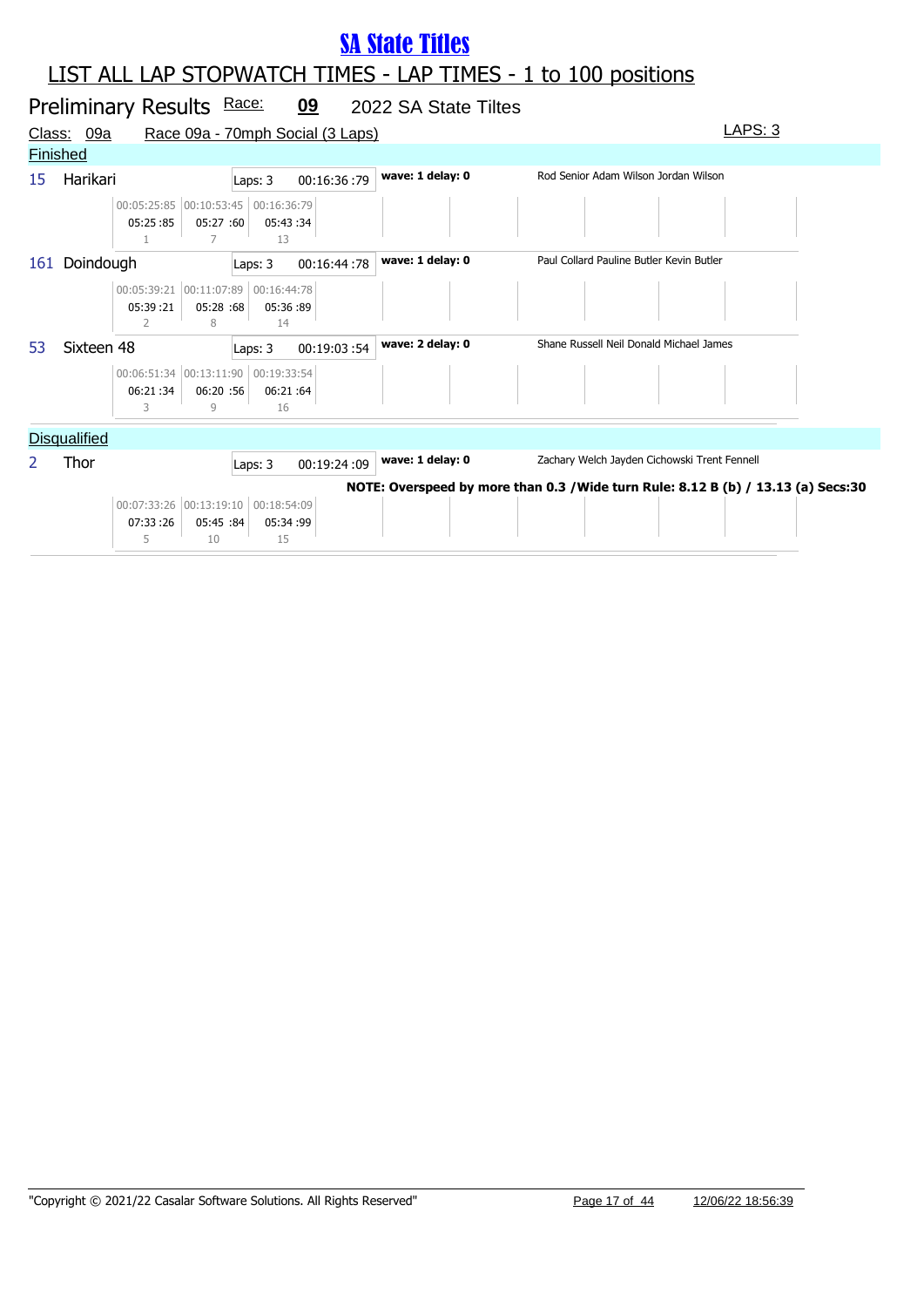|                 |                 | Preliminary Results Race:                            |                |                | 09                               | 2022 SA State Tiltes |                                               |         |  |
|-----------------|-----------------|------------------------------------------------------|----------------|----------------|----------------------------------|----------------------|-----------------------------------------------|---------|--|
| Class:          | <u>09b</u>      |                                                      |                |                | Race 09b - 60mph Social (3 Laps) |                      |                                               | LAPS: 3 |  |
| <b>Finished</b> |                 |                                                      |                |                |                                  |                      |                                               |         |  |
| 58              |                 | Sixteen 48 Racing                                    |                | Laps: 3        | 00:20:05:45                      | wave: 2 delay: 0     | Adam Tuddenham Corrine Donald Emma Tuddenham  |         |  |
|                 |                 | 00:07:25:67 00:14:02:68 00:20:35:45<br>06:55:67<br>4 | 06:37:1<br>11  | 06:32:77<br>17 |                                  |                      |                                               |         |  |
| 69              | Infinity Racing |                                                      |                | Laps: 3        | 00:22:13:82                      | wave: 2 delay: 0     | James Kennedy Malinda Sheehan Indiana Kennedy |         |  |
|                 |                 | 00:08:12:14 00:15:23:00 00:22:43:82<br>07:42:14<br>6 | 07:10:86<br>12 | 07:20:82<br>18 |                                  |                      |                                               |         |  |
|                 | Scratched       |                                                      |                |                |                                  |                      |                                               |         |  |
|                 | Harrasment      |                                                      |                | Laps:          | $\mathcal{L}_{\mathcal{A}}$      | wave: delay:         | Ross Harris Corrine Donald Luke Johnson       |         |  |
|                 |                 |                                                      |                |                |                                  |                      |                                               |         |  |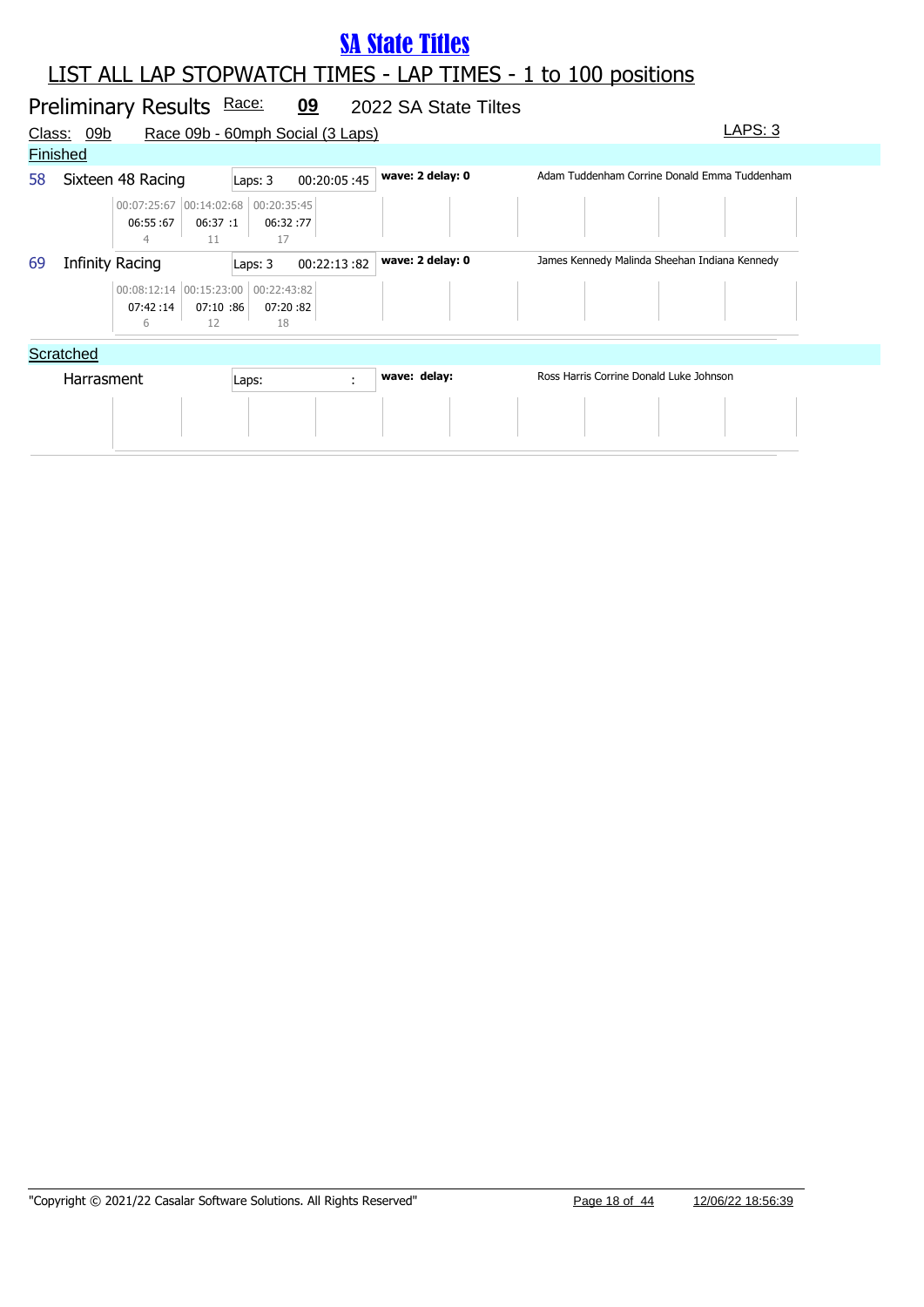### LIST ALL LAP STOPWATCH TIMES - LAP TIMES - 1 to 100 positions

|               | Preliminary Results Race: |                                                       |                 |                                                         | <u>10</u>   | 2022 SA State Tiltes |                                                  | LAPS: 3 |
|---------------|---------------------------|-------------------------------------------------------|-----------------|---------------------------------------------------------|-------------|----------------------|--------------------------------------------------|---------|
| <u>Class:</u> | 10<br><b>Finished</b>     |                                                       |                 | Race 10 - 19-24 Men (3 Laps)                            |             |                      |                                                  |         |
| 16            | Sapphire                  |                                                       |                 | Laps: 3                                                 | 00:11:25:45 | wave: 3 delay: 60    | Tim Pickford Brian Griffin Lachlan Nix           |         |
|               |                           | 03:51:21<br>$\overline{4}$                            | 03:45:4<br>17   | 00:04:51:21 00:08:36:25 00:12:25:45<br>03:49 :20<br>27  |             |                      |                                                  |         |
| 4             | The Mistress              |                                                       |                 | Laps: 3                                                 | 00:11:42:81 | wave: 1 delay: 0     | Zachary Welch Dylan Stevenson Bradley Osmotherly |         |
|               |                           | 03:41:53<br>$\mathbf{1}$                              | 03:59 :14<br>14 | 00:03:41:53 00:07:40:67 00:11:42:81<br>04:02:14<br>24   |             |                      |                                                  |         |
|               | 161 Doindough             |                                                       |                 | Laps: 3                                                 | 00:12:52:45 | wave: 3 delay: 60    | Paul Collard Lance Muus Connor Ballingall        |         |
|               |                           | 00:05:12:28 00:09:33:87<br>04:12:28<br>6              | 04:21 :59<br>18 | 00:13:52:45<br>04:18:58<br>31                           |             |                      |                                                  |         |
| 44            | Masterforce               |                                                       |                 | Laps: 3                                                 | 00:13:08:35 | wave: 1 delay: 0     | Geoff Thomson Craig Nicholls Ryan Thomson        |         |
|               |                           | 03:58:1<br>$\overline{2}$                             | 04:22 :64<br>16 | 00:03:58:01 00:08:20:65 00:13:08:35<br>04:47 :70<br>30  |             |                      |                                                  |         |
| 58            | Sixteen 48 Racing         |                                                       |                 | Laps: 3                                                 | 00:13:54:75 | wave: 2 delay: 30    | Chris Doonan Stuart Horne Bryce Horne            |         |
|               |                           | 00:04:59:90 00:09:44:45<br>04:29 :90<br>5             | 04:44 :55<br>20 | 00:14:24:75<br>04:40:30<br>33                           |             |                      |                                                  |         |
| 6             | Primevil                  |                                                       |                 | Laps: 3                                                 | 00:14:18:75 | wave: 5 delay: 120   | Ian Payne John Baumgurtel Oscar Baumgurtel       |         |
|               |                           | 00:06:45:00 00:11:31:25<br>04:45<br>10                | 04:46 :25<br>23 | 00:16:18:75<br>04:47:50<br>37                           |             |                      |                                                  |         |
| 1             |                           | Pacific Marine Services                               |                 | Laps: 3                                                 | 00:14:34:90 | wave: 3 delay: 60    | Damien McGlynn Jake Clancy Joshua Reid           |         |
|               |                           | 00:05:50:89 00:10:40:64<br>04:50:89<br>8              | 04:49 :75<br>22 | 00:15:34:90<br>04:54 :26<br>36                          |             |                      |                                                  |         |
| 41            | <b>Velocity Racing</b>    |                                                       |                 | Laps: 3                                                 | 00:14:36:42 | wave: 2 delay: 30    | Timothy Everist Shane Henderson Bailey Henderson |         |
|               |                           | 00:05:18:59 00:10:12:53<br>04:48:59<br>$\overline{7}$ | 04:53 :94<br>21 | 00:15:06:42<br>04:53:89<br>35                           |             |                      |                                                  |         |
| 7             | <b>Hells Arsenal</b>      |                                                       |                 | Laps: 3                                                 | 00:14:53:53 | wave: 5 delay: 120   | Mark Boyer Maddison Boyer Brandan McGlynn        |         |
|               |                           | 05:12:3<br>13                                         | 04:54 :22<br>26 | 00:07:12:03  00:12:06:25  00:16:53:53<br>04:47:28<br>38 |             |                      |                                                  |         |
| 5             | Still No Dramas           |                                                       |                 | Laps: 3                                                 | 00:14:55:85 | wave: 1 delay: 0     | Lochlan McGlynn Jake Davis Mitch Campbell        |         |
|               |                           | 04:39 :25<br>3                                        | 05:01 :34<br>19 | 00:04:39:25 00:09:40:59 00:14:55:85<br>05:15:26<br>34   |             |                      |                                                  |         |
| 2             | Thor                      |                                                       |                 | Laps: 3                                                 | 00:16:28:42 | wave: 4 delay: 90    | Wayne Duggan Trent Fennell Jayden Cichowski      |         |
|               |                           | 00:07:00:25 00:12:26:31<br>05:30:25<br>11             | 05:26 :6<br>28  | 00:17:58:42<br>05:32:11<br>39                           |             |                      |                                                  |         |
| 69            | <b>Infinity Racing</b>    |                                                       |                 | Laps: 3                                                 | 00:17:18:26 | wave: 4 delay: 90    | James Kennedy Malinda Sheehan Jordan Wilson      |         |
|               |                           | 00:07:09:85 00:12:56:89<br>05:39:85<br>12             | 05:47 :4<br>29  | 00:18:48:26<br>05:51:37<br>40                           |             |                      |                                                  |         |

"Copyright © 2021/22 Casalar Software Solutions. All Rights Reserved" Page 19 of 44 12/06/22 18:56:39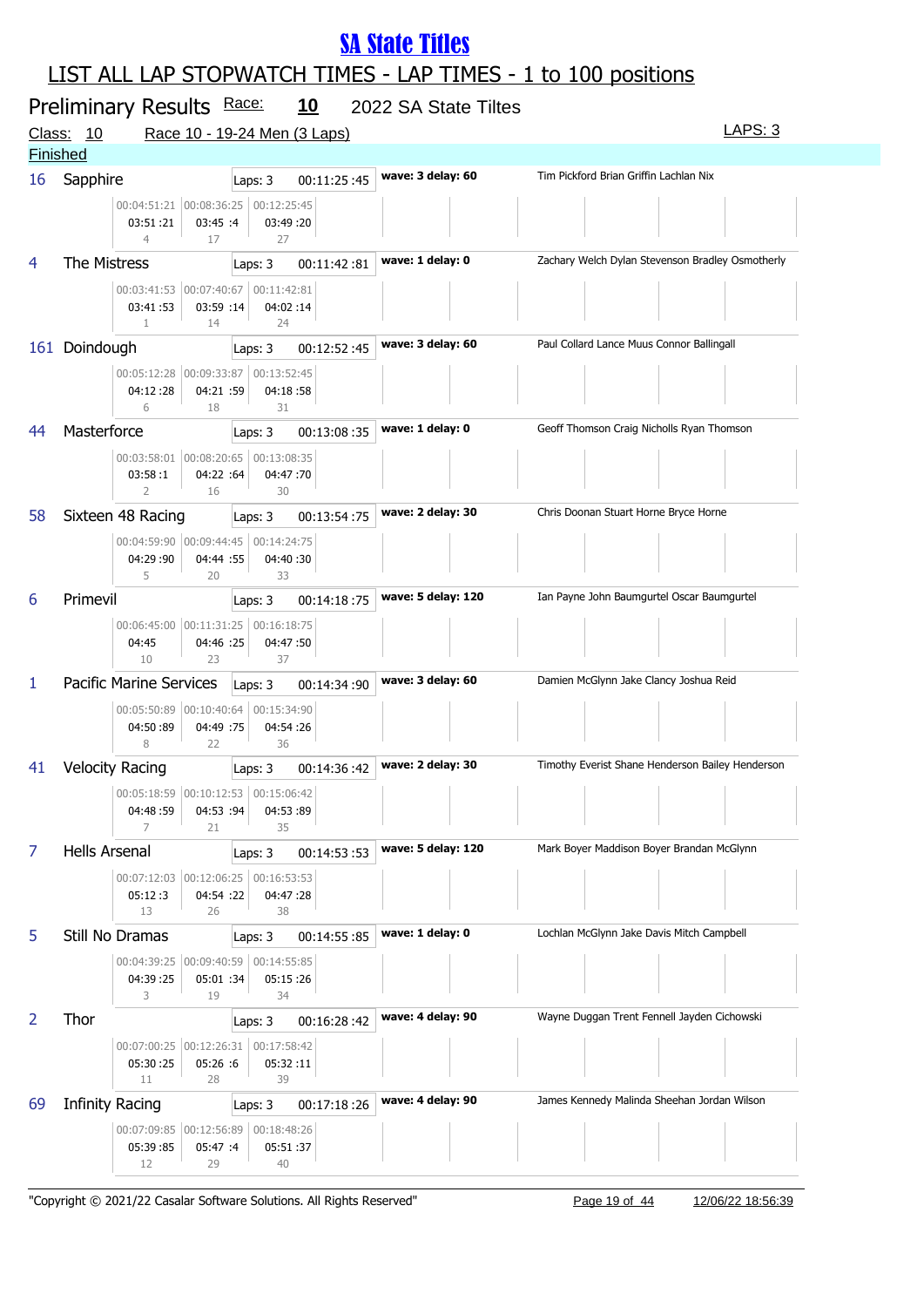#### Preliminary Results Race: 10 2022 SA State Tiltes Class: 10 Race 10 - 19-24 Men (3 Laps) LAPS: 3 LIST ALL LAP STOPWATCH TIMES - LAP TIMES - 1 to 100 positions **SA State Titles** 48 Buckshot **wave: 5 delay: 120** Jeffrey Gogoll Greg Wheeler Ben Wheeler Laps: 3 00:17:26 :93 06:05 :81 00:08:05:81 00:13:54:76 00:19:26:93 05:48 05:32 :95 :17 15 32 42 15 Harikari **Warish Laps: 3 00:17:46 :78 wave: 4 delay: 90** Rod Senior Adam Wilson Zac McEwin 05:09 :28 00:06:39:28 00:12:05:65 00:19:16:78 05:26 :37 :37 07:11 :13 9 25 41 **Scratched** Agrovation **Laps: wave: delay:** Chris Doonan Stuart Horne Kane Horne Laps: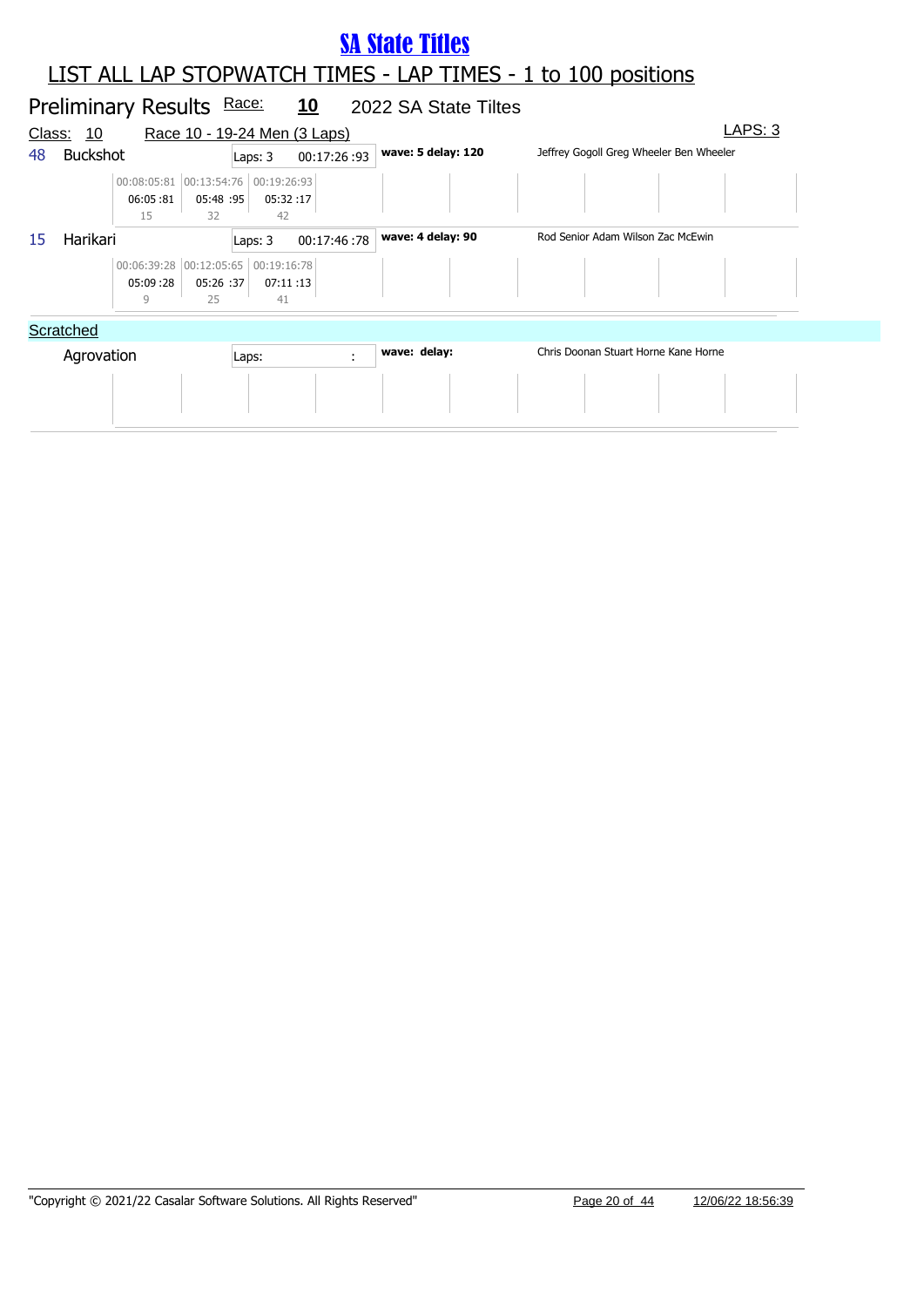|                 | Preliminary Results Race: 11<br>2022 SA State Tiltes |                                                                         |                               |                   |                                                  |  |  |  |  |  |
|-----------------|------------------------------------------------------|-------------------------------------------------------------------------|-------------------------------|-------------------|--------------------------------------------------|--|--|--|--|--|
|                 | Class: 11                                            |                                                                         | Race 11 - Senior Men (3 Laps) |                   | <b>LAPS: 3</b>                                   |  |  |  |  |  |
| <b>Finished</b> |                                                      |                                                                         |                               |                   |                                                  |  |  |  |  |  |
| 4               | The Mistress                                         |                                                                         | 00:11:39:64<br>Laps: 3        | wave: 1 delay: 0  | Zachary Welch Bradley Osmotherly Dylan Stevenson |  |  |  |  |  |
|                 |                                                      | 00:03:44:53 00:07:38:00 00:11:39:64<br>03:44:53<br>03:53 :47<br>8       | 04:01:64<br>14                |                   |                                                  |  |  |  |  |  |
| 2               | Thor                                                 |                                                                         | Laps: 3<br>00:14:47:84        | wave: 2 delay: 30 | Lance Muus Jayden Cichowski Trent Fennell        |  |  |  |  |  |
|                 |                                                      | 00:05:30:45 00:10:24:62 00:15:17:84<br>05:00:45<br>04:54:17<br>4<br>11  | 04:53:22<br>17                |                   |                                                  |  |  |  |  |  |
| 58              |                                                      | Sixteen 48 Racing                                                       | 00:15:00:89<br>Laps: 3        | wave: 1 delay: 0  | Adam Tuddenham Shane Russell Michael James       |  |  |  |  |  |
|                 |                                                      | 00:04:54:36 00:09:54:21 00:15:00:89<br>04:54:36<br>04:59 :85<br>2<br>9  | 05:06:68<br>16                |                   |                                                  |  |  |  |  |  |
| 69              |                                                      | Infinity Racing                                                         | 00:15:18:68<br>Laps: 3        | wave: 1 delay: 0  | James Kennedy Malinda Sheehan Colin Matton       |  |  |  |  |  |
|                 |                                                      | 00:05:09:39 00:10:17:36<br>05:07 :97<br>05:09:39<br>3<br>10             | 00:15:18:68<br>05:01:32<br>18 |                   |                                                  |  |  |  |  |  |
| 41              |                                                      | <b>Velocity Racing</b>                                                  | 00:16:18:45<br>Laps: 3        | wave: 2 delay: 30 | Timothy Everist Bailey Henderson Shane Henderson |  |  |  |  |  |
|                 |                                                      | 00:05:50:93 00:11:16:20 00:16:48:45<br>05:20:93<br>05:25 :27<br>5<br>13 | 05:32:25<br>20                |                   |                                                  |  |  |  |  |  |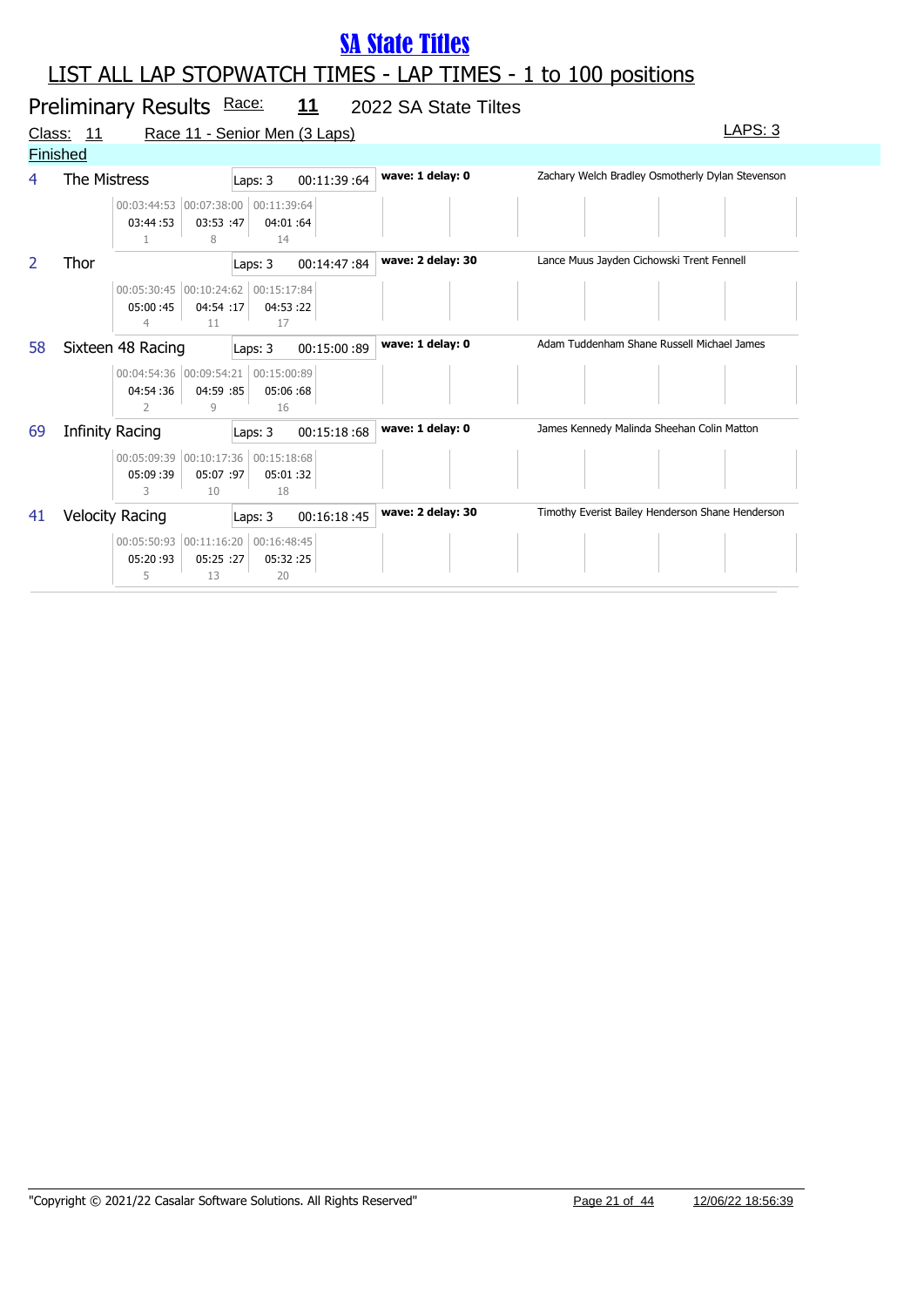#### LIST ALL LAP STOPWATCH TIMES - LAP TIMES - 1 to 100 positions

#### Preliminary Results Race: **11** 2022 SA State Tiltes Race 12a - Stock 6 Litre (3 Laps) LAPS: 3

| <u>Glass.</u>   | ⊺∠a                |                                                 |         |                        | Race 12a - Stock 6 Little (3 Laps) |                   |                                              | <b>______</b> |  |
|-----------------|--------------------|-------------------------------------------------|---------|------------------------|------------------------------------|-------------------|----------------------------------------------|---------------|--|
| <b>Finished</b> |                    |                                                 |         |                        |                                    |                   |                                              |               |  |
|                 | 147 Kausin Trouble |                                                 |         | 00:17:11:40<br>Laps: 3 |                                    | wave: 3 delay: 60 | Jason Cartledge Kim Cartledge Noel Cartledge |               |  |
|                 |                    | 00:06:46:93 00:12:34:01 00:18:11:40<br>05:46:93 | 05:47:8 | 05:37 :39              |                                    |                   |                                              |               |  |
|                 |                    |                                                 |         |                        |                                    |                   |                                              |               |  |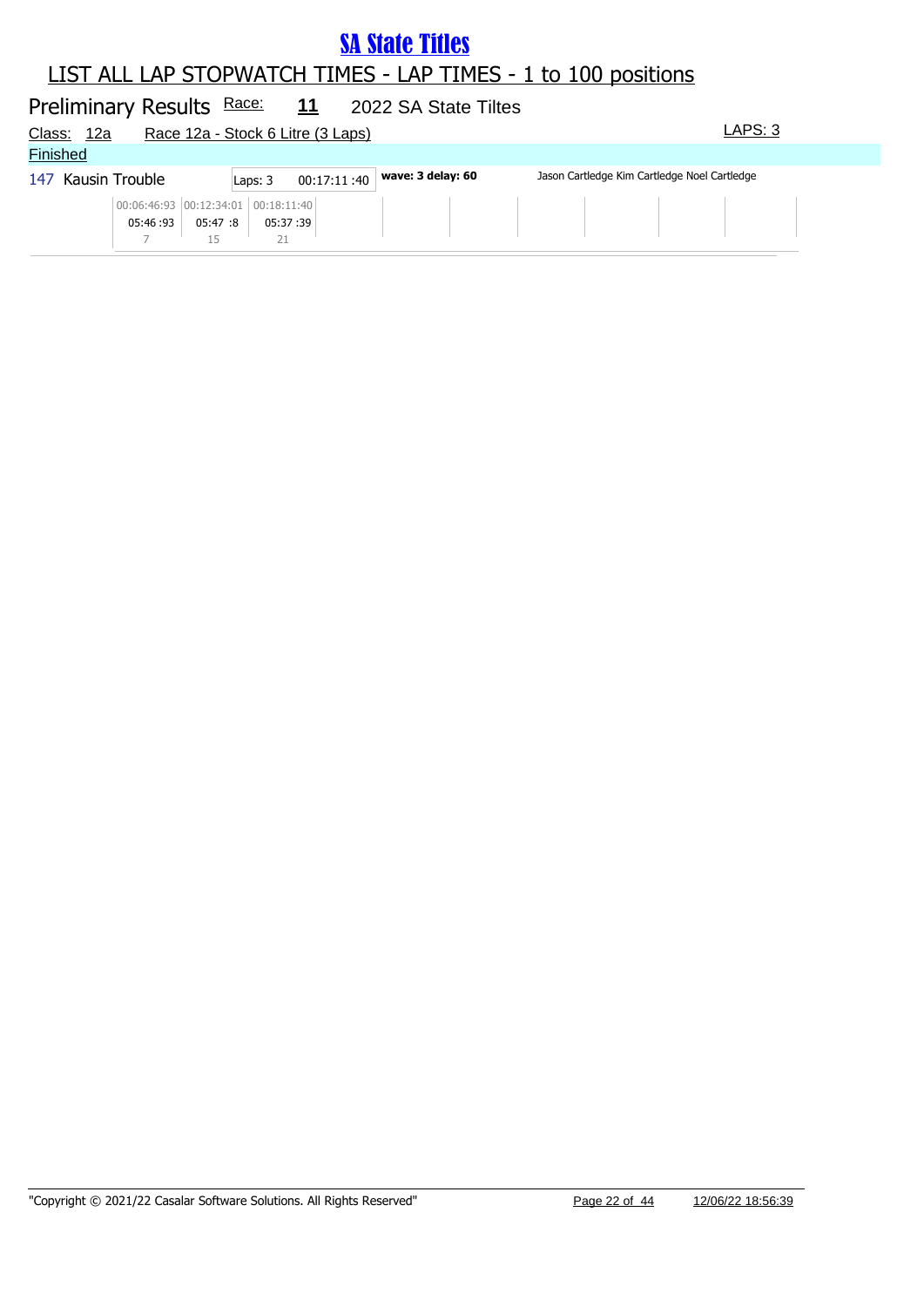#### LIST ALL LAP STOPWATCH TIMES - LAP TIMES - 1 to 100 positions **SA State Titles**

|        |                   | Preliminary Results Race:                            |                 |                          | $\frac{11}{1}$ | 2022 SA State Tiltes |                                                  |         |  |
|--------|-------------------|------------------------------------------------------|-----------------|--------------------------|----------------|----------------------|--------------------------------------------------|---------|--|
| Class: | 12 <sub>b</sub>   |                                                      |                 | Race 12b - SMOC (3 Laps) |                |                      |                                                  | LAPS: 3 |  |
|        | <b>Finished</b>   |                                                      |                 |                          |                |                      |                                                  |         |  |
| 9      | Raptor            |                                                      |                 | Laps: 3                  | 00:14:47:61    | wave: 3 delay: 60    | Andrew Donehue Paul Tannenberg Mitchell Gogoll   |         |  |
|        |                   | 00:05:59:36 00:10:50:59 00:15:47:61<br>04:59:36<br>6 | 04:51 :23<br>12 | 04:57 :2<br>19           |                |                      |                                                  |         |  |
|        | Did not Start     |                                                      |                 |                          |                |                      |                                                  |         |  |
|        | <b>Black Jack</b> |                                                      |                 | Laps:                    | ÷              | wave: delay:         | Cameron Monaghan Malinda Sheehan Mitchell Gogoll |         |  |
|        |                   |                                                      |                 |                          |                |                      |                                                  |         |  |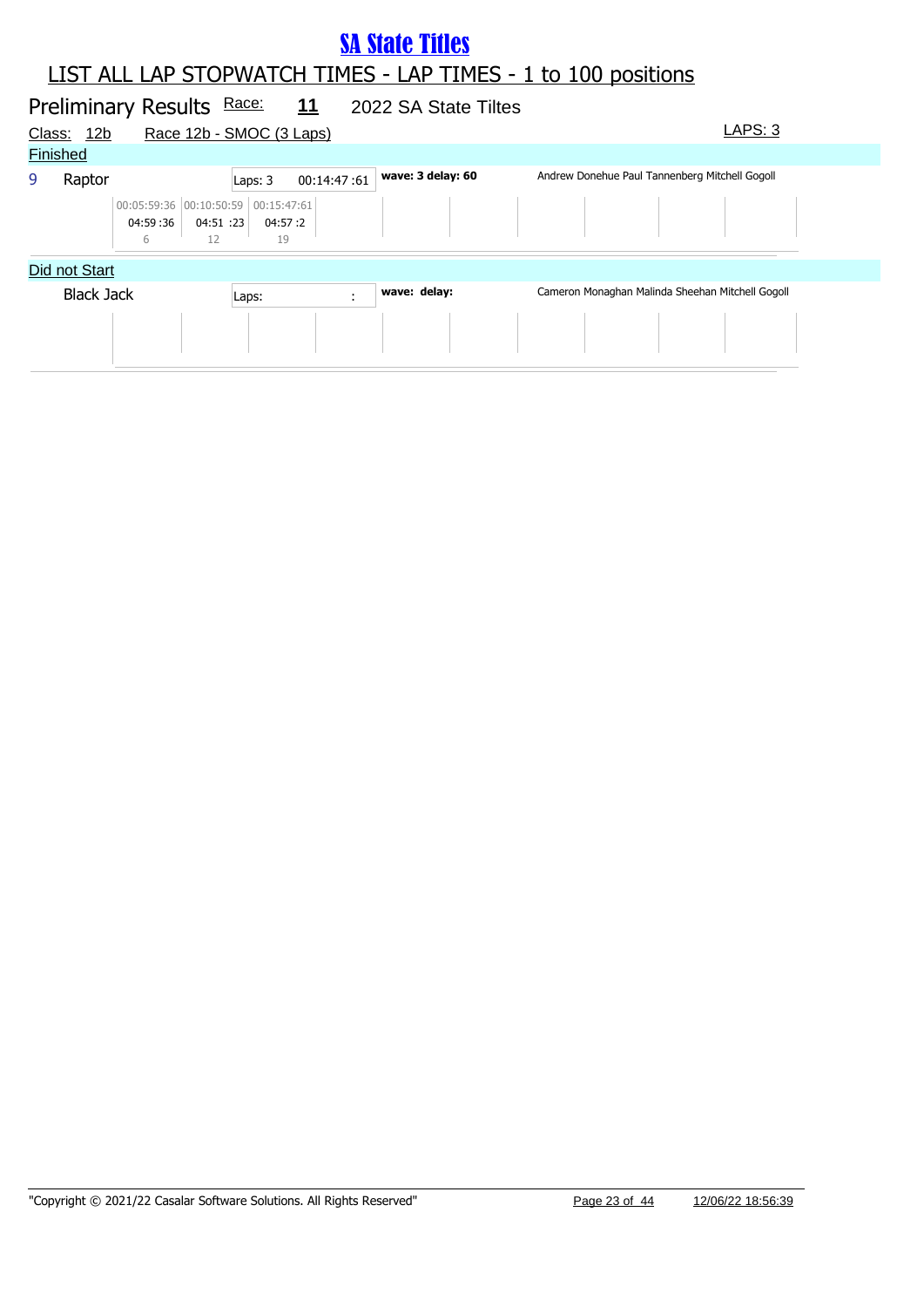### LIST ALL LAP STOPWATCH TIMES - LAP TIMES - 1 to 100 positions

|    | Preliminary Results Race:                                                            | <u>13</u>                       | 2022 SA State Tiltes |                                                  |
|----|--------------------------------------------------------------------------------------|---------------------------------|----------------------|--------------------------------------------------|
|    | Class: 13                                                                            | Race 13 - Under 30 Men (3 Laps) |                      | LAPS: 3                                          |
|    | <b>Finished</b>                                                                      |                                 |                      |                                                  |
| 16 | Sapphire                                                                             | 00:11:37:76<br>Laps: 3          | wave: 1 delay: 0     | Tim Pickford Brian Griffin Lachlan Nix           |
|    | 00:03:43:56 00:07:41:01 00:11:37:76<br>03:43:56<br>03:57 :45<br>$\mathbf{1}$<br>14   | 03:56:75<br>27                  |                      |                                                  |
|    | The Mistress                                                                         | 00:12:33:89<br>Laps: 3          | wave: 6 delay: 150   | Zachary Welch Dylan Stevenson Bradley Osmotherly |
|    | 00:06:42:87 00:10:47:59 00:15:03:89<br>04:12:87<br>04:04 :72<br>12<br>23             | 04:16:30<br>37                  |                      |                                                  |
|    | 161 Doindough                                                                        | Laps: 3<br>00:13:26:07          | wave: 4 delay: 90    | Paul Collard Lance Muus Connor Ballingall        |
|    | 00:05:53:78 00:10:23:00<br>04:23:78<br>04:29 :22<br>8<br>21                          | 00:14:56:07<br>04:33:7<br>35    |                      |                                                  |
| 7  | <b>Hells Arsenal</b>                                                                 | 00:13:29:39<br>Laps: 3          | wave: 3 delay: 60    | Mark Boyer Brandan McGlynn Kane Horne            |
|    | 00:05:17:46 00:09:43:26<br>04:17:46<br>04:25 :80<br>5<br>19                          | 00:14:29:39<br>04:46:13<br>34   |                      |                                                  |
| 6  | Primevil                                                                             | 00:13:33:23<br>Laps: 3          | wave: 4 delay: 90    | Ian Payne Cameron Monaghan Brayden Harris        |
|    | 00:06:04:95 00:10:35:09<br>04:34:95<br>04:30 :14<br>9<br>22                          | 00:15:03:23<br>04:28:14<br>36   |                      |                                                  |
| 44 | Masterforce                                                                          | 00:13:38:32<br>Laps: 3          | wave: 1 delay: 0     | Geoff Thomson Craig Nicholls Ryan Thomson        |
|    | 00:04:15:09 00:08:48:82 00:13:38:32<br>04:15:9<br>04:33 :73<br>$\overline{2}$<br>17  | 04:49 :50<br>31                 |                      |                                                  |
| 58 | Sixteen 48 Racing                                                                    | 00:13:46:02<br>Laps: 3          | wave: 2 delay: 30    | Shane Russell Stuart Horne Bryce Horne           |
|    | 00:04:56:98 00:09:31:45 00:14:16:02<br>04:26:98<br>04:34 :47<br>3<br>18              | 04:44 :57<br>33                 |                      |                                                  |
| 21 | PegLeg                                                                               | 00:14:38:11<br>Laps: 3          | wave: 4 delay: 90    | Kevin Grech Mark Hills Tate Laub                 |
|    | 00:06:22:31 00:11:15:53<br>04:53 :22<br>04:52:31<br>11<br>26                         | 00:16:08:11<br>04:52:58<br>40   |                      |                                                  |
| 5  | Still No Dramas                                                                      | 00:14:49:51<br>Laps: 3          | wave: 2 delay: 30    | Lochlan McGlynn Jake Davis Oscar Baumgurtel      |
|    | 00:05:02:31 00:09:55:46 00:15:19:51<br>04:32:31<br>04:53 :15<br>$\overline{4}$<br>20 | 05:24:5<br>38                   |                      |                                                  |
| 48 | <b>Buckshot</b>                                                                      | 00:14:55:25<br>Laps: 3          | wave: 3 delay: 60    | Jeffrey Gogoll Greg Wheeler Mitchell Gogoll      |
|    | 00:05:53:18 00:10:52:45 00:15:55:25<br>04:59 :27<br>04:53:18<br>7<br>24              | 05:02:80<br>39                  |                      |                                                  |
| 2  | Thor                                                                                 | 00:15:28:57<br>Laps: 3          | wave: 6 delay: 150   | Wayne Duggan Trent Fennell Jayden Cichowski      |
|    | 00:07:43:11 00:12:49:75 00:17:58:57<br>05:06 :64<br>05:13:11<br>15<br>30             | 05:08:82<br>42                  |                      |                                                  |
| 15 | Harikari                                                                             | 00:16:20:36<br>Laps: 3          | wave: 2 delay: 30    | Rod Senior Adam Wilson Joshua Reid               |
|    | 00:05:39:14 00:11:09:78 00:16:50:36<br>05:30 :64<br>05:09:14<br>25<br>6              | 05:40:58<br>41                  |                      |                                                  |

"Copyright © 2021/22 Casalar Software Solutions. All Rights Reserved" Page 24 of 44 12/06/22 18:56:39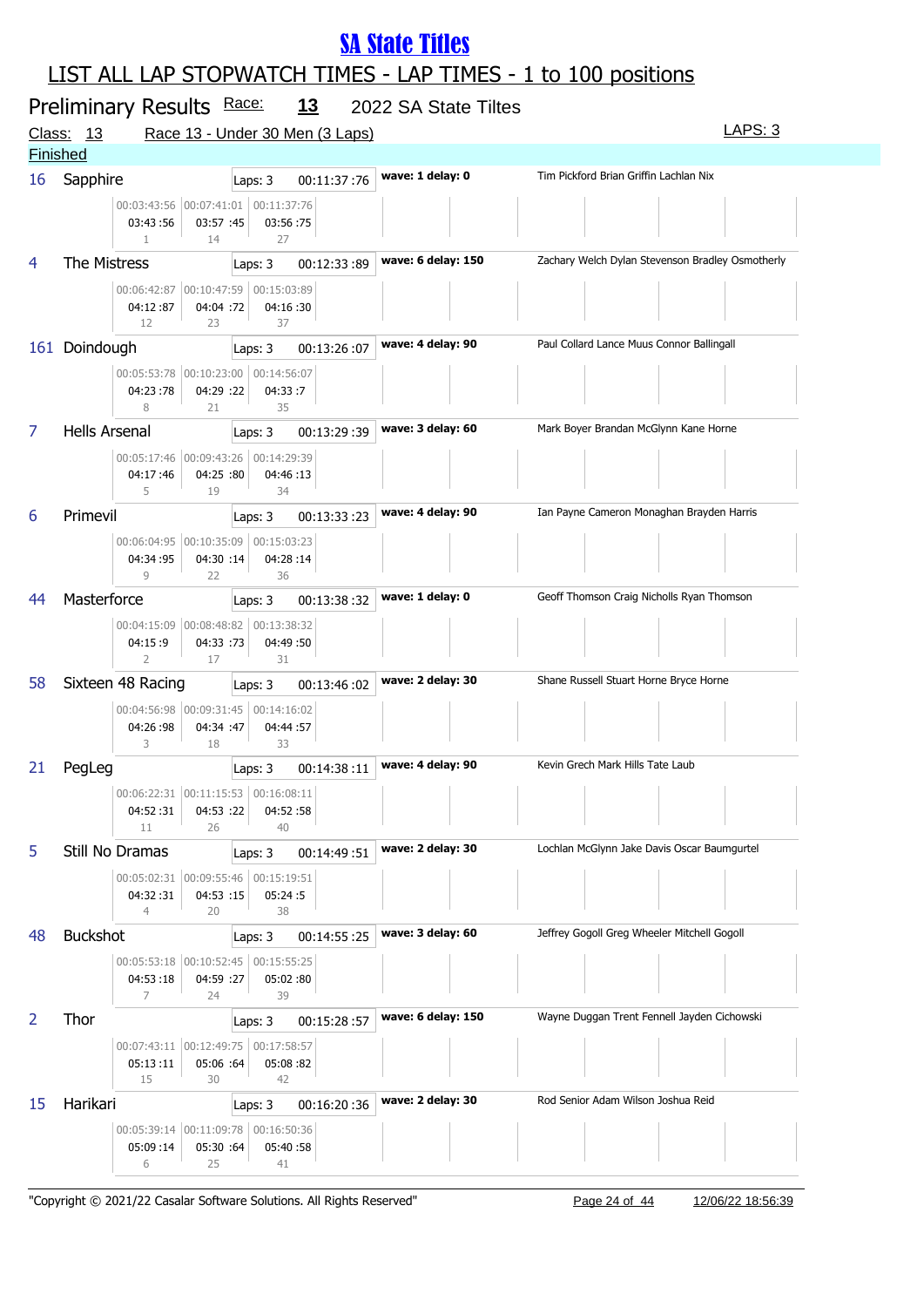|        | <b>SA State Titles</b> |                                                       |                 |                |                                 |                      |                                                                      |         |  |  |
|--------|------------------------|-------------------------------------------------------|-----------------|----------------|---------------------------------|----------------------|----------------------------------------------------------------------|---------|--|--|
|        |                        |                                                       |                 |                |                                 |                      | <b>LIST ALL LAP STOPWATCH TIMES - LAP TIMES - 1 to 100 positions</b> |         |  |  |
|        |                        | Preliminary Results Race:                             |                 |                | <u>13</u>                       | 2022 SA State Tiltes |                                                                      |         |  |  |
| Class: | 13                     |                                                       |                 |                | Race 13 - Under 30 Men (3 Laps) |                      |                                                                      | LAPS: 3 |  |  |
| 41     |                        | <b>Velocity Racing</b>                                |                 | Laps: 3        | 00:16:26:34                     | wave: 5 delay: 120   | Timothy Everist Shane Henderson Bailey Henderson                     |         |  |  |
|        |                        | 00:07:15:37 00:12:41:62 00:18:26:34<br>05:15:37<br>13 | 05:26 :25<br>29 | 05:44:72<br>43 |                                 |                      |                                                                      |         |  |  |
| 69     |                        | <b>Infinity Racing</b>                                |                 | Laps: 3        | 00:17:53:39                     | wave: 5 delay: 120   | James Kennedy Malinda Sheehan Ben Wheeler                            |         |  |  |
|        |                        | 00:08:12:89 00:14:13:11 00:19:53:39<br>06:12:89<br>16 | 06:00:22<br>32  | 05:40:28<br>44 |                                 |                      |                                                                      |         |  |  |
|        | Did Not Finish         |                                                       |                 |                |                                 |                      |                                                                      |         |  |  |
| 20     | Mister T               |                                                       |                 | Laps: 2        | 00:10:45:20                     | wave: 3 delay: 60    | Trinton Smith Paul Tannenberg Clark Stegmeyer                        |         |  |  |
|        |                        | 00:06:16:26 00:11:45:20<br>05:16:26<br>10             | 05:28 :94<br>28 |                |                                 |                      |                                                                      |         |  |  |
|        | Scratched              |                                                       |                 |                |                                 |                      |                                                                      |         |  |  |
|        | <b>TBA</b>             |                                                       |                 | Laps:          |                                 | wave: delay:         | To Be Advised John Baumgurtel Oscar Baumgurtel                       |         |  |  |
|        |                        |                                                       |                 |                |                                 |                      |                                                                      |         |  |  |
|        | The Croc               |                                                       |                 | Laps:          | ÷                               | wave: delay:         | Ben Evans Craig Nicholls Neil Batey                                  |         |  |  |
|        |                        |                                                       |                 |                |                                 |                      |                                                                      |         |  |  |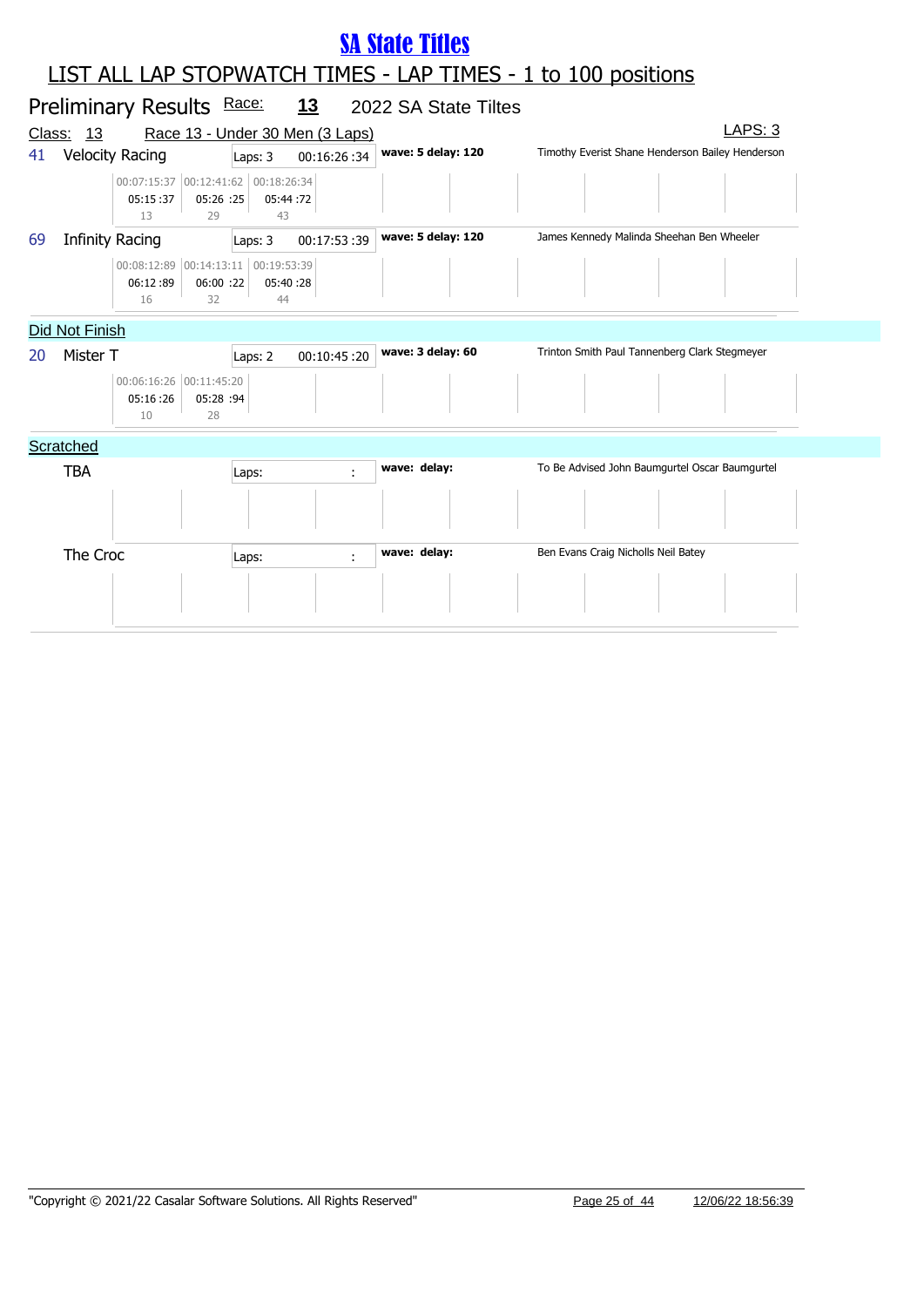#### LIST ALL LAP STOPWATCH TIMES - LAP TIMES - 1 to 100 positions

# Preliminary Results Race: 14 2022 SA State Tiltes

| Class: | <u> 14a</u> |                                         |                |                   | Race 14a - Social Women (3 Laps) |                  |                                                    | LAPS: 3 |
|--------|-------------|-----------------------------------------|----------------|-------------------|----------------------------------|------------------|----------------------------------------------------|---------|
|        | Finished    |                                         |                |                   |                                  |                  |                                                    |         |
| 21     | PegLeg      |                                         |                | Laps: 3           | 00:16:00:67                      | wave: 1 delay: 0 | Kevin Grech Jason Cartledge Courtney Grech         |         |
|        |             | 00:05:15:12 00:10:36:39<br>05:15:12     | 05:21:27<br>6  | 00:16:00:67       | 05:24 :28                        |                  |                                                    |         |
| 36     | Barn Dog    |                                         |                | Laps: 3           | 00:17:03:53                      | wave: 1 delay: 0 | Barney Patterson Gerard Op De Coul Demi Op De Coul |         |
|        |             | $00:05:20:25$ $00:11:12:01$<br>05:20:25 | 05:51 :76<br>8 | 00:17:03:53<br>14 | 05:51 :52                        |                  |                                                    |         |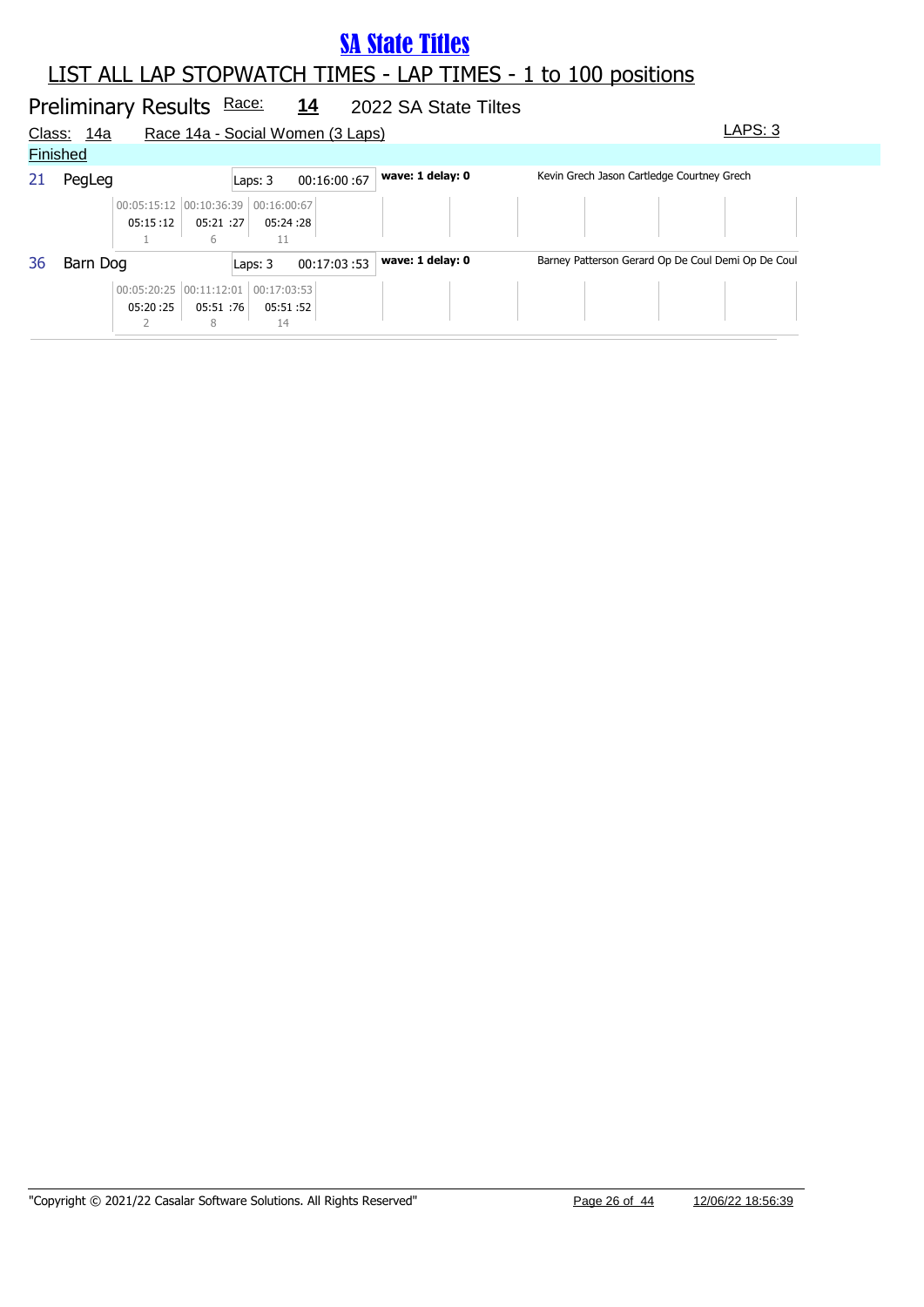### LIST ALL LAP STOPWATCH TIMES - LAP TIMES - 1 to 100 positions

#### Preliminary Results Race: 14 2022 SA State Tiltes Class: 14b Race 14b - Senior Women (3 Laps) Class: 14b LAPS: 3 **Finished** 22 Hell Yeah **Laps: 3** 00:15:50 :36 **wave: 2 delay: 30** Brett Jenkins Wayne Duggan Kristy Nicholls 05:22 :45 00:05:52:45 00:11:07:42 00:16:20:36 05:14 05:12 :97 :94 3 7 12 66 The Contractor **Laps: 3** 00:16:24 :62 **wave: 2 delay: 30** Neil Donald Jake Clancy Corrine Donald 05:39 :43 00:06:09:43 00:11:28:96 00:16:54:62  $05:19:53$ 05:25 :53 :66 4 9 13 58 Sixteen 48 Racing Laps: 3 00:17:22 :11 **wave: 2 delay: 30** Adam Tuddenham Shane Russell Emma Tuddenham 05:54 :34 00:06:24:34 00:12:05:86 00:17:52:11 05:41 05:46 :52 :25 5 10 15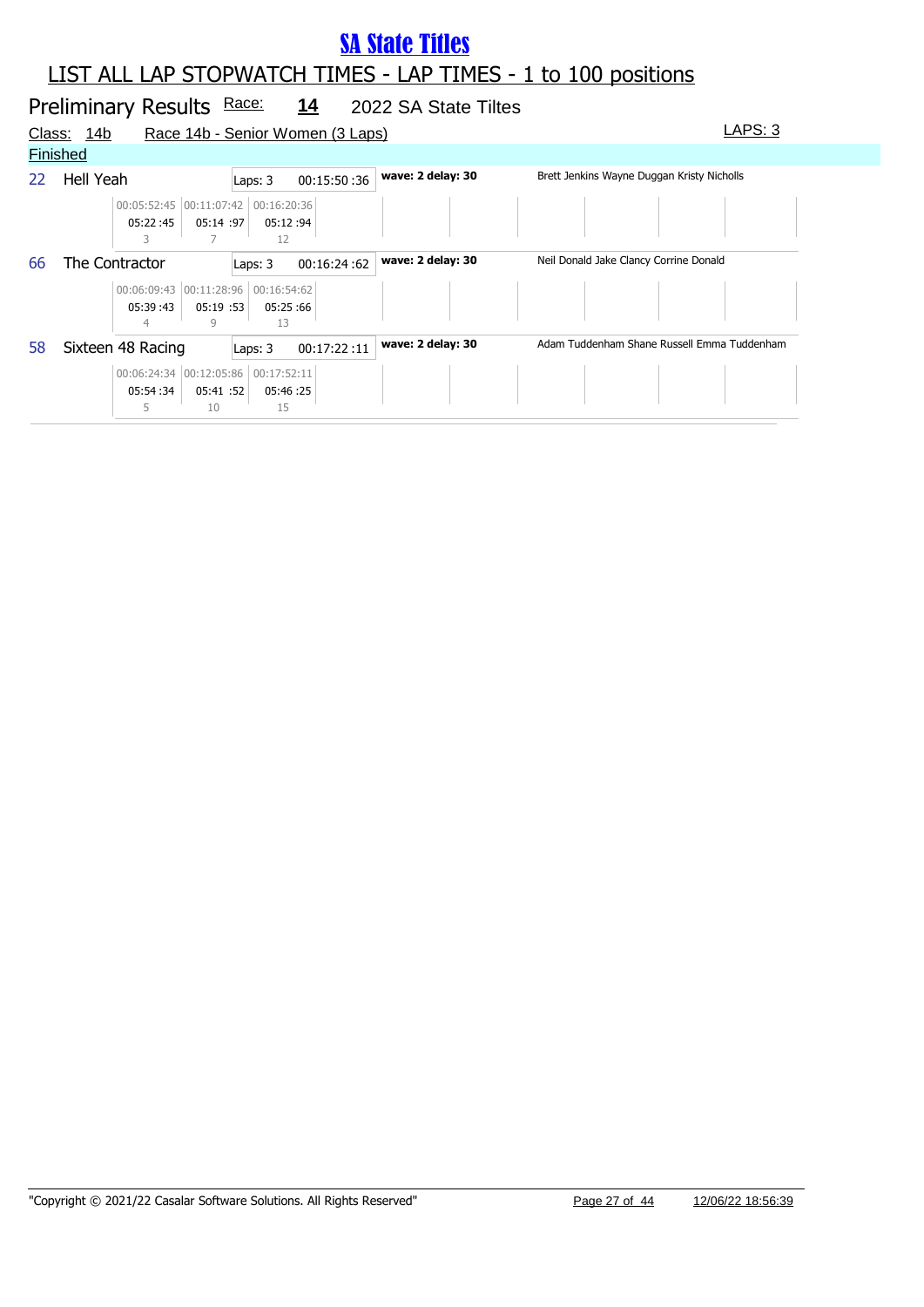|                 |                     | Preliminary Results Race:                            |                             |                               | <u>15</u>                        | 2022 SA State Tiltes |                                                          |
|-----------------|---------------------|------------------------------------------------------|-----------------------------|-------------------------------|----------------------------------|----------------------|----------------------------------------------------------|
|                 | Class: 15a          |                                                      |                             |                               | Race 15a - 70mph Expert (3 Laps) |                      | <b>LAPS: 3</b>                                           |
| <b>Finished</b> |                     |                                                      |                             |                               |                                  |                      |                                                          |
| 15              | Harikari            |                                                      |                             | Laps: 3                       | 00:15:43:03                      | wave: 2 delay: 30    | Rod Senior Adam Wilson Jordan Wilson                     |
|                 |                     | 00:05:28:18 00:10:50:90 00:16:13:03<br>04:58:18<br>2 | 05:22 :72<br>$\overline{7}$ | 05:22:13<br>13                |                                  |                      |                                                          |
| 161             | Doindough           |                                                      |                             | Laps: 3                       | 00:16:13:46                      | wave: 1 delay: 0     | Paul Collard Pauline Butler Kevin Butler                 |
|                 |                     | 00:05:27:73 00:10:50:51<br>05:27:73                  | 05:22 :78<br>6              | 00:16:13:46<br>05:22:95<br>14 |                                  |                      |                                                          |
|                 | Did not Start       |                                                      |                             |                               |                                  |                      |                                                          |
|                 | Thor                |                                                      |                             | Laps:                         | ÷                                | wave: delay:         | Wayne Duggan Bradley Osmotherly Zachary Welch            |
|                 |                     |                                                      |                             |                               |                                  |                      |                                                          |
|                 | <b>Disqualified</b> |                                                      |                             |                               |                                  |                      |                                                          |
| 58              |                     | Sixteen 48 Racing                                    |                             | Laps: 3                       | 00:16:23:90                      | wave: 1 delay: 0     | Adam Tuddenham Shane Russell Michael James               |
|                 |                     | 00:05:37:87 00:10:58:39<br>05:37:87<br>3             | 05:20 :52<br>8              | 00:16:23:90<br>05:25:51<br>15 |                                  |                      | NOTE: Overspeed by more than 0.3 Rule: 8.12 B (b) Secs:0 |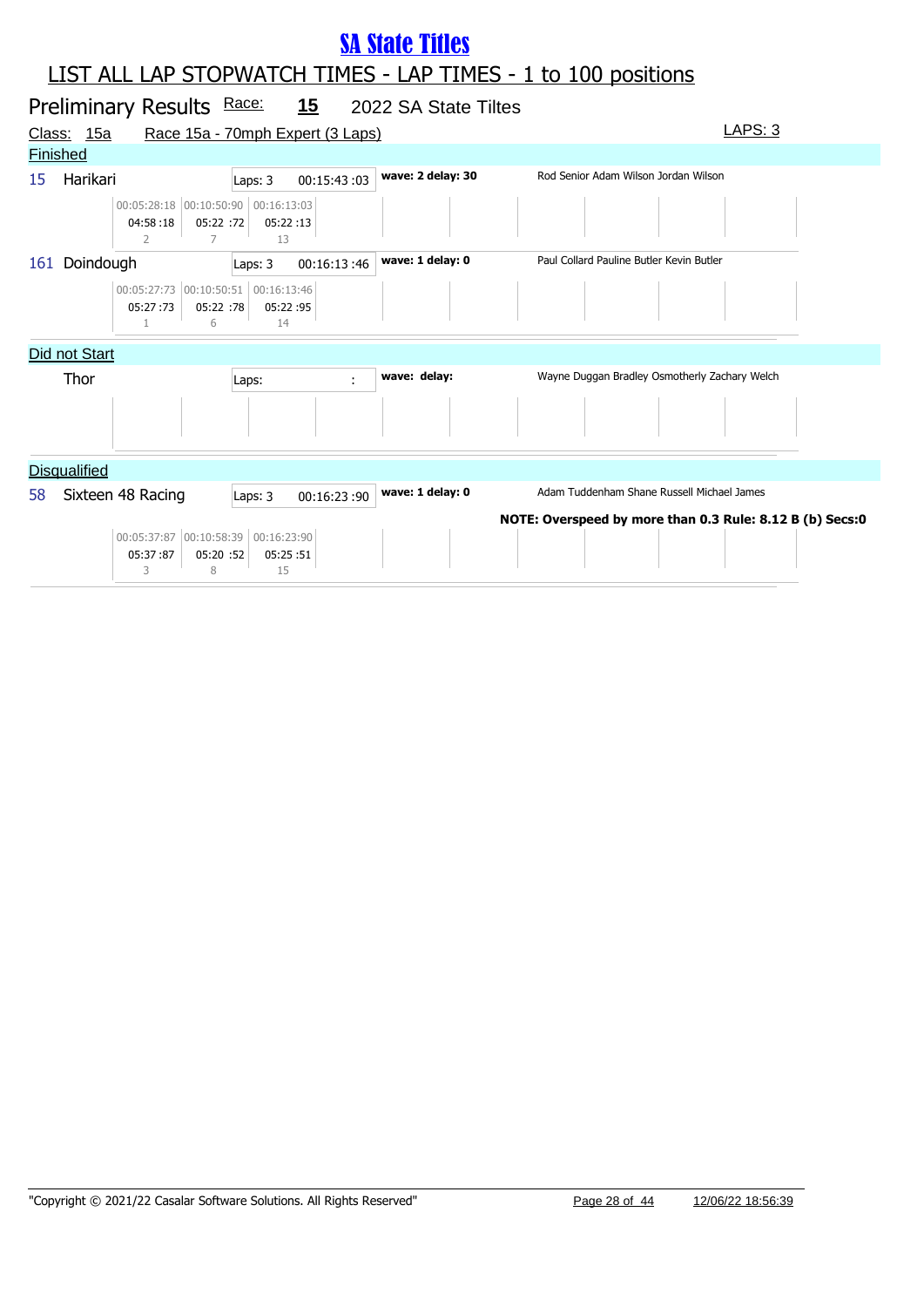|    |                   | Preliminary Results Race:                                         |                 |                 | <u>15</u>                        | 2022 SA State Tiltes |                                              |  |
|----|-------------------|-------------------------------------------------------------------|-----------------|-----------------|----------------------------------|----------------------|----------------------------------------------|--|
|    | <u>Class: 15b</u> |                                                                   |                 |                 | Race 15b - 60mph Expert (3 Laps) |                      | LAPS: 3                                      |  |
|    | <b>Finished</b>   |                                                                   |                 |                 |                                  |                      |                                              |  |
| 21 | PegLeg            |                                                                   |                 | Laps: 3         | 00:20:39:01                      | wave: 3 delay: 60    | Kevin Grech Greg Plummer Kade Laub           |  |
|    |                   | 00:08:17:57 00:15:02:95 00:21:39:01<br>07:17:57<br>5              | 06:45 :38<br>10 | 06:36:6<br>17   |                                  |                      |                                              |  |
| 1  |                   | Pacific Marine Services                                           |                 | Laps: 3         | 00:22:38:48                      | wave: 3 delay: 60    | Brandan McGlynn Maddison Boyer Billy Elliott |  |
|    |                   | 00:07:57:64 00:15:59:21 00:23:38:48<br>06:57:64<br>$\overline{4}$ | 08:01 :57<br>12 | 07:39 :27<br>19 |                                  |                      |                                              |  |
| 16 | Sapphire          |                                                                   |                 | Laps: 2         | 00:19:23:43                      | wave: 3 delay: 60    | Tim Pickford Brian Griffin Jedd Pickford     |  |
|    |                   | 00:14:08:35 00:20:23:43<br>13:08:35<br>9                          | 06:15:8<br>16   |                 |                                  |                      |                                              |  |
|    | Scratched         |                                                                   |                 |                 |                                  |                      |                                              |  |
|    | Harrasment        |                                                                   |                 | Laps:           | ÷                                | wave: delay:         | Ross Harris Corrine Donald Luke Johnson      |  |
|    |                   |                                                                   |                 |                 |                                  |                      |                                              |  |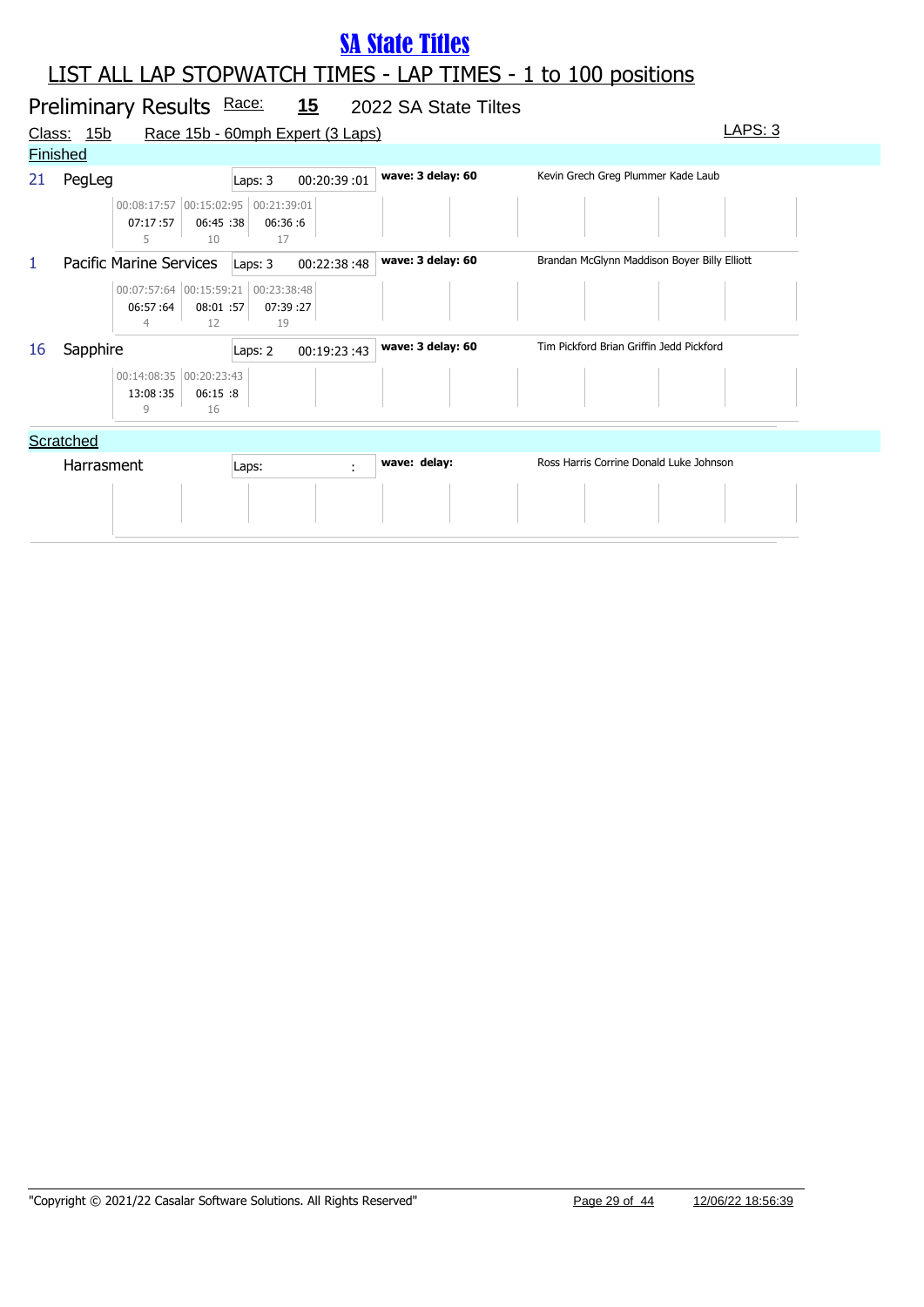#### LIST ALL LAP STOPWATCH TIMES - LAP TIMES - 1 to 100 positions

#### Preliminary Results Race: 15 2022 SA State Tiltes Class: 15c Race 15c - Novice Expert (3 Laps) LAPS: 1 **Finished** 101 Gro Up F2 Laps: 3 00:29:33 :46 **wave: 2 delay: 30** Lachlan Nix Adrian Nix Jackson Emiris 14:50 :23 00:15:20:23 00:23:00:31 00:30:03:46 07:40 :8 07:03 :8 :15 11 18 20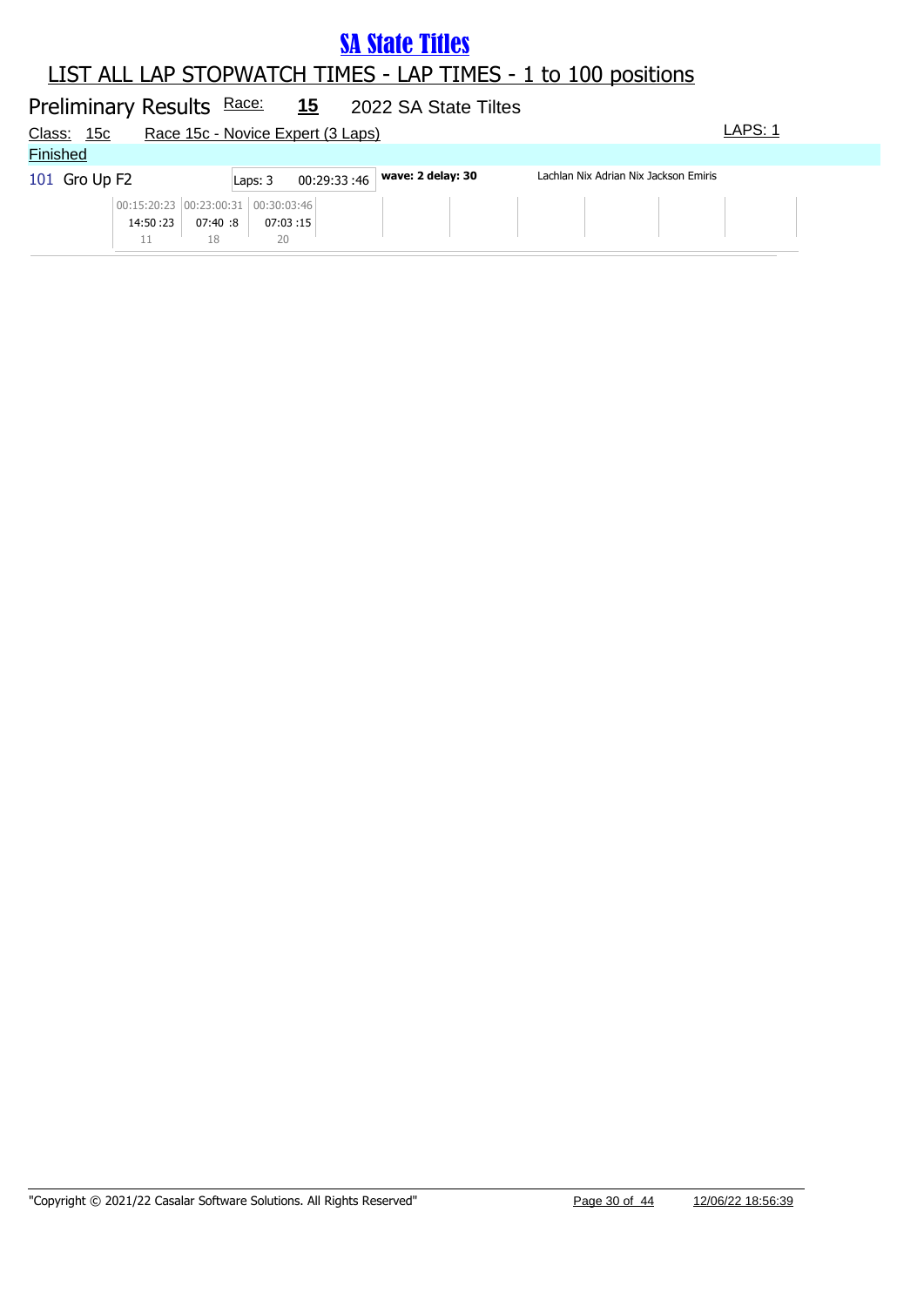### LIST ALL LAP STOPWATCH TIMES - LAP TIMES - 1 to 100 positions

| <u>Class:</u> | Preliminary Results Race:<br>16                                                      | <u>16</u><br>Race 16 - Open Men (4 Laps) | 2022 SA State Tiltes | LAPS: 4                                         |
|---------------|--------------------------------------------------------------------------------------|------------------------------------------|----------------------|-------------------------------------------------|
|               | <b>Finished</b>                                                                      |                                          |                      |                                                 |
| 16            | Sapphire                                                                             | 00:11:36:23<br>Laps: 3                   | wave: 2 delay: 30    | Tim Pickford Brian Griffin Lachlan Nix          |
|               | 00:04:20:07 00:08:10:43 00:12:06:23<br>03:50:7<br>03:50 :36<br>3<br>14               | 03:55:80<br>24                           |                      |                                                 |
| 6             | Primevil                                                                             | 00:12:43:35<br>Laps: 3                   | wave: 1 delay: 0     | Ian Payne Cameron Monaghan Brayden Harris       |
|               | 00:04:07:73 00:08:20:85 00:12:43:35<br>04:07:73<br>04:13:12<br>2<br>16               | 04:22:50<br>27                           |                      |                                                 |
| 44            | Masterforce                                                                          | Laps: 3<br>00:13:06:84                   | wave: 1 delay: 0     | Geoff Thomson Craig Nicholls Ryan Thomson       |
|               | 00:03:57:34 00:08:19:96 00:13:06:84<br>04:22 :62<br>03:57:34<br>$\mathbf{1}$<br>15   | 04:46:88<br>29                           |                      |                                                 |
|               | 161 Doindough                                                                        | 00:13:15:46<br>Laps: 3                   | wave: 4 delay: 90    | Paul Collard Stuart Horne Cameron Nix           |
|               | 00:06:02:89 00:10:24:78 00:14:45:46<br>04:32:89<br>04:21 :89<br>7<br>18              | 04:20:68<br>31                           |                      |                                                 |
| 2             | Thor                                                                                 | Laps: 3<br>00:13:32:04                   | wave: 4 delay: 90    | Wayne Duggan Bradley Osmotherly Dylan Stevenson |
|               | 00:06:11:34 00:10:39:46 00:15:02:04<br>04:41:34<br>04:28 :12<br>8<br>21              | 04:22:58<br>32                           |                      |                                                 |
| 58            | Sixteen 48 Racing                                                                    | 00:13:35:54<br>Laps: 3                   | wave: 2 delay: 30    | Shane Russell Corrine Donald Bryce Horne        |
|               | 00:05:00:78 00:09:28:21 00:14:05:54<br>04:30:78<br>04:27 :43<br>$\overline{4}$<br>17 | 04:37:33<br>30                           |                      |                                                 |
|               | 147 Kausin Trouble                                                                   | Laps: 3<br>00:14:13:29                   | wave: 6 delay: 150   | Jason Cartledge Cameron Greig Kohdi Cartledge   |
|               | 00:07:31:37 00:12:24:29 00:16:43:29<br>05:01:37<br>04:52 :92<br>12<br>25             | 04:19<br>37                              |                      |                                                 |
| 1             | Pacific Marine Services                                                              | 00:14:22:68<br>Laps: 3                   | wave: 3 delay: 60    | Damien McGlynn Jake Clancy Joshua Reid          |
|               | 00:05:42:73 00:10:38:75<br>04:56 :2<br>04:42:73<br>6<br>20                           | 00:15:22:68<br>04:43:93<br>33            |                      | <b>Contract Contract</b>                        |
| 21            | PegLeg                                                                               | 00:14:42:51<br>Laps: 3                   | wave: 5 delay: 120   | Kevin Grech Mark Hills Tate Laub                |
|               | 00:07:06:04 00:11:59:93 00:16:42:51<br>05:06:4<br>04:53 :89<br>11<br>23              | 04:42:58<br>36                           |                      |                                                 |
| 15            | Harikari                                                                             | 00:15:12:28<br>Laps: 3                   | wave: 3 delay: 60    | Rod Senior Adam Wilson Zac McEwin               |
|               | 00:06:11:84 00:11:29:90 00:16:12:28<br>05:11:84<br>05:18:6<br>9<br>22                | 04:42:38<br>35                           |                      |                                                 |
| 5             | Still No Dramas                                                                      | 00:15:37:81<br>Laps: 3                   | wave: 6 delay: 150   | Lochlan McGlynn Jake Davis Mitch Campbell       |
|               | 00:07:37:46 00:12:54:60 00:18:07:81<br>05:17 :14<br>05:07:46<br>13<br>28             | 05:13:21<br>38                           |                      |                                                 |
| 48            | <b>Buckshot</b>                                                                      | 00:16:10:39<br>Laps: 3                   | wave: 1 delay: 0     | Jeffrey Gogoll Greg Wheeler Ben Wheeler         |
|               | 00:05:17:71 00:10:36:26 00:16:10:39<br>05:17:71<br>05:18 :55<br>5<br>19              | 05:34:13<br>34                           |                      |                                                 |

"Copyright © 2021/22 Casalar Software Solutions. All Rights Reserved" Page 31 of 44 12/06/22 18:56:39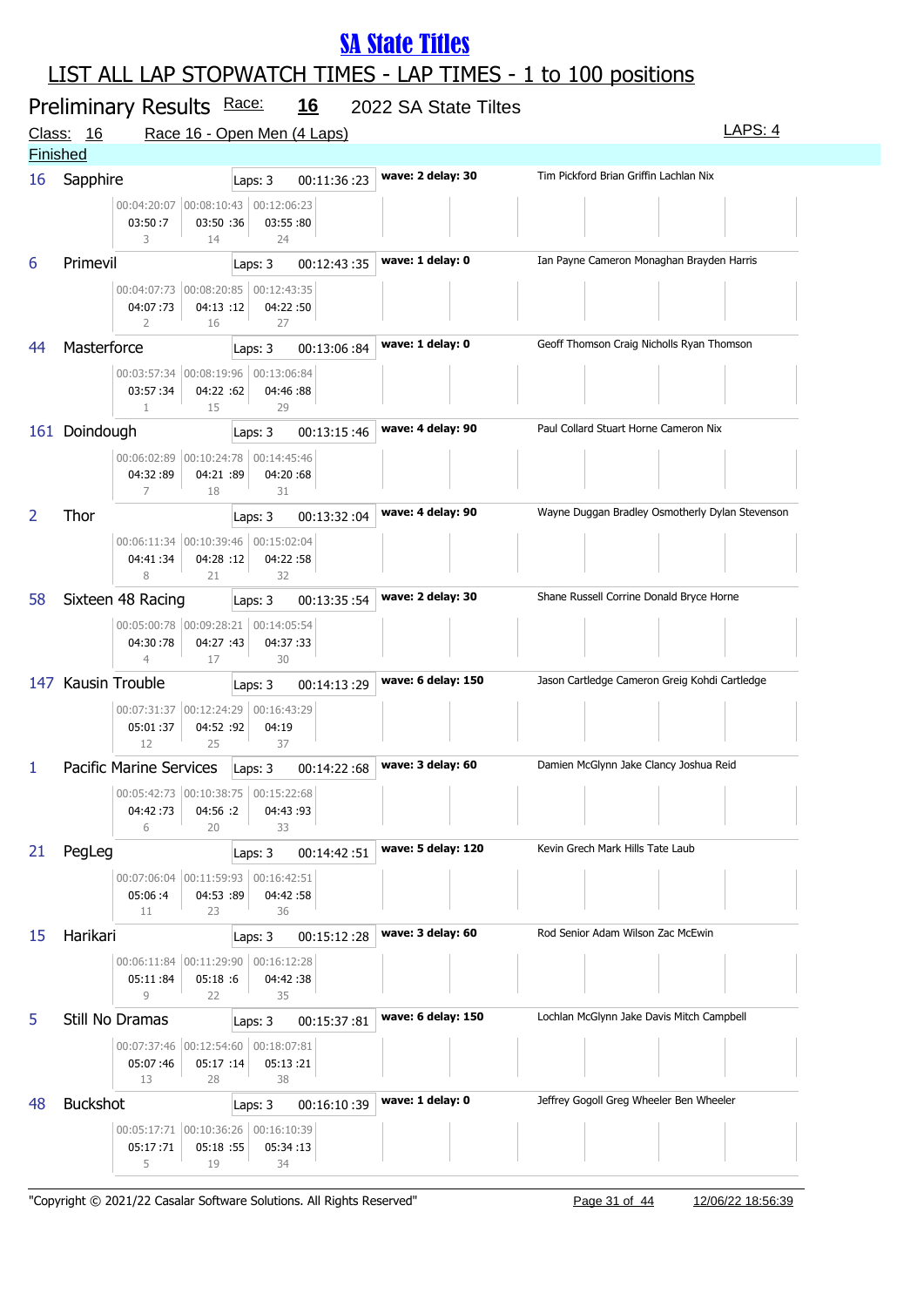# Preliminary Results Race: 16 2022 SA State Tiltes Class: 16 Race 16 - Open Men (4 Laps) Class: 16 LAPS: 4 LIST ALL LAP STOPWATCH TIMES - LAP TIMES - 1 to 100 positions SA State Titles 69 Infinity Racing **wave: 3 delay: 60** James Kennedy Malinda Sheehan Bailey Henderson Laps: 3 00:17:10 :65 05:52 :28 00:06:52:28 00:12:37:84 00:18:10:65 05:45 05:32 :56 :81 10 26 39 Did Not Finish Hells Arsenal **Laps: Wave: delay:** Mark Boyer Brandan McGlynn Kane Horne Laps: Did not Start The Mistress **Laps: Wave: delay:** Zachary Welch Bradley Osmotherly Dylan Stevenson **Scratched** TBA Laps:  $\begin{array}{ccc} \text{Laps:} & \text{wave: delay:} \end{array}$  To Be Advised John Baumgurtel Oscar Baumgurtel The Croc Laps: **Laps: wave: delay:** Ben Evans Craig Nicholls Neil Batey Renewall Batey Laps: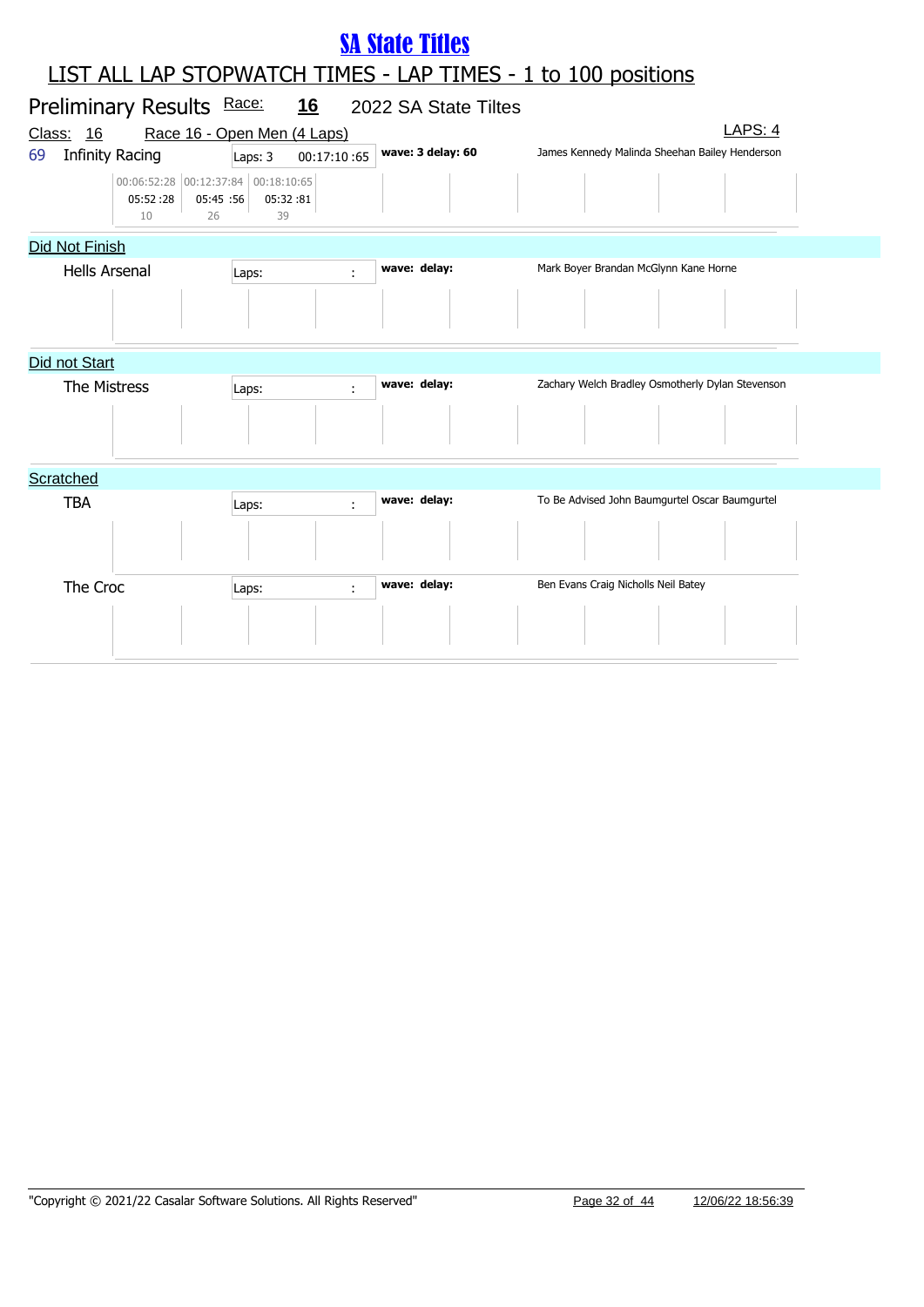|    | Preliminary Results Race:<br>Class: 17<br><b>Finished</b>                | <u>17</u><br>Race 17 - Veteran Men (3 Laps) | 2022 SA State Tiltes | LAPS: 3                                           |  |  |  |  |  |
|----|--------------------------------------------------------------------------|---------------------------------------------|----------------------|---------------------------------------------------|--|--|--|--|--|
| 1  | Pacific Marine Services                                                  | 00:08:44:50<br>Laps: 2                      | wave: 1 delay: 0     | Brandan McGlynn Lochlan McGlynn Mark Boyer        |  |  |  |  |  |
|    | 00:04:26:37 00:08:44:50<br>04:26:37<br>04:18:13<br>$\mathbf{1}$<br>8     |                                             |                      |                                                   |  |  |  |  |  |
| 16 | Sapphire                                                                 | 00:09:07:89<br>Laps: 2                      | wave: 1 delay: 0     | Tim Pickford Brian Griffin Adrian Nix             |  |  |  |  |  |
|    | 00:04:37:51 00:09:07:89<br>04:37:51<br>04:30 :38<br>$\overline{2}$<br>9  |                                             |                      |                                                   |  |  |  |  |  |
| 41 | <b>Velocity Racing</b>                                                   | 00:09:28:01<br>Laps: 2                      | wave: 1 delay: 0     | Timothy Everist Malinda Sheehan James Kennedy     |  |  |  |  |  |
|    | 00:04:48:82 00:09:28:01<br>04:39 :19<br>04:48:82<br>3<br>10              |                                             |                      |                                                   |  |  |  |  |  |
| 48 | <b>Buckshot</b>                                                          | 00:10:21:37<br>Laps: 2                      | wave: 3 delay: 60    | Jeffrey Gogoll Greg Wheeler Colin Matton          |  |  |  |  |  |
|    | 00:06:04:14 00:11:21:37<br>05:04:14<br>05:17 :23<br>$\overline{7}$<br>14 |                                             |                      |                                                   |  |  |  |  |  |
| 36 | Barn Dog                                                                 | 00:10:34:95<br>Laps: 2                      | wave: 2 delay: 30    | Barney Patterson Bailey Henderson Shane Henderson |  |  |  |  |  |
|    | 00:05:44:01 00:11:04:95<br>05:20 :94<br>05:14:1<br>$\overline{4}$<br>12  |                                             |                      |                                                   |  |  |  |  |  |
| 33 | Kausin Revenge                                                           | 00:10:35:96<br>Laps: 2                      | wave: 2 delay: 30    | Jason Cartledge Kim Cartledge Noel Cartledge      |  |  |  |  |  |
|    | 00:05:51:98 00:11:05:96<br>05:21:98<br>05:13 :98<br>5<br>13              |                                             |                      |                                                   |  |  |  |  |  |
|    | Did Not Finish                                                           |                                             |                      |                                                   |  |  |  |  |  |
|    | Doindough                                                                | Laps:<br>÷                                  | wave: delay:         | Paul Collard Connor Ballingall Lance Muus         |  |  |  |  |  |
|    |                                                                          |                                             |                      |                                                   |  |  |  |  |  |
|    | <b>Disqualified</b>                                                      |                                             |                      |                                                   |  |  |  |  |  |
|    | Synthetic                                                                | ÷<br>Laps:                                  | wave: delay:         | Stuart Evans Rod Senior Wayne Duggan              |  |  |  |  |  |
|    |                                                                          |                                             |                      | NOTE: No boat substitution Rule: 8.12 (c) Secs:0  |  |  |  |  |  |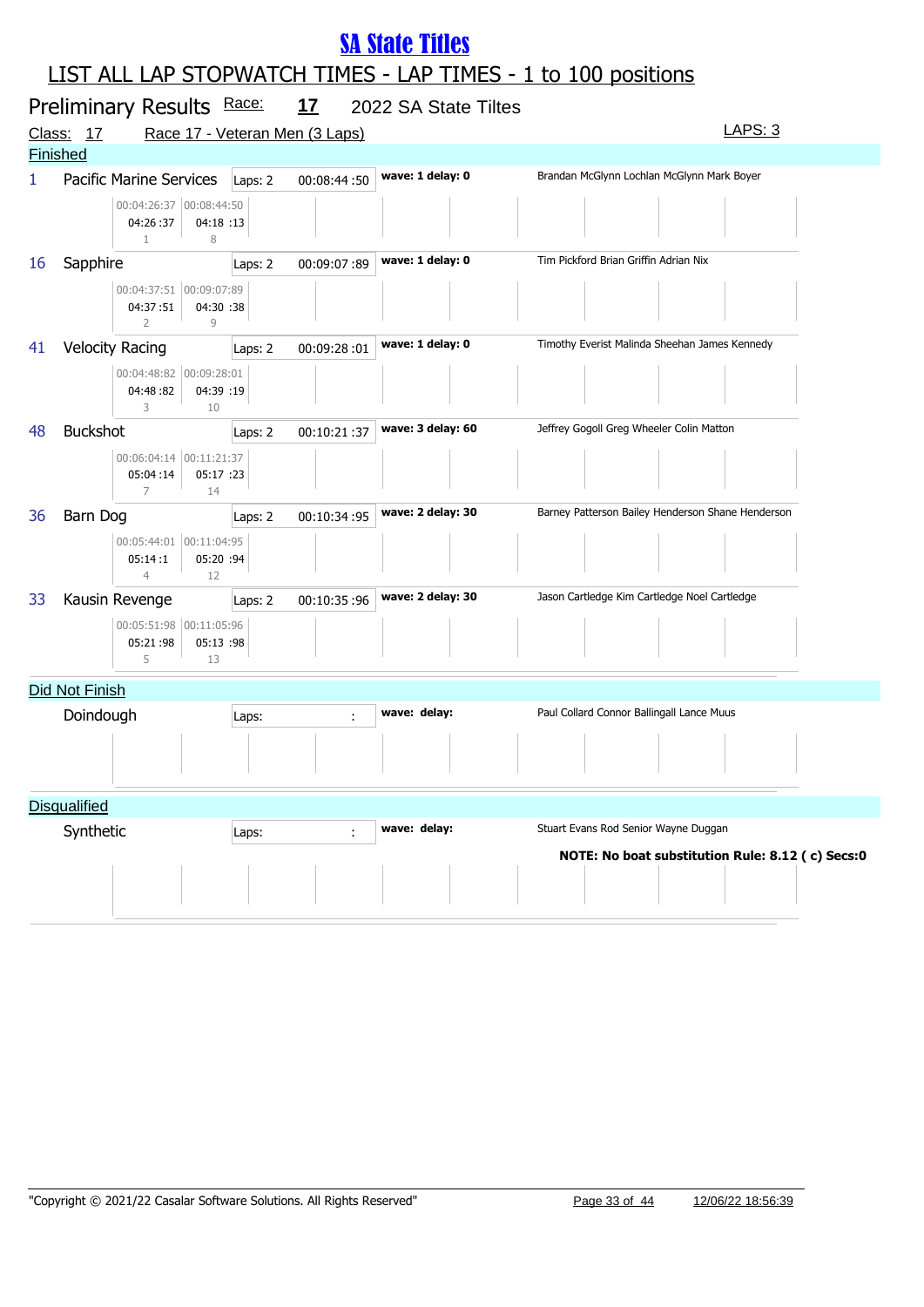|               |                 | Preliminary Results Race:                         |                |                        | <u>18</u>                                | 2022 SA State Tiltes |                                                    |
|---------------|-----------------|---------------------------------------------------|----------------|------------------------|------------------------------------------|----------------------|----------------------------------------------------|
| <u>Class:</u> | <u>18</u>       |                                                   |                |                        | Race 18 - Under 16 Girls Expert (3 Laps) |                      | LAPS: 3                                            |
|               | <b>Finished</b> |                                                   |                |                        |                                          |                      |                                                    |
| 33            |                 | Kausin Revenge                                    |                | 00:09:08:18<br>Laps: 2 |                                          | wave: 1 delay: 0     | Jason Cartledge Lachlan Nix Leilani Cartledge      |
|               |                 | 00:04:38:73 00:09:08:18<br>04:38:73               | 04:29 :45<br>5 |                        |                                          |                      |                                                    |
| 30            | Showbiz         |                                                   |                | 00:10:05:85<br>Laps: 2 |                                          | wave: 2 delay: 0     | Brad Witherden Mark Hills Zoe McCallum             |
|               |                 | 00:05:37:00 00:10:35:85<br>05:07<br>$\mathcal{P}$ | 04:58 :85<br>6 |                        |                                          |                      |                                                    |
| 34            | Kausin Glamour  |                                                   |                | Laps: 2                | 00:11:58:87                              | wave: 2 delay: 0     | Anthony Giddens Shane Henderson Gemma Fox          |
|               |                 | 00:06:25:54 00:12:28:87<br>05:55:54               | 06:03 :33<br>8 |                        |                                          |                      |                                                    |
| 69            | Infinity Racing |                                                   |                | Laps: 2                | 00:13:55:45                              | wave: 1 delay: 0     | James Kennedy Malinda Sheehan Indiana Kennedy      |
|               |                 | 00:08:05:35 00:13:55:45<br>08:05:35               | 05:50 :10<br>Q |                        |                                          |                      |                                                    |
| 36            |                 | Barn Dog                                          |                | Laps: 1                | 00:10:53:45                              | wave: 1 delay: 0     | Barney Patterson Gerard Op De Coul Demi Op De Coul |
|               |                 | 00:10:53:45<br>10:53:45<br>7                      |                |                        |                                          |                      |                                                    |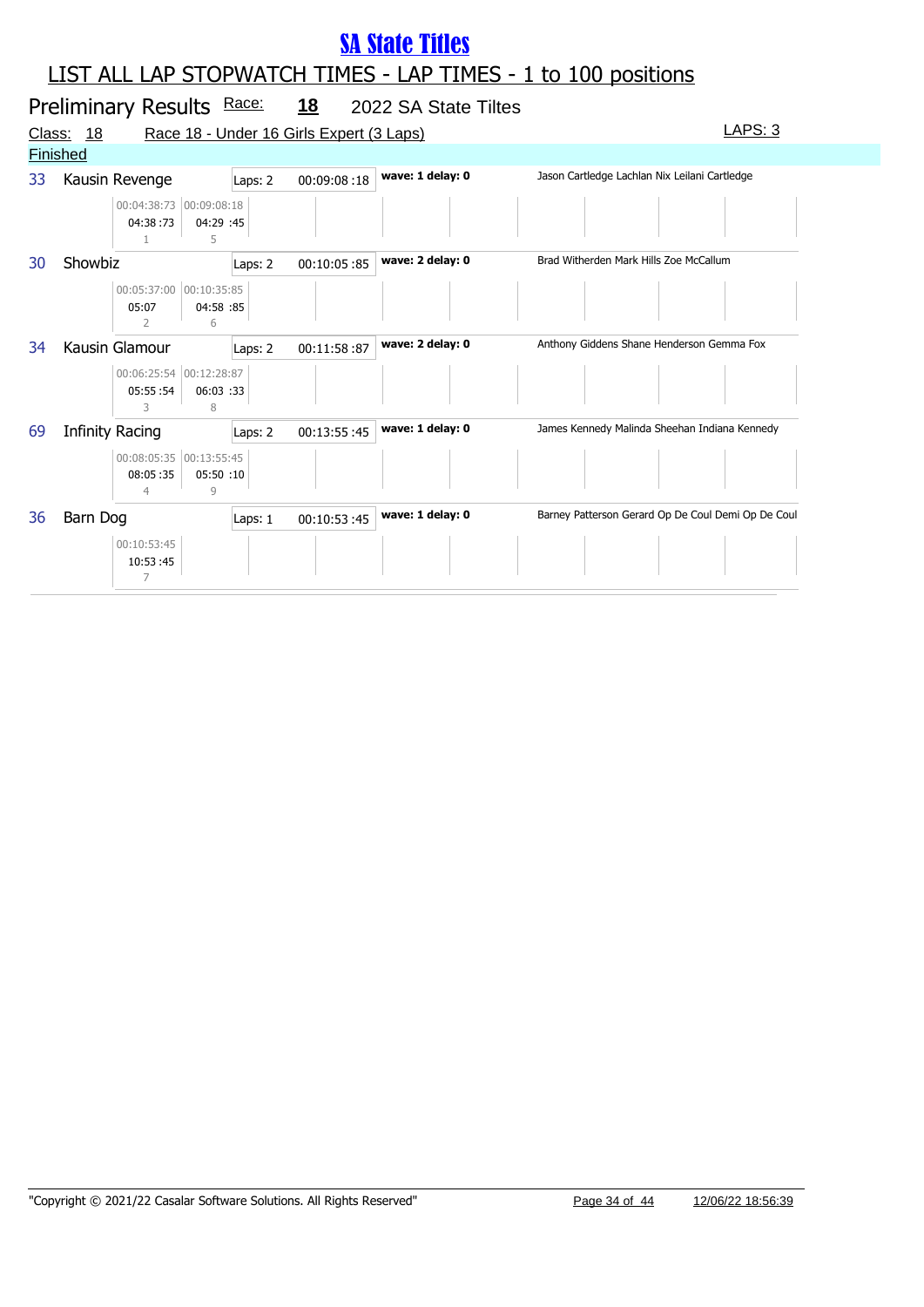|    | Preliminary Results Race:<br><u>19</u><br>2022 SA State Tiltes                       |                               |                   |                                                   |  |  |  |
|----|--------------------------------------------------------------------------------------|-------------------------------|-------------------|---------------------------------------------------|--|--|--|
|    | Class: 19                                                                            | Race 19 - Open Women (3 Laps) |                   | LAPS: 3                                           |  |  |  |
|    | Finished                                                                             |                               |                   |                                                   |  |  |  |
| 33 | Kausin Revenge                                                                       | 00:14:13:62<br>Laps: 3        | wave: 3 delay: 60 | Jason Cartledge Shane Henderson Leilani Cartledge |  |  |  |
|    | 00:05:55:92 00:10:39:35 00:15:13:62<br>04:55:92<br>04:43 :43<br>$\overline{4}$<br>11 | 04:34:27<br>18                |                   |                                                   |  |  |  |
| 73 | MeltdownF2                                                                           | 00:14:19:68<br>Laps: 3        | wave: 2 delay: 30 | Damien McGlynn John Baumgurtel Grace Savona       |  |  |  |
|    | 00:04:59:98 00:09:45:32 00:14:49:68<br>04:29:98<br>04:45 :34<br>$\overline{2}$<br>9  | 05:04:36<br>17                |                   |                                                   |  |  |  |
| 22 | <b>Hell Yeah</b>                                                                     | 00:14:45:46<br>Laps: 3        | wave: 3 delay: 60 | Brett Jenkins Craig Nicholls Sophie Thomson       |  |  |  |
|    | 00:06:09:65 00:10:54:71 00:15:45:46<br>05:09:65<br>04:45 :6<br>5<br>12               | 04:50:75<br>20                |                   |                                                   |  |  |  |
| 44 | Masterforce                                                                          | 00:15:30:60<br>Laps: 3        | wave: 1 delay: 0  | Geoff Thomson Wayne Duggan Kristy Nicholls        |  |  |  |
|    | 00:04:50:12 00:10:08:57 00:15:30:60<br>04:50:12<br>05:18 :45<br>10<br>1              | 05:22:3<br>19                 |                   |                                                   |  |  |  |
| 66 | The Contractor                                                                       | Laps: 3<br>00:18:41:71        | wave: 2 delay: 30 | Neil Donald Jake Clancy Corrine Donald            |  |  |  |
|    | 00:05:48:39 00:13:11:39 00:19:11:71<br>05:18:39<br>07:23<br>3<br>15                  | 06:00:32<br>22                |                   |                                                   |  |  |  |
| 58 | Sixteen 48 Racing                                                                    | 00:19:01:48<br>Laps: 3        | wave: 1 delay: 0  | Adam Tuddenham Shane Russell Emma Tuddenham       |  |  |  |
|    | 00:06:45:53 00:12:57:89<br>06:12 :36<br>06:45:53<br>6<br>13                          | 00:19:01:48<br>06:03:59<br>21 |                   |                                                   |  |  |  |
| 69 | <b>Infinity Racing</b>                                                               | 00:19:10:71<br>Laps: 3        | wave: 2 delay: 30 | James Kennedy Malinda Sheehan Maddison Kennedy    |  |  |  |
|    | 00:06:59:12 00:13:22:82 00:19:40:71<br>06:29:12<br>06:23 :70<br>7<br>16              | 06:17:89<br>23                |                   |                                                   |  |  |  |
|    | Did Not Finish                                                                       |                               |                   |                                                   |  |  |  |
| 21 | PegLeg<br>00:07:50:40 00:13:09:51<br>07:50:40<br>05:19 :11<br>8<br>14                | 00:13:09:51<br>Laps: 2        | wave: 1 delay: 0  | Kevin Grech Ross Harris Courtney Grech            |  |  |  |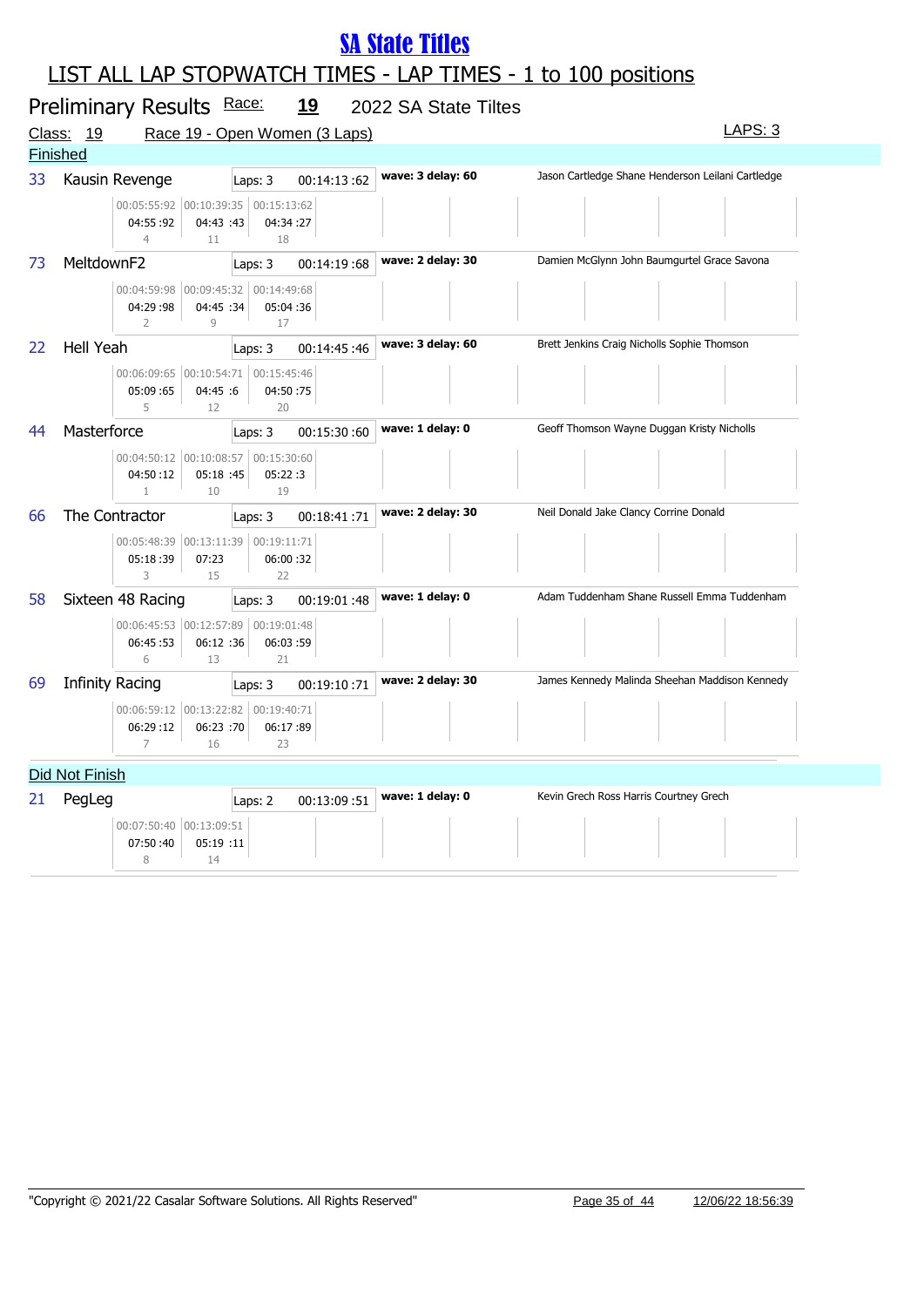#### LIST ALL LAP STOPWATCH TIMES - LAP TIMES - 1 to 100 positions

#### Preliminary Results Race: 20 2022 SA State Tiltes Class: 20 Race 20 - Under 18 Boys Expert (3 Laps) Class: 20 LAPS: 3 **Finished** 16 Sapphire **Laps: 2** 00:08:02 :17 **wave: 1 delay: 0** Tim Pickford Brian Griffin Jake Clancy 04:03 :39 00:04:03:39 00:08:02:17 03:58 :78 1 4 2 Thor **Laps: 2** 00:08:44 :67 **wave: 1 delay: 0** Wayne Duggan Dylan Stevenson Tate Laub 04:28 :4 00:04:28:04 00:08:44:67 04:16 :63 2 5 33 Kausin Revenge Laps: 2 00:09:26 :98 wave: 1 delay: 0 Jason Cartledge Lachlan Nix Kohdi Cartledge 04:55 :34 00:04:55:34 00:09:26:98 04:31 :64 3 6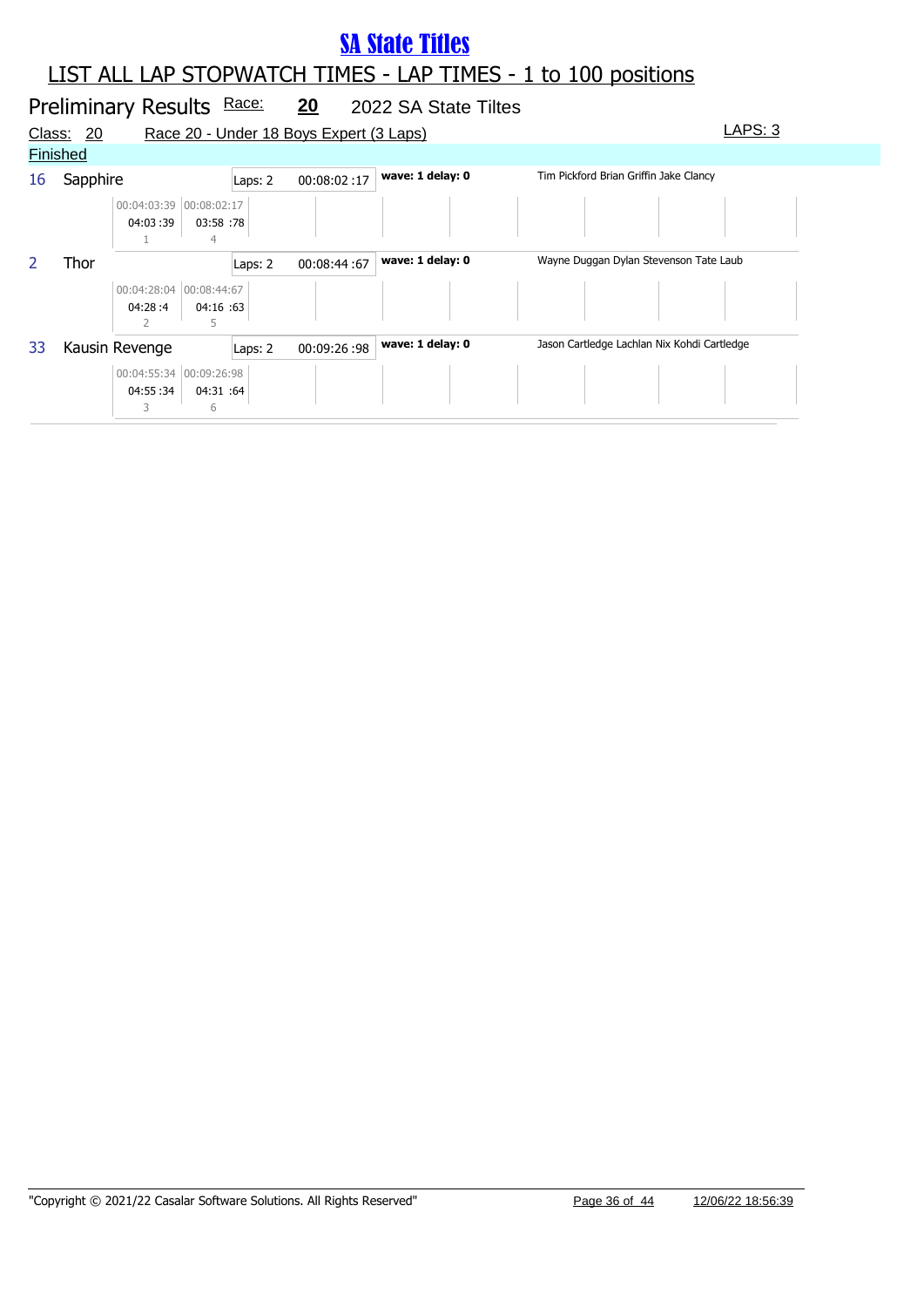|    | Preliminary Results Race:                                  |                        | <u>21</u>                                | 2022 SA State Tiltes |                                             |
|----|------------------------------------------------------------|------------------------|------------------------------------------|----------------------|---------------------------------------------|
|    | Class: 21a                                                 |                        | Race 21a - Under 14 Boys Expert (3 Laps) |                      | LAPS: 3                                     |
|    | <b>Finished</b>                                            |                        |                                          |                      |                                             |
| 33 | Kausin Revenge                                             | Laps: 2                | 00:09:15:18                              | wave: 1 delay: 0     | Jason Cartledge Lachlan Nix Kohdi Cartledge |
|    | 00:04:37:04 00:09:15:18<br>04:38 :14<br>04:37:4            |                        |                                          |                      |                                             |
| 30 | Showbiz                                                    | 00:09:39:71<br>Laps: 2 |                                          | wave: 1 delay: 0     | Brad Witherden Mark Hills Max McCallum      |
|    | 00:04:52:40 00:09:39:71<br>04:47 :31<br>04:52:40<br>8      |                        |                                          |                      |                                             |
| 21 | PegLeg                                                     | Laps: 2                | 00:12:58:04                              | wave: 1 delay: 0     | Kevin Grech Greg Plummer Kade Laub          |
|    | 00:06:42:93 00:12:58:04<br>06:15:11<br>06:42:93<br>10<br>3 |                        |                                          |                      |                                             |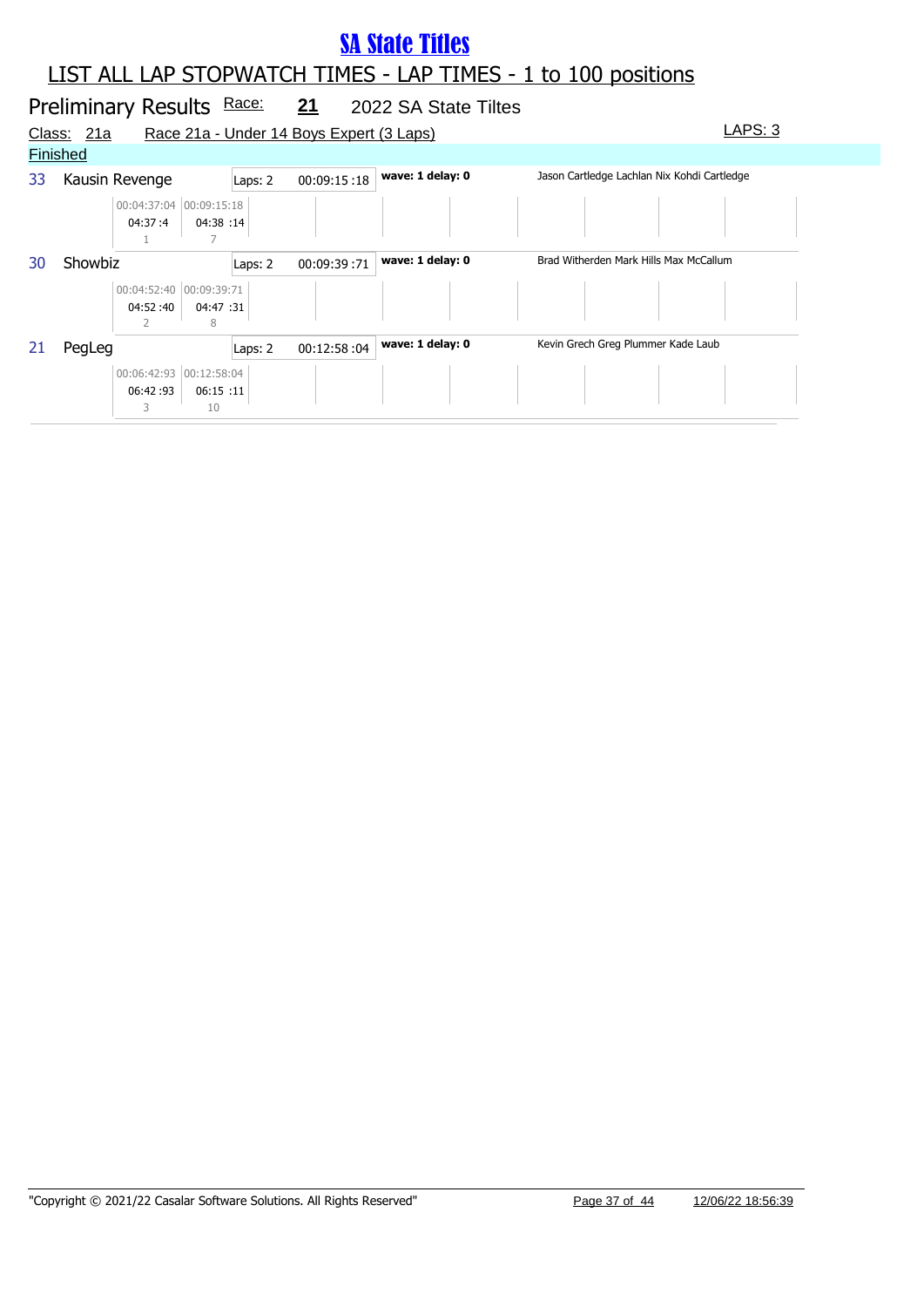#### LIST ALL LAP STOPWATCH TIMES - LAP TIMES - 1 to 100 positions **SA State Titles**

#### Preliminary Results Race: 21 2022 SA State Tiltes Class: 21b Race 21b - Under 14 Girls Expert (3 Laps) Class: 21b LAPS: 3 **Finished** 69 Infinity Racing **wave: 2 delay: 30** James Kennedy Malinda Sheehan Indiana Kennedy Laps: 2 00:13:15 :98 06:52 00:07:22:00 00:13:45:98 06:23 :98 5 11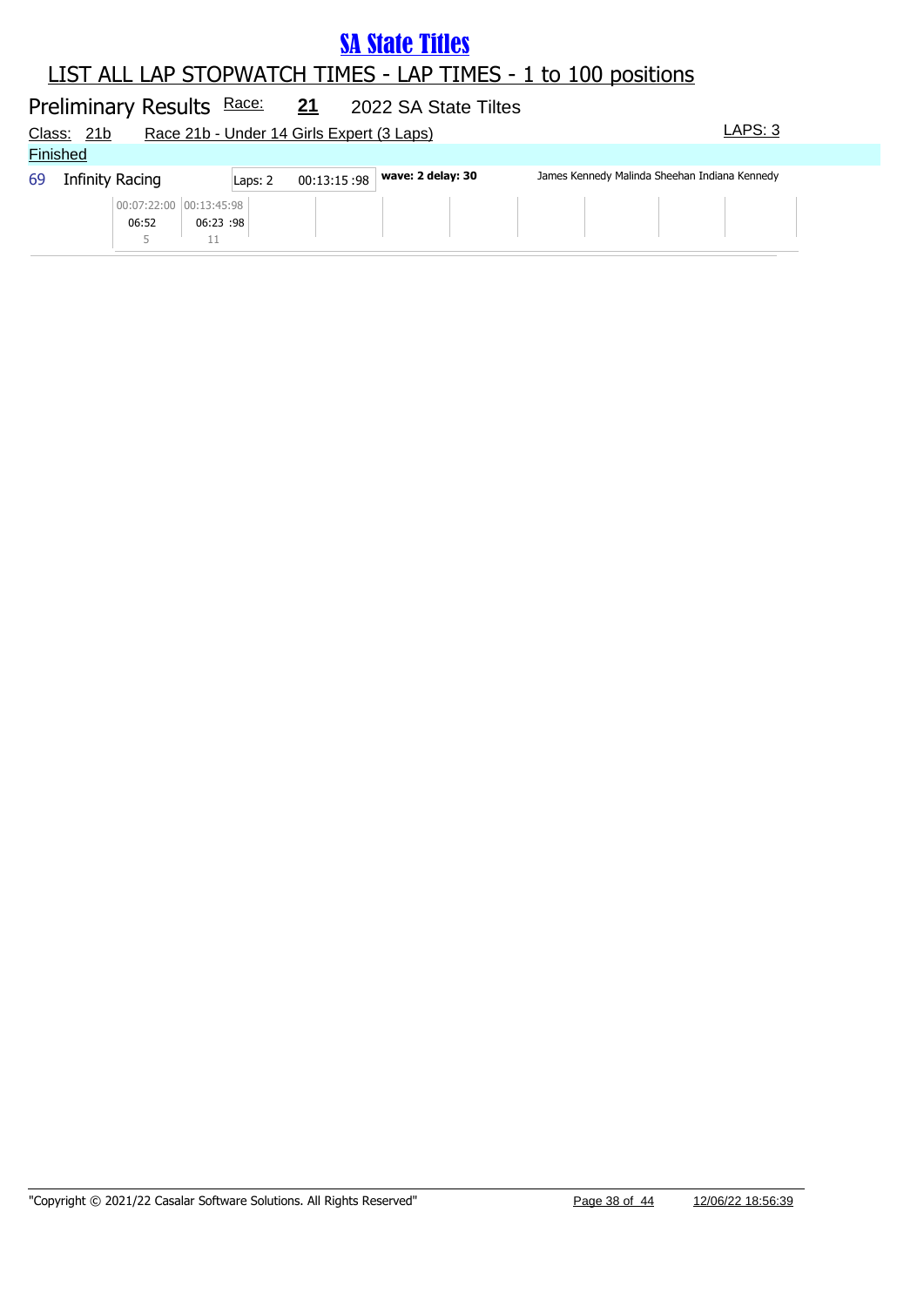### LIST ALL LAP STOPWATCH TIMES - LAP TIMES - 1 to 100 positions

# Preliminary Results Race: 21 2022 SA State Tiltes Class: 24a Race 24a - Disabled Men and Women (2 La LAPS: 1 **Scratched** Harrasment Laps: **Wave: delay:** Ross Harris Corrine Donald Luke Johnson Laps: **1998**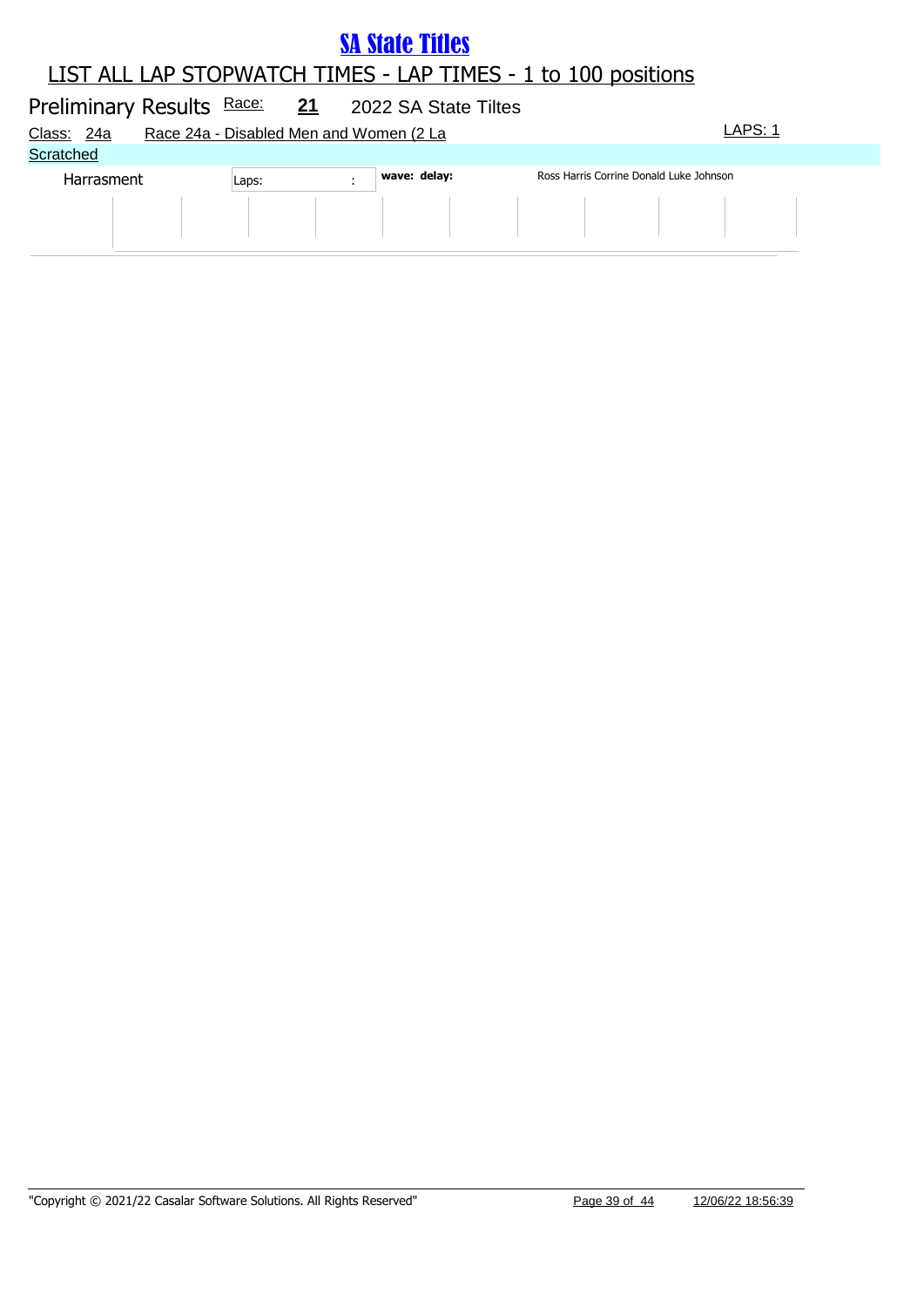|        |                 | Preliminary Results Race:                |           |         | 21                                       | 2022 SA State Tiltes |                                              |  |
|--------|-----------------|------------------------------------------|-----------|---------|------------------------------------------|----------------------|----------------------------------------------|--|
| Class: | 24b             |                                          |           |         | Race 24b - Under 12 Boys Expert (2 Laps) |                      | LAPS: 1                                      |  |
|        | <b>Finished</b> |                                          |           |         |                                          |                      |                                              |  |
| 16     | Sapphire        |                                          |           | Laps: 2 | 00:12:23:96                              | wave: 2 delay: 30    | Tim Pickford Brian Griffin Jedd Pickford     |  |
|        |                 | 00:06:59:09 00:12:53:96<br>06:29:9       | 05:54 :87 |         |                                          |                      |                                              |  |
| 1      |                 | Pacific Marine Services                  |           | Laps: 2 | 00:14:06:46                              | wave: 2 delay: 30    | Brandan McGlynn Maddison Boyer Billy Elliott |  |
|        |                 | 00:07:24:45 00:14:36:46<br>06:54:45<br>6 | 07:12:1   |         |                                          |                      |                                              |  |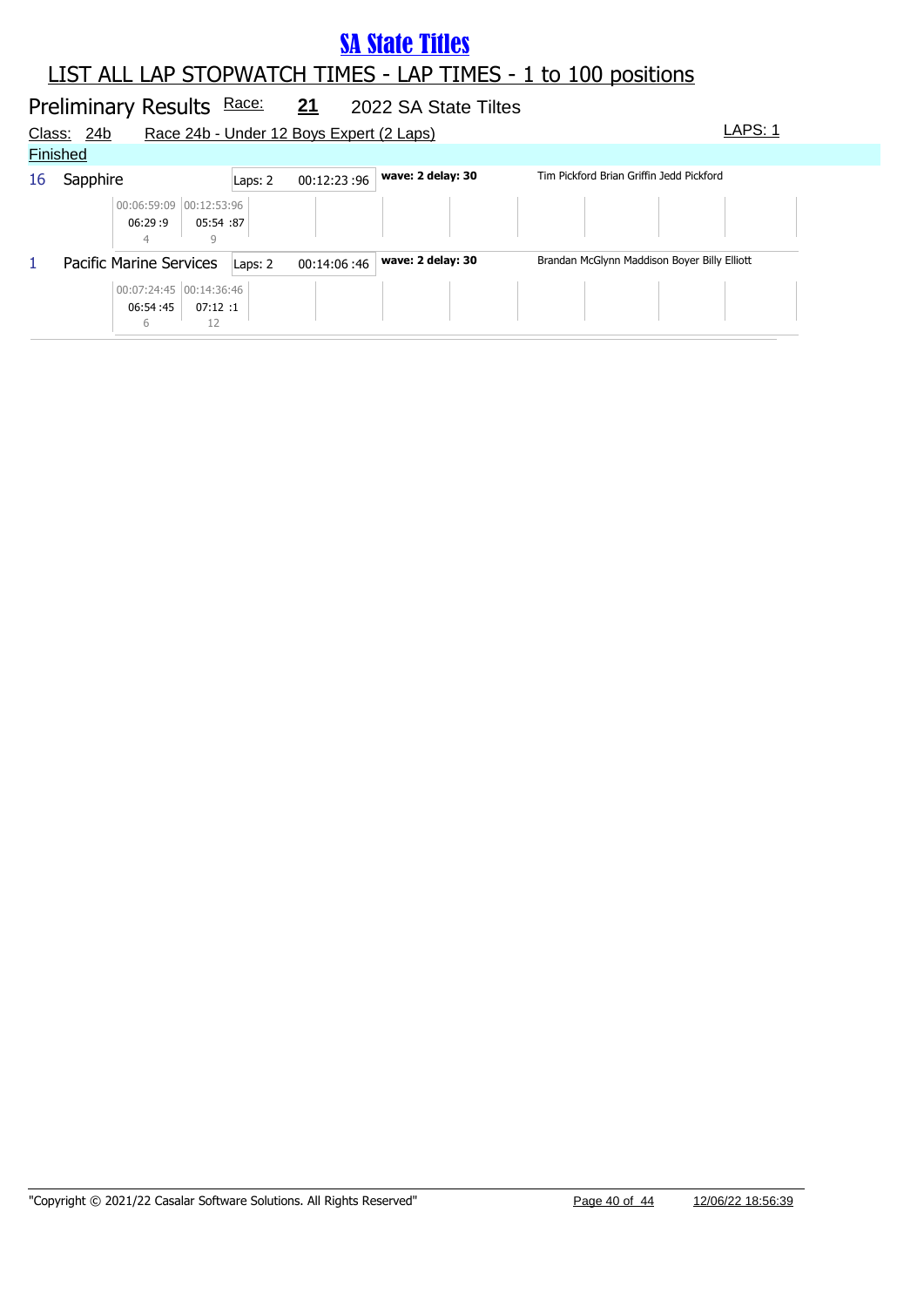| Preliminary Results Race:<br><u>22</u><br>2022 SA State Tiltes |                        |                                                                                           |         |             |                  |                                                   |  |
|----------------------------------------------------------------|------------------------|-------------------------------------------------------------------------------------------|---------|-------------|------------------|---------------------------------------------------|--|
|                                                                | Class: 22              | Race 22 - Unlimited Outboard (3 Laps)                                                     |         |             |                  | LAPS: 3                                           |  |
| <b>Finished</b>                                                |                        |                                                                                           |         |             |                  |                                                   |  |
| 5                                                              |                        | Still No Dramas<br>00:04:21:79 00:08:43:00<br>04:21:79<br>04:21 :21<br>$\mathbf{1}$<br>12 | Laps: 2 | 00:08:43:00 | wave: 1 delay: 0 | Lochlan McGlynn John Baumgurtel Oscar Baumgurtel  |  |
| 41                                                             |                        | <b>Velocity Racing</b>                                                                    | Laps: 2 | 00:08:55:29 | wave: 2 delay: 0 | Timothy Everist Stuart Horne Bryce Horne          |  |
|                                                                |                        | 00:05:07:53 00:09:25:29<br>04:37:53<br>04:17 :76<br>$\overline{4}$<br>13                  |         |             |                  |                                                   |  |
| 30                                                             | Showbiz                |                                                                                           | Laps: 2 | 00:09:02:84 | wave: 4 delay: 0 | Brad Witherden Mark Hills Mitchell Gogoll         |  |
|                                                                |                        | 00:06:06:48 00:10:32:84<br>04:36:48<br>04:26 :36<br>9<br>19                               |         |             |                  |                                                   |  |
|                                                                | 101 Gro Up F2          |                                                                                           | Laps: 2 | 00:09:16:89 | wave: 2 delay: 0 | Lachlan Nix Connor Ballingall Kane Horne          |  |
|                                                                |                        | 00:05:15:09 00:09:46:89<br>04:45:9<br>04:31 :80<br>5<br>14                                |         |             |                  |                                                   |  |
| 1                                                              |                        | Pacific Marine Services                                                                   | Laps: 2 | 00:09:20:87 | wave: 3 delay: 0 | Brandan McGlynn Mark Boyer Joshua Reid            |  |
|                                                                |                        | 00:05:42:81 00:10:20:87<br>04:42:81<br>04:38 :6<br>7<br>18                                |         |             |                  |                                                   |  |
| 73                                                             | MeltdownF2             |                                                                                           | Laps: 2 | 00:09:44:12 | wave: 2 delay: 0 | Damien McGlynn Dylan Stevenson Grace Savona       |  |
|                                                                |                        | 00:05:26:98 00:10:14:12<br>04:56:98<br>04:47 :14<br>6<br>17                               |         |             |                  |                                                   |  |
| 36                                                             | Barn Dog               |                                                                                           | Laps: 2 | 00:09:52:86 | wave: 3 delay: 0 | Barney Patterson Greg Wheeler Clark Stegmeyer     |  |
|                                                                |                        | 00:06:00:57 00:10:52:86<br>04:52 :29<br>05:00:57<br>8<br>20                               |         |             |                  |                                                   |  |
| 34                                                             |                        | Kausin Glamour                                                                            | Laps: 2 | 00:09:59:48 | wave: 4 delay: 0 | Jason Cartledge Shane Henderson Leilani Cartledge |  |
|                                                                |                        | 00:06:30:45   00:11:29:48<br>04:59 :3<br>05:00:45<br>10<br>21                             |         |             |                  |                                                   |  |
| 69                                                             | <b>Infinity Racing</b> |                                                                                           | Laps: 2 | 00:10:00:32 | wave: 1 delay: 0 | James Kennedy Malinda Sheehan Bailey Henderson    |  |
|                                                                |                        | 00:05:02:01 00:10:00:32<br>04:58 :31<br>05:02:1<br>15<br>2                                |         |             |                  |                                                   |  |
| 66                                                             |                        | The Contractor                                                                            | Laps: 2 | 00:10:05:96 | wave: 1 delay: 0 | Neil Donald Corrine Donald Jake Clancy            |  |
|                                                                |                        | 00:05:04:18 00:10:05:96<br>05:01 :78<br>05:04:18<br>3<br>16                               |         |             |                  |                                                   |  |
| 15                                                             | Harikari               |                                                                                           | Laps: 2 | 00:10:40:89 | wave: 4 delay: 0 | Rod Senior Adam Wilson Jordan Wilson              |  |
|                                                                |                        | 00:06:45:65 00:12:10:89<br>05:15:65<br>05:25 :24<br>22<br>11                              |         |             |                  |                                                   |  |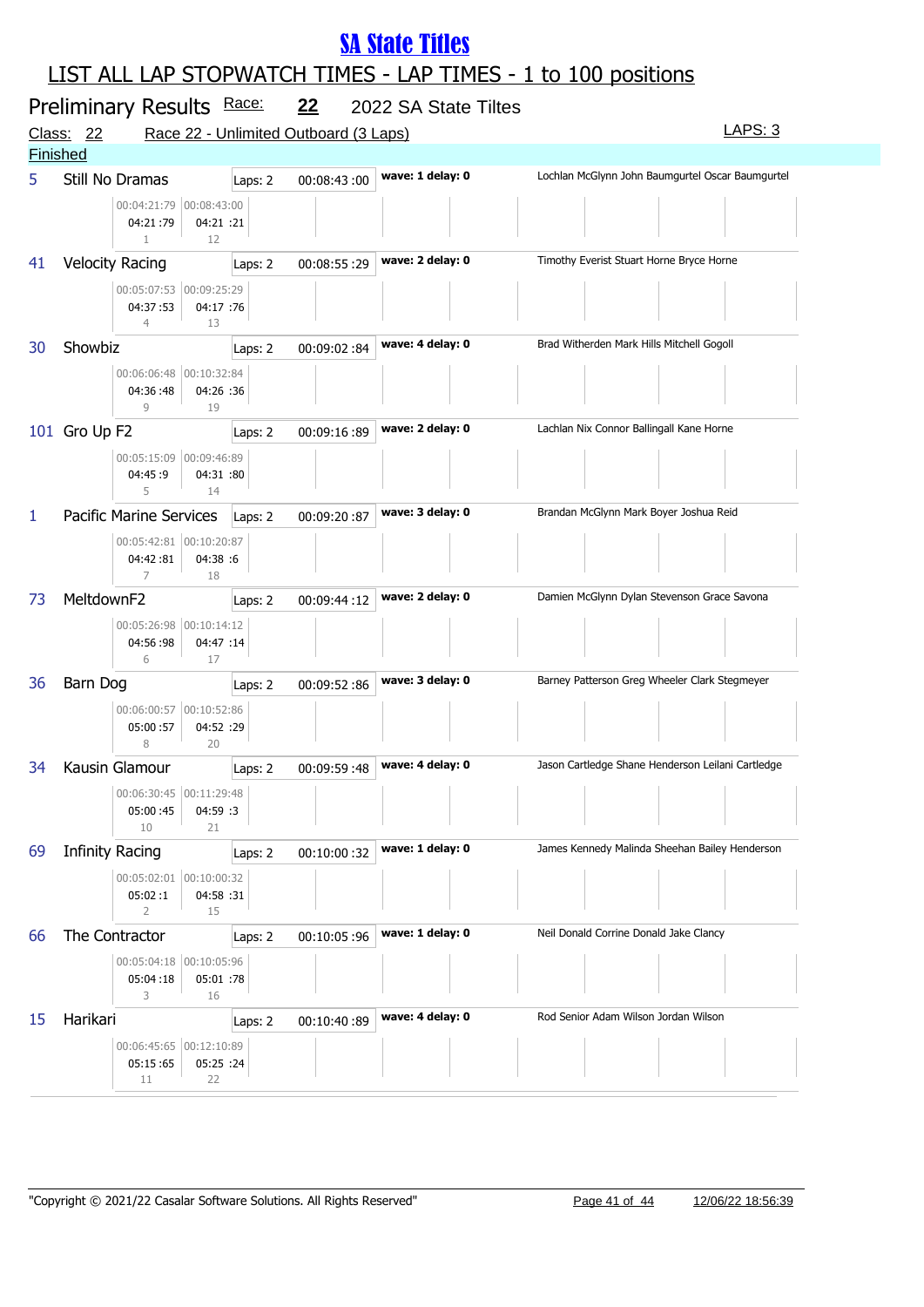| Preliminary Results Race:<br>Class:<br>-22<br>Did not Start | Race 22 - Unlimited Outboard (3 Laps) | <u>22</u> | 2022 SA State Tiltes | LAPS: 3                                  |  |
|-------------------------------------------------------------|---------------------------------------|-----------|----------------------|------------------------------------------|--|
| <b>Black Jack</b>                                           | Laps:                                 | ÷         | wave: delay:         | Cameron Monaghan Colin Matton Liam Forde |  |
| Scratched                                                   |                                       |           |                      |                                          |  |
| Harrasment                                                  | Laps:                                 | ÷         | wave: delay:         | Ross Harris To Be Advised Brayden Harris |  |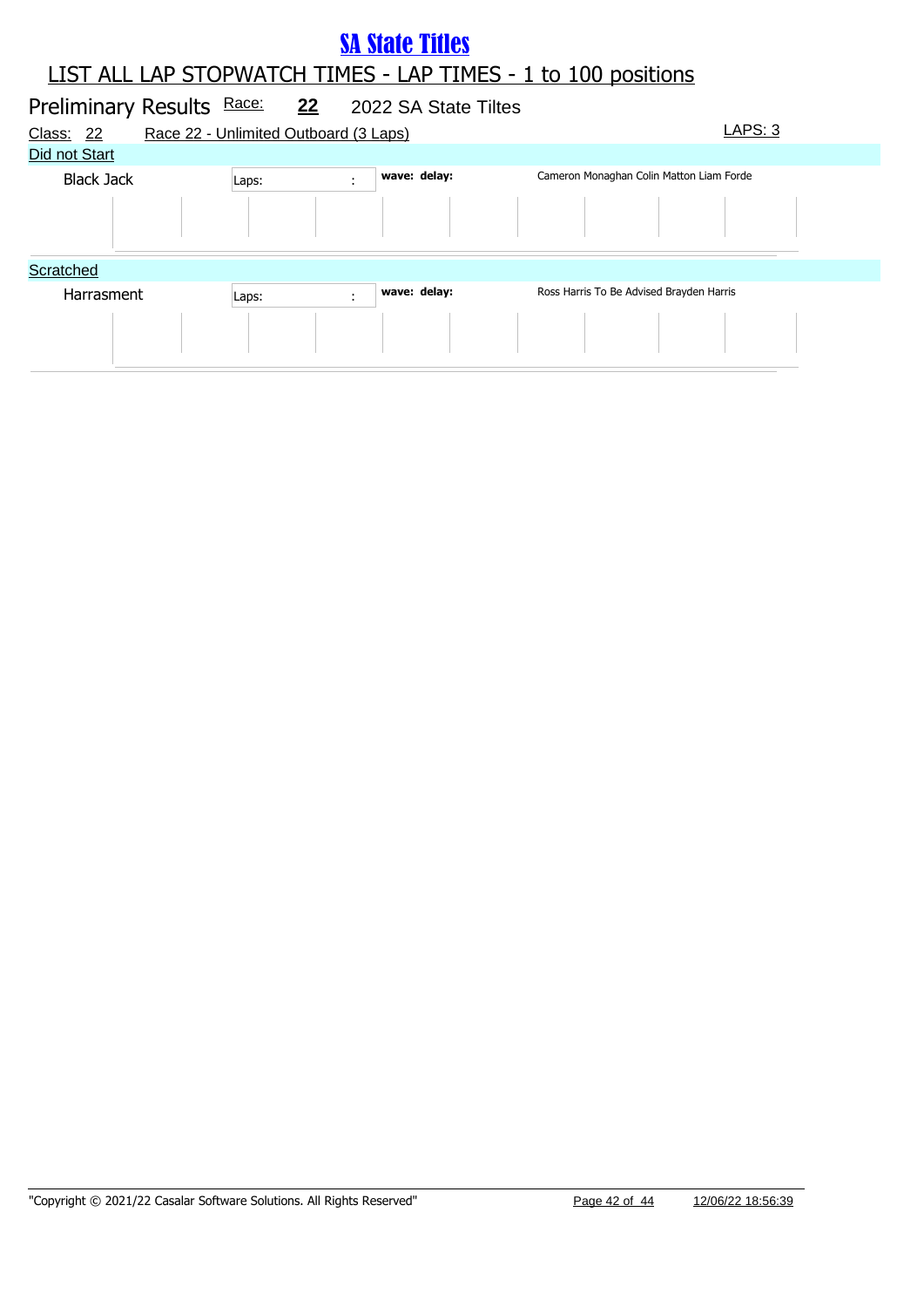| Preliminary Results Race:<br>23<br>2022 SA State Tiltes      |                                           |                                            |             |                   |                                                  |  |  |  |  |
|--------------------------------------------------------------|-------------------------------------------|--------------------------------------------|-------------|-------------------|--------------------------------------------------|--|--|--|--|
| LAPS: 3<br>Race 23 - Unlimited Inboard (3 Laps)<br>Class: 23 |                                           |                                            |             |                   |                                                  |  |  |  |  |
|                                                              | <b>Finished</b>                           |                                            |             |                   |                                                  |  |  |  |  |
| 16                                                           | Sapphire                                  | Laps: 2                                    | 00:07:38:51 | wave: 1 delay: 0  | Tim Pickford Brian Griffin Cameron Nix           |  |  |  |  |
|                                                              | 03:47:12<br>$\mathbf{1}$                  | 00:03:47:12 00:07:38:51<br>03:51 :39<br>8  |             |                   |                                                  |  |  |  |  |
| 6                                                            | Primevil                                  | Laps: 2                                    | 00:08:02:31 | wave: 3 delay: 60 | Ian Payne Ross Harris Brayden Harris             |  |  |  |  |
|                                                              | 04:01:15<br>5                             | 00:05:01:15 00:09:02:31<br>04:01 :16<br>11 |             |                   |                                                  |  |  |  |  |
| 44                                                           | Masterforce                               | Laps: 2                                    | 00:08:21:31 | wave: 1 delay: 0  | Geoff Thomson Craig Nicholls Ryan Thomson        |  |  |  |  |
|                                                              | 04:00:21<br>3                             | 00:04:00:21 00:08:21:31<br>04:21 :10<br>9  |             |                   |                                                  |  |  |  |  |
| 33                                                           | Kausin Revenge                            | Laps: 2                                    | 00:08:28:43 | wave: 2 delay: 30 | Jason Cartledge Stuart Horne Kane Horne          |  |  |  |  |
|                                                              | 04:16:28<br>$\overline{4}$                | 00:04:46:28 00:08:58:43<br>04:12 :15<br>10 |             |                   |                                                  |  |  |  |  |
| 48                                                           | <b>Buckshot</b>                           | Laps: 2                                    | 00:09:15:65 | wave: 4 delay: 90 | Jeffrey Gogoll Malinda Sheehan Mitchell Gogoll   |  |  |  |  |
|                                                              | 04:35:20<br>6                             | 00:06:05:20 00:10:45:65<br>04:40 :45<br>12 |             |                   |                                                  |  |  |  |  |
| 22                                                           | <b>Hell Yeah</b>                          | Laps: 2                                    | 00:10:30:81 | wave: 4 delay: 90 | Brett Jenkins Kristy Nicholls Sophie Thomson     |  |  |  |  |
|                                                              | 05:17:31<br>$\overline{7}$                | 00:06:47:31 00:12:00:81<br>05:13 :50<br>13 |             |                   |                                                  |  |  |  |  |
|                                                              | Did Not Finish                            |                                            |             |                   |                                                  |  |  |  |  |
| 161                                                          | Doindough                                 | Laps: 1                                    | 00:03:55:59 | wave: 1 delay: 0  | Paul Collard Lance Muus Connor Ballingall        |  |  |  |  |
|                                                              | 00:03:55:59<br>03:55:59<br>$\overline{2}$ |                                            |             |                   |                                                  |  |  |  |  |
|                                                              | Did not Start                             |                                            |             |                   |                                                  |  |  |  |  |
|                                                              | <b>Hells Arsenal</b>                      | Laps:                                      | ÷           | wave: delay:      | Mark Boyer Rod Senior Zac McEwin                 |  |  |  |  |
|                                                              |                                           |                                            |             |                   |                                                  |  |  |  |  |
|                                                              | The Mistress                              | Laps:                                      | ÷           | wave: delay:      | Zachary Welch Dylan Stevenson Bradley Osmotherly |  |  |  |  |
|                                                              |                                           |                                            |             |                   |                                                  |  |  |  |  |
|                                                              | Thor                                      | Laps:                                      | ÷           | wave: delay:      | Wayne Duggan Trent Fennell Jayden Cichowski      |  |  |  |  |
|                                                              |                                           |                                            |             |                   |                                                  |  |  |  |  |
|                                                              | Scratched                                 |                                            |             |                   |                                                  |  |  |  |  |
|                                                              | Sixteen 48 Racing                         | Laps:                                      | ÷           | wave: delay:      | Adam Tuddenham Shane Russell Michael James       |  |  |  |  |